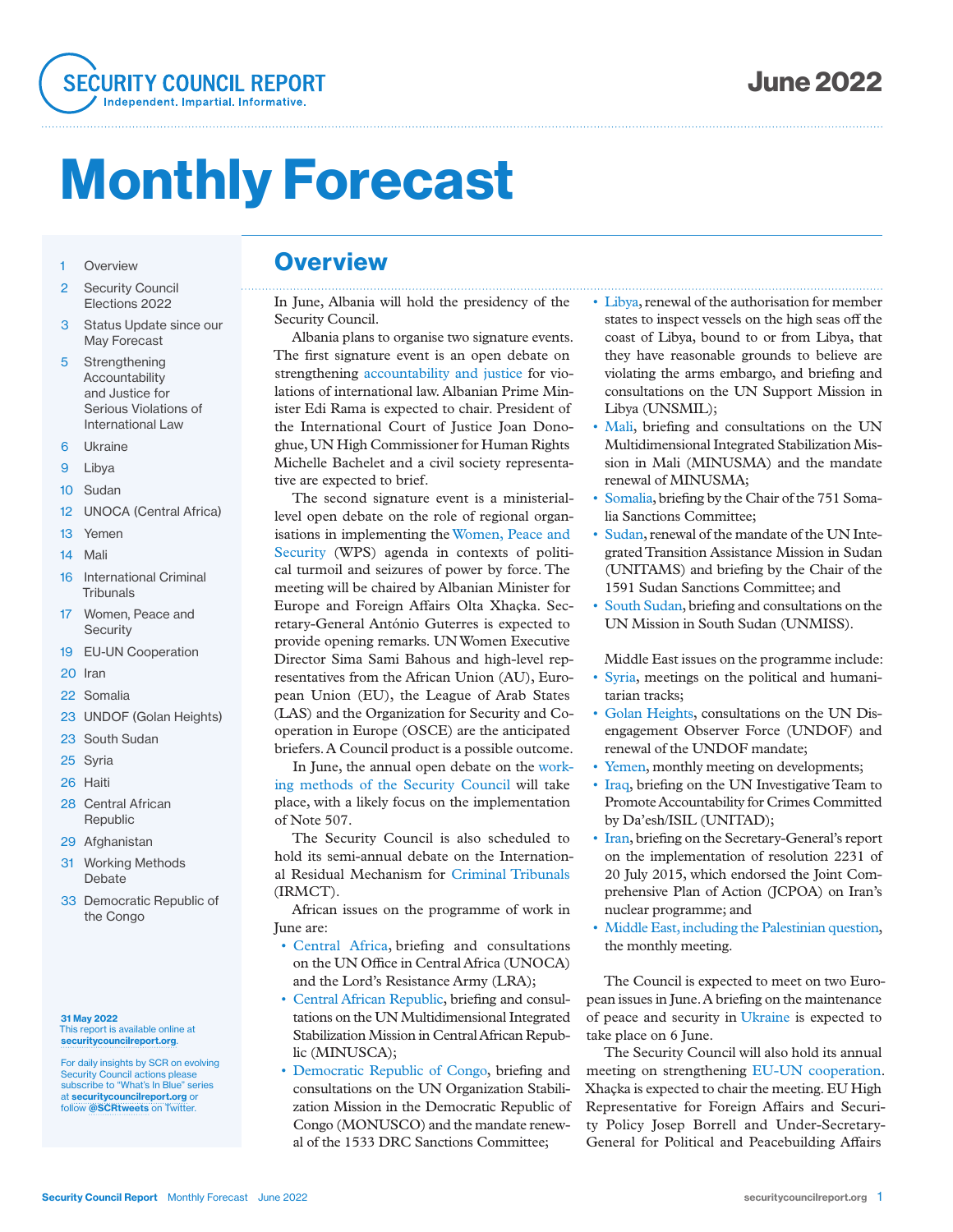### **Overview**

Rosemary DiCarlo are the anticipated briefers.

In terms of Asian issues, the Security Council will hold a debate on the UN Assistance Mission in Afghanistan (UNAMA).

On the Americas, there will be a briefing and consultations on the UN Integrated Office in Haiti (BINUH).

On 9 June, the General Assembly is expected to elect five Security Council members for the 2023-2024 term: Ecuador, Japan, Malta, Mozambique, and Switzerland.

Other issues could be raised in June depending on developments.

# Security Council Elections 2022

The 76th session of the UN General Assembly is scheduled to hold elections on 9 June for five non-permanent seats of the Security Council for the 2022-2023 term.

#### **Background**

The five seats available for election in 2022, according to the regular distribution among regions, will be as follows:

- one seat for the African Group (currently held by Kenya);
- one seat for the Asia-Pacific Group (currently held by India);
- one seat for the Latin American and Caribbean Group (GRU-LAC, currently held by Mexico); and
- two seats for the Western European and Others Group (WEOG, currently held by Ireland and Norway).

The Eastern European Group is not contesting any seats this year, as its one seat, held by Albania through 2023, comes up for election every other year.

This year's elections are uncontested, as five member states— Ecuador, Japan, Malta, Mozambique, and Switzerland—are running for the five available seats. Three out of the five candidates have served on the Council previously: Japan has served eleven times, Ecuador three times, and Malta once. Mozambique and Switzerland have never served on the Council.

The five members elected this year will take up their seats on 1 January 2023 and will serve until 31 December 2024.

The table below shows the number of seats available by region

their regional group and are running unopposed. Every candidate must obtain the votes of two-thirds of the member states present and voting at the General Assembly session. This means that a minimum of 129 positive votes are required to win a seat if all 193 UN member states are present and voting.

In theory, a member state running unopposed might not garner the requisite votes in the General Assembly in the first round and be challenged in subsequent rounds by a new candidate. This is possible, but unlikely.

There have been several instances in which extended rounds of voting were required to fill a contested seat, however. Such situations have usually been resolved when one of the contenders withdraws, or a compromise candidate comes forward. Exceptionally, countries competing for a seat have decided to split the term between them, but the only time this has happened since 1966 was in 2016, when Italy and the Netherlands agreed to split the 2017-2018 term.

#### **Potential Dynamics in 2023**

Council dynamics have become more difficult following the Russian invasion of Ukraine in February. The crisis in Ukraine is expected to dominate discussion in the Council for the foreseeable future. Council engagement on Ukraine has followed several tracks, with a focus on the political, humanitarian and other dimensions of the conflict, such as issues of nuclear, biological and chemical weapons. It remains to be seen whether this trend will continue with the emergence of additional tracks, including on accountability, and the extent to which developments in

| <b>REGION</b>               | <b>SEATS AVAILABLE IN 2022</b> | <b>CANDIDATES AND PRIOR COUNCIL TERMS</b>                                                                                           |
|-----------------------------|--------------------------------|-------------------------------------------------------------------------------------------------------------------------------------|
| Africa                      |                                | Mozambique (never served)                                                                                                           |
| Asia-Pacific                |                                | Japan (1958-1959, 1966-1967, 1971-1972, 1975-1976, 1981-1982, 1987-<br>1988, 1992-1993, 1997-1998, 2005-2006, 2009-2010, 2016-2017) |
| Latin America and Caribbean |                                | Ecuador (1950-1951, 1960-1961, 1991-1992)                                                                                           |
| Western Europe and Others   |                                | Malta (1983-1984)<br>Switzerland (never served)                                                                                     |

in the 2022 election, the declared candidates, and their prior terms in the Council.

#### **Voting Procedures**

Election to the Council, as with other principal organs of the UN, requires formal balloting even if candidates have been endorsed by

respect of Ukraine will influence the Council's ability to act in unison on other agenda items.

Council members remain broadly supportive of the fundamental value of UN peace operations. While the large majority of resolutions mandating these operations continue to be adopted unanimously, there are often disagreements about some aspects during negotiations, such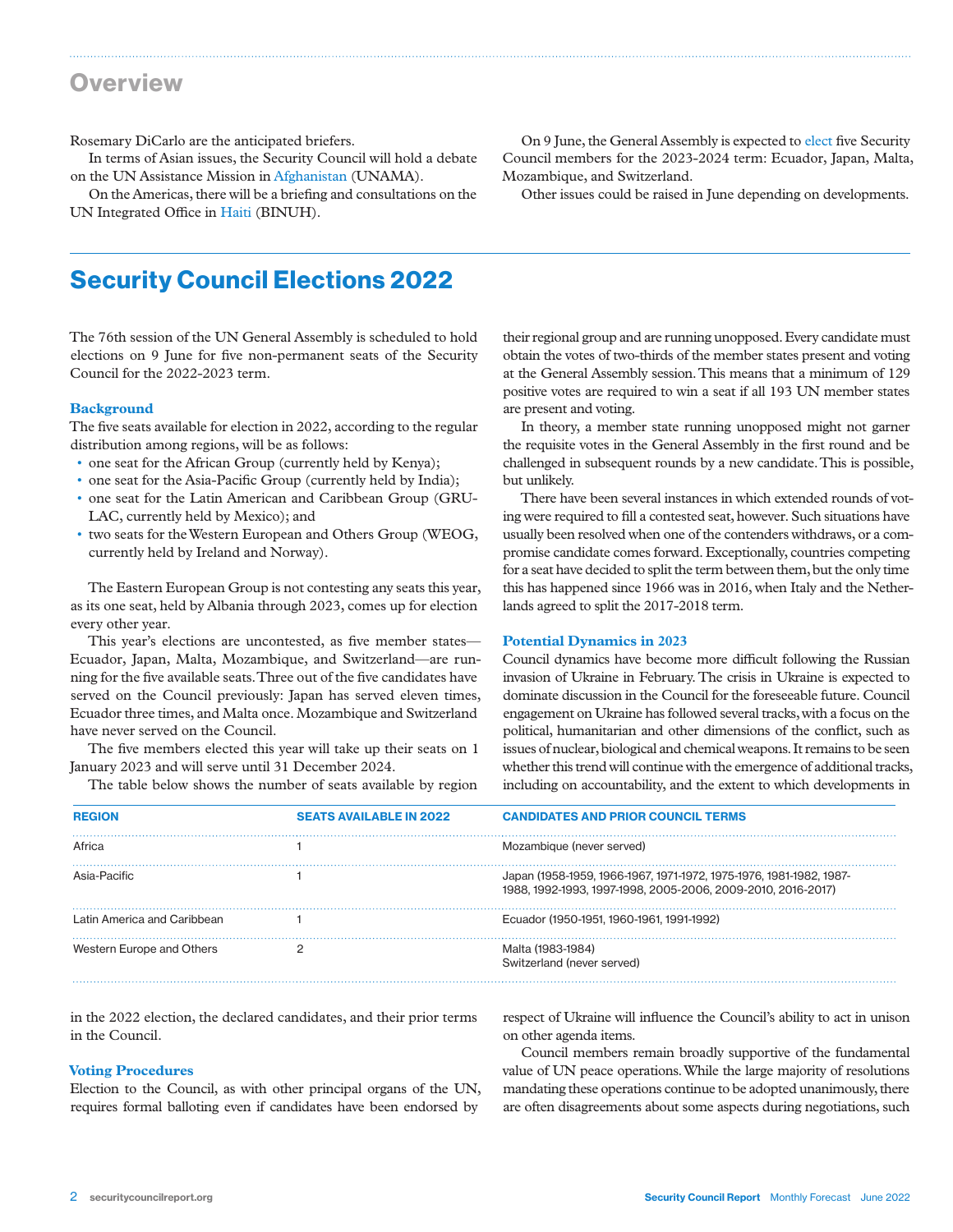# Security Council Elections 2022

as language on human rights; women, peace and security; and climate change. The incoming members are likely to support the integration of these thematic issues into the mandates of peace operations, perhaps generating disagreements with members such as China and Russia, which have a more traditional view of the UN Charter and the meaning of international peace and security. With a number of UN peacekeeping missions in the process of drawdown, reconfiguration and exit, there is a growing focus on peace operations transitions.

With Mozambique joining Gabon and Ghana on the Council, the three African members (A3) are likely to work closely in coordinating their positions and advancing the common African position on regional and thematic items on the Security Council's agenda. In 2021, the A3 (Kenya, Niger and Tunisia) delivered 53 joint statements on the African region and on thematic agenda items such as UN peacekeeping operations and children and armed conflict. The A3 are also expected to coordinate their positions on working methods and present joint commitments in this regard.

Tensions over the scope of the Council's mandate can be expected to remain in 2023. For example, several members believe that climate change and security is within the Council's mandate of maintaining international peace and security; most candidate countries have explicitly highlighted the promotion of climate change and security as one of their Council priorities. While they will find support from several members in the Council, they will encounter resistance from others: China, Russia and Brazil have long had reservations about the Council's work on this issue. In December 2021, a draft resolution on climate change and security failed to be adopted because of a veto by Russia. It received 12 votes in favour, two against (India and Russia) and one abstention (China).

The fight against terrorism and violent extremism is likely to remain a key focus of the Council's work in 2023, as this issue features in the campaign platform of some candidate countries. For instance, Mozambique is keen to forestall the expansion of terrorism in its northern province, while Malta has also indicated an interest on this issue and underscores the role of education in fighting violent extremism.

Disarmament and non-proliferation will continue to attract attention in 2023 with three of the candidate countries—Ecuador, Japan

and Switzerland—identifying the issue as a priority.

Small arms and light weapons continue to be raised in countryspecific discussions and negotiations in the Council. This trend is likely to continue in 2023 with Ecuador and Mozambique highlighting the importance of this issue in their campaigns.

A focus on the women, peace and security agenda is expected to continue in 2023. All candidate countries have emphasised that this will be a priority of their Council tenures. In 2023, there will be new chairs of the Informal Experts Group (IEG) on Women, Peace and Security, as Ireland and Mexico, which co-chaired the IEG for the last two years, finish their Council terms in December. Candidate countries may join the WPS commitment, which started with the "trio" initiative of Ireland, Kenya and Mexico. Among the permanent members, the UK, France and the US can be expected to remain strong proponents of this issue. Other member states, such as China and Russia, will probably continue to maintain that this agenda item should not be expanded to post-conflict situations and to emphasise that the issue of gender equality should not be within the Council's purview.

Throughout the COVID pandemic, several Council members have held signature events during their presidencies focusing on the crisis, and the Council has adopted two resolutions (S/RES/2532 and S/RES/2565) and one presidential statement (S/PRST/2021/10) to address its effects. Some candidate countries are interested in pandemics as an emerging challenge, and Ecuador, in particular, would like to keep the momentum on the Secretary-General's initiative on the global ceasefire.

While two members of the Accountability, Coherence and Transparency (ACT) group— Ireland and Norway—leave the Security Council at the end of 2022, two other members of this group—Ecuador and Switzerland—will replace them in 2023. The other ACT group members currently serving in the Security Council are Gabon and Ghana. These members might be keen to push for improving the Security Council's working methods based on proposals advocated by the ACT group.

For more background on the 9 June Security Council elections, including profiles of the candidate countries, please see our recent research report, *Security Council Elections 2022*.

# Status Update since our May Forecast

#### **Lebanon**

On 9 May, Security Council members received their semi-annual briefing in closed consultations on the latest Secretary-General's report on the implementation of resolution 1559 (S/2022/345). Under-Secretary-General for Political and Peacebuilding Affairs Rosemary DiCarlo briefed. On 25 May, Council members issued a press statement welcoming the holding on 15 May of legislative elections in Lebanon and taking note of the findings and recommendations of electoral observer missions (SC/14905). The members of the Security Council also called for the prompt formation of a new inclusive government and the urgent implementation of reforms

while encouraging measures to enhance women's full, equal and meaningful political participation and representation.

#### **Bosnia and Herzegovina**

The Security Council held its semi-annual debate on Bosnia and Herzegovina (BiH) on 11 May (S/PV.9029). High Representative for BiH Christian Schmidt briefed on the latest report of the Office of the High Representative (OHR), which covers the period from 16 October 2021 to 15 April (S/2022/374). Šefik Džaferović, the Bosniak member of the rotating tripartite inter-ethnic Presidency of BiH and the incumbent Chairman of the Presidency and representatives from Croatia and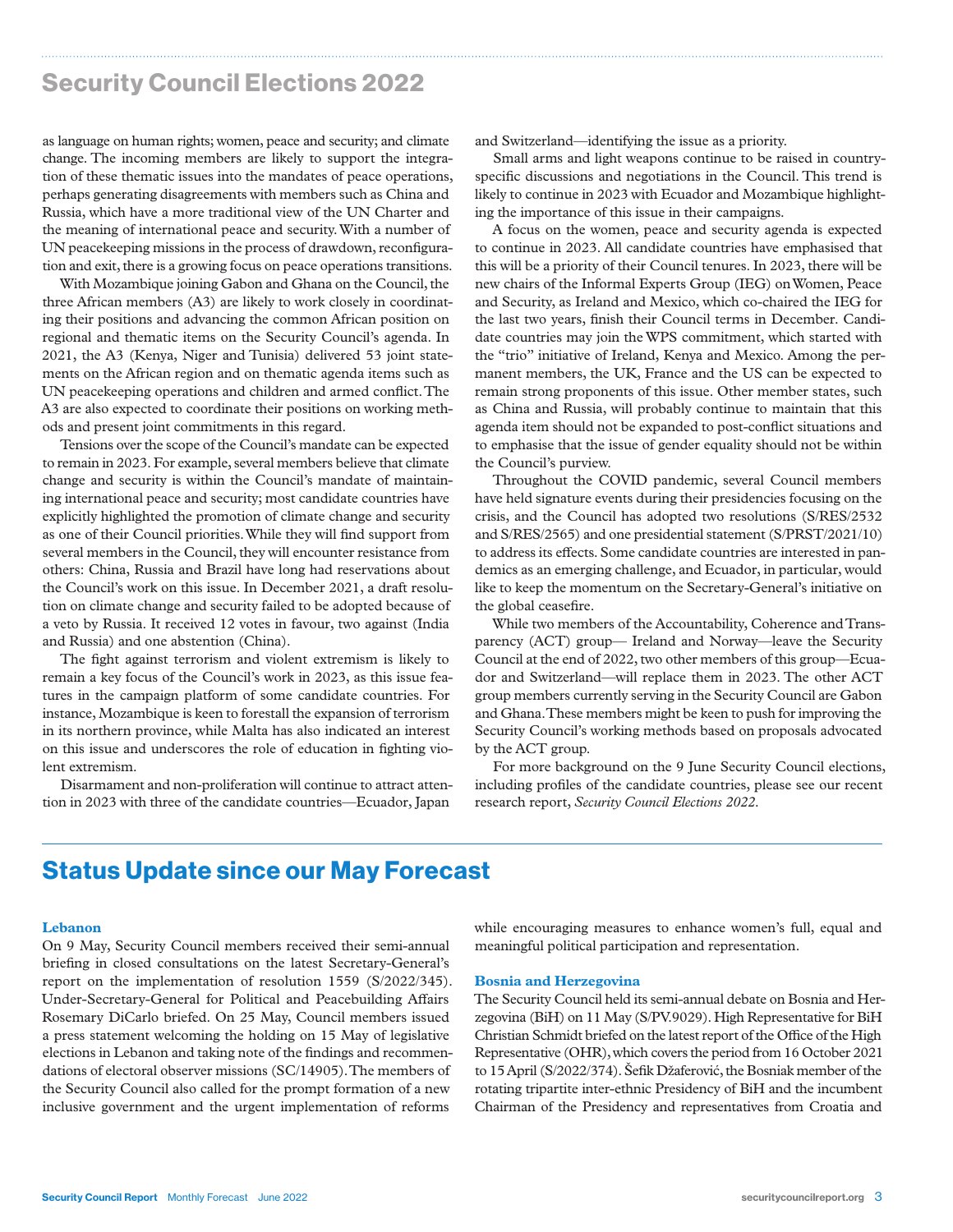# Status Update since our May Forecast

Serbia participated under rule 37 of the Council's provisional rules of procedure. The discussion focused on the growing divisive rhetoric in BiH and Republika Srpska's withdrawal from state institutions. Council members were divided over the role of the OHR and the use of unilateral sanctions in contributing to peace and stability in the country.

#### **Sudan/South Sudan**

On 12 May, the Security Council unanimously adopted resolution 2630, extending the mandate of the UN Interim Security Force for Abyei (UNISFA) until 15 November without making changes to the force's mandate or structure. The resolution also extended the mission's support for the Joint Border Verification and Monitoring Mechanism (JBVMM), established in 2011 to conduct monitoring and verification activities along the Sudan/South Sudan border, until 15 November.

#### **DPRK**

On 11 May, the Council convened for an open briefing to discuss ballistic missile tests conducted by the DPRK on 4 May and 7 May (S/PV.9030). Assistant Secretary-General for the Middle East, Asia, and the Pacific Khaled Khiari briefed. Japan and the ROK participated in the meeting under rule 37 of the Council's provisional rules of procedure. On 26 May, the Council voted on a draft resolution updating and strengthening the 1718 DPRK sanctions regime. China and Russia vetoed the resolution, and the remaining 13 members voted in favour of it. On 27 May, the Council held closed consultations to discuss the 90-day report regarding the work of the 1718 DPRK Sanctions Committee. Ambassador Mona Juul (Norway) briefed in her capacity as Chair of the Committee.

#### **Iraq**

On 17 May, the Council convened for a briefing on the UN Assistance Mission for Iraq (UNAMI) (S/PV.9034). The briefers were Special Representative and head of UNAMI Jeanine Hennis-Plasschaert and Hanaa Edwar, co-Founder and Chairperson of the Iraqi Al-Amal Association. Iraq participated in the meeting under rule 37 of the Council's provisional rules of procedure. On 26 May, the Council unanimously adopted resolution 2631, which extended UNAMI's mandate until 31 May 2023. Fifteen members voted in favour of the resolution.

#### **G5 Sahel**

On 18 May, the Security Council held its biannual briefing (S/ PV.9035) on the Group of Five for the Sahel Joint Force (FC-G5S). The meeting occurred on the heels of Mali's 15 May announcement that it was withdrawing from the FC-G5S, which Burkina Faso, Chad, Mali, Mauritania, and Niger formed in 2017 to combat terrorist groups in the Sahel. The Assistant Secretary-General for Africa in the Departments of Political and Peacebuilding Affairs and Peace Operations Martha Ama Akyaa Pobee briefed, presenting the Secretary-General's latest report on the FC-G5S (S/2022/382). Executive Secretary of the G5 Sahel Yemdaogo Eric Tiare and civil society representative Solange Bandiaky-Badji, Coordinator and President of the Rights and Resources Initiative, also briefed.

#### **Conflict and food security**

On 19 May, the Security Council held a ministerial-level open debate on conflict and food security (S/PV.9036). The debate's concept note (S/2022/391) highlighted how food insecurity is being exacerbated by the impact of the war in Ukraine. US Secretary of State Antony Blinken chaired the meeting. Secretary-General António Guterres, World Food Programme (WFP) Executive Director David Beasley, Food and Agricultural Organization (FAO) Director-General Qu Dongyu, and Sara Menker, founder and CEO of Gro Intelligence, provided briefings. The US organised the debate as part of a "week of action" to combat rising global food insecurity.

#### **Annual report to the General Assembly**

On 20 May, the Security Council adopted its annual report to the General Assembly covering 1 January-31 December 2021 (S/ PV.9037).

#### **Technology and Security**

On 23 May, the US convened a briefing on "The use of digital technologies in maintaining international peace and security" as one of the signature events of its Council presidency (S/PV.9039). Under-Secretary-General for Political and Peacebuilding Affairs Rosemary DiCarlo, Global Voices' Director of the Advox Project Nanjala Nyabola and McGill University Adjunct Professor Dirk Druet briefed. DiCarlo said that incidents of malicious use of digital technologies by state and non-state actors have nearly quadrupled since 2015. Nyabola noted the rise in surveillance technologies and their effects on the freedom of expression online, and Druet emphasised the UN's role as a purveyor of reliable information.

#### **Protection of Civilians**

On 25 May, the Council held its annual open debate on the protection of civilians in armed conflict (S/PV.9042). The briefers were OCHA's Director of the Coordination Division Ramesh Rajasingham, International Committee of the Red Cross (ICRC) Director-General Robert Mardini, President and CEO of the International Rescue Committee (IRC) David Miliband, and Rachel Boketa, Country Director for Women for Women International in the Democratic Republic of the Congo (DRC).

#### **The Middle East, including the Palestinian Question**

On 13 May, Security Council members issued a press statement strongly condemning the killing of Palestinian-American journalist Shireen Abu Akleh while calling for accountability and for an immediate, thorough, transparent, fair and impartial investigation (SC/14891). On 26 May, the Security Council held an open briefing followed by closed consultations on: "The situation in the Middle East, including the Palestinian question" (S/PV.9046). Special Coordinator for the Middle East Peace Process Tor Wennesland briefed the Council. Daniel Munayer, the Executive Director of the civil society organisation (CSO) Musalaha and Robi Damelin, Spokesperson and Director of International Relations of the CSO Parents Circle–Families Forum, also briefed.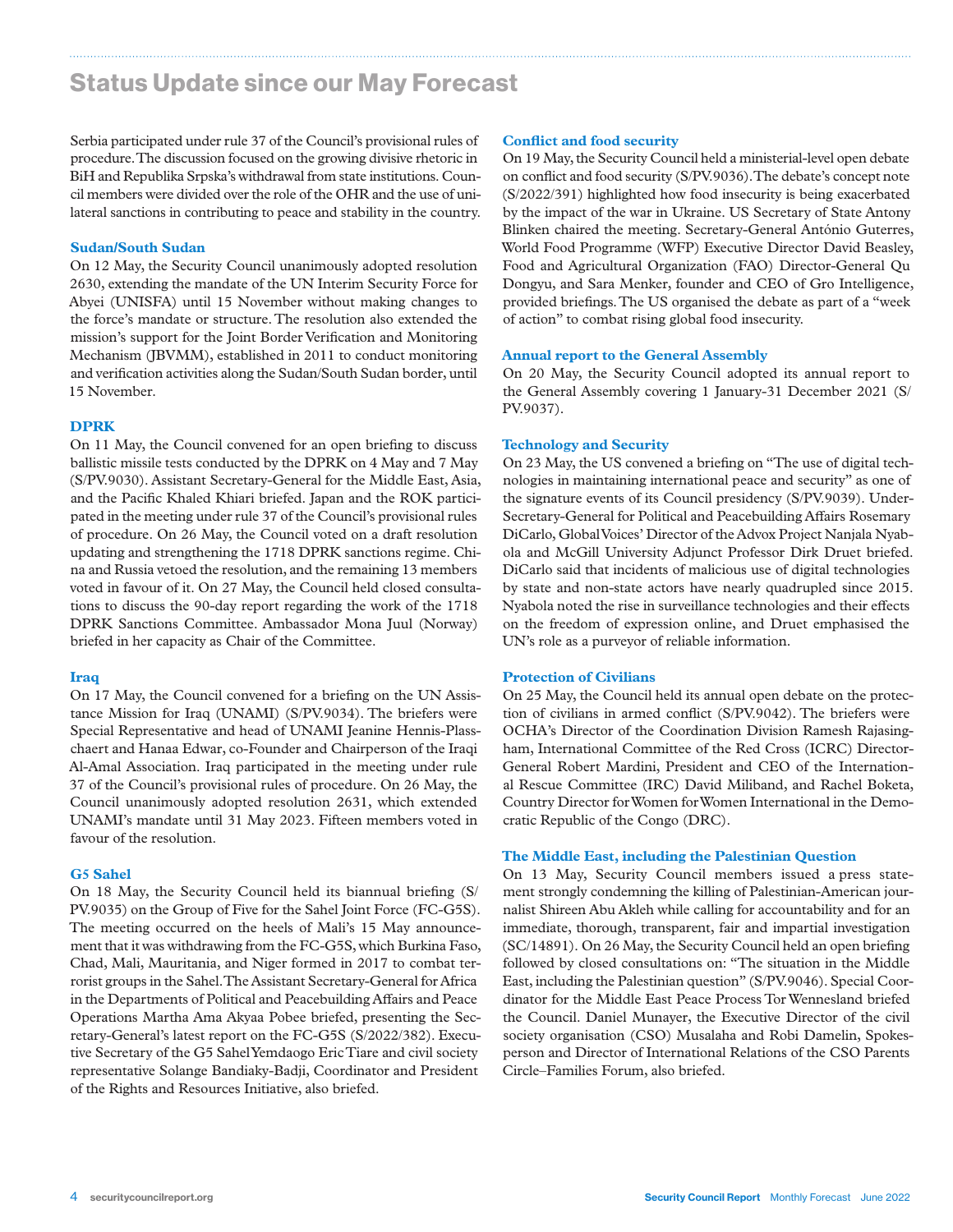# Status Update since our May Forecast

#### **Myanmar**

On 27 May, the Security Council convened a private meeting on Myanmar. The briefers were the UN Special Envoy for Myanmar Noeleen Heyzer and Cambodian Minister of Foreign Affairs Prak Sokhonn, who briefed in his capacity as the Association of Southeast Asian Nations (ASEAN) Special Envoy for Myanmar.

#### **Gulf of Guinea Piracy**

On 31 May, the Council adopted resolution 2634 on piracy in

the Gulf of Guinea that Ghana and Norway first proposed in January. Resolution 2634 emphasises the need to criminalise and prosecute in the region acts of piracy and armed robbery at sea, and to enhance and support national, regional, and international efforts to counter piracy and armed robbery in the Gulf of Guinea. The resolution requests the Secretary-General's report on the issue within five months. It was open to co-sponsorship by the wider UN membership.

# Strengthening Accountability and Justice for Serious Violations of International Law

#### **Expected Council Action**

In June, Albania is organising a high-level open debate on "strengthening accountability and justice for serious violations of international law" as a signature event of its presidency. Albanian Prime Minister Edi Rama is expected to chair the meeting.

The expected briefers are Joan E. Donoghue, President of the International Court of Justice; Michelle Bachelet, UN High Commissioner for Human Rights; and a representative of civil society.

#### **Background**

Accountability for serious violations of international law has received renewed attention from the international community following Russia's invasion of Ukraine. Several reports of potential violations of international law in Ukraine have emerged in recent months. In a 3 April report, for example, Human Rights Watch documented a number of possible cases of Russian military forces committing war crimes against civilians in the Chernihiv, Kharkiv and Kyiv regions of Ukraine between 27 February and 14 March, including cases involving allegations of repeated rape, summary execution and unlawful violence.

These reports have led the international community to implement different measures that are designed to facilitate accountability for violations of international law committed in Ukraine. On 2 March, ICC Prosecutor Karim Asad Ahmad Khan announced that he had decided to proceed with an active investigation into the situation in Ukraine after receiving referrals from 39 ICC States Parties. After holding an "urgent debate on the situation of human rights in Ukraine stemming from the Russian aggression" on 3 and 4 March, the Human Rights Council (HRC) established the Independent International Commission of Inquiry on Ukraine (ICIU). The ICIU's responsibilities include investigating "all alleged violations and abuses of human rights and violations of international humanitarian law, and related crimes in the context of aggression against Ukraine by the Russian Federation", as well as preserving information, documentation and evidence of such violations and abuses in view of any future legal proceedings.

Accountability for violations of international law is also an

important issue in several other files on the Council's agenda. In Syria, parties to the conflict continue "to commit with impunity serious violations of international humanitarian law, including war crimes, crimes against humanity, and other gross human rights abuses", according to Amnesty International. A May 2014 draft resolution that would have referred the situation in Syria to the ICC was vetoed by China and Russia.

While the Council has found it difficult to reach agreement concerning accountability for violations of international law and human rights abuses in Syria, other organs of the UN have established mechanisms that seek to hold perpetrators accountable. In August 2011, the HRC established the Independent International Commission of Inquiry into the Syria Arab Republic. Among other matters, its mandate includes investigating all alleged violations of international human rights law in Syria since March 2011 and, where possible, identifying those responsible with a view to ensuring they are held to account. In December 2016, the General Assembly created the International, Impartial and Independent Mechanism to Assist in the Investigation of Persons Responsible for the Most Serious Crimes Under International Law Committed in the Syrian Arab Republic since March 2011 (IIIM). The IIIM is responsible for collecting, preserving, and analysing evidence of violations of international humanitarian law and human rights in order to facilitate fair and independent criminal proceedings.

The HRC has also created similar mechanisms for Myanmar, another country situation in which it has been difficult for the Council to achieve consensus concerning accountability. In March 2017, the HRC mandated the Independent International Fact-Finding Mission on Myanmar (IIFFMM) to establish the facts and circumstances of alleged human rights violations by military and security forces in Myanmar. In August 2019, the IIFFMM handed over the evidence it had gathered to the Independent Investigative Mechanism for Myanmar, a body created by the HRC in September 2018 to collect evidence of the most serious international crimes and violations of international law in Myanmar and prepare files for criminal prosecution. The International Court of Justice is also hearing the case brought by the Gambia concerning alleged genocide against the

UN DOCUMENTS ON ACCOUNTABILITY Security Council Resolutions S/RES/1973 (17 March 2011) referred the situation in Libya to the ICC. S/RES/1593 (31 March 2005) referred the situation in Darfur to the ICC.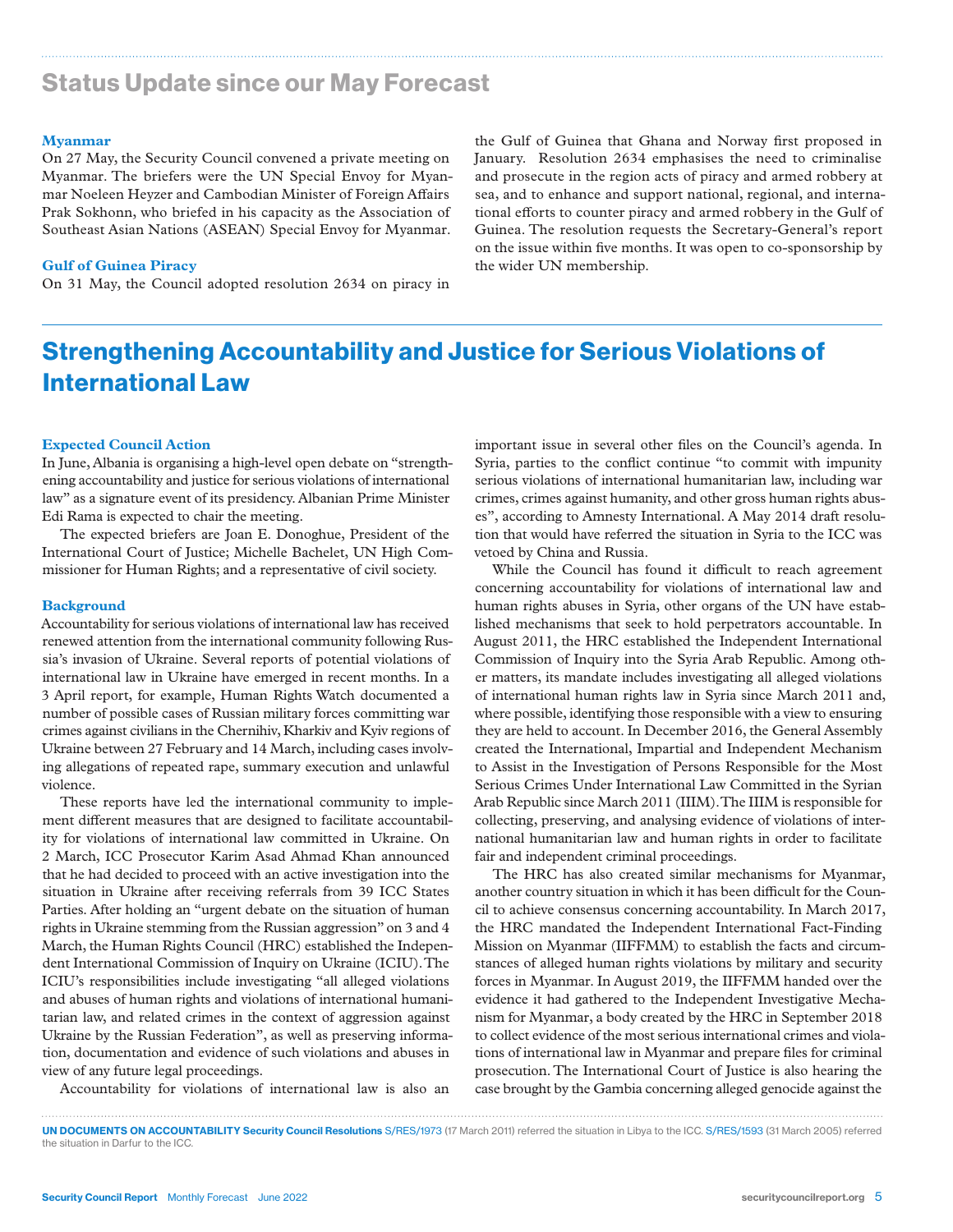### Strengthening Accountability and Justice

Rohingya population of Myanmar.

Yemen is another file where the Council has been unable to take effective action on accountability. Council products on Yemen, for example, contain only limited language on accountability for violations of international humanitarian law and human rights law. Partly due to the lack of action from the Council in the face of apparent serious violations of international law, on 29 September 2017, the HRC created the Group of Eminent International and Regional Experts on Yemen. The Group was tasked with monitoring and reporting on the human rights situation in Yemen, as well as conducting a comprehensive examination of all alleged violations and abuses of international law committed by all parties to the conflict, among other matters. In October 2021, the HRC voted against extending the mandate of the Group, reportedly after lobbying by Saudi Arabia and coalition allies.

The Security Council has referred two situations to the International Criminal Court (ICC): the situations in Darfur, in resolution 1593 (2005), and in Libya, in resolution 1970 (2011). While imposing an obligation on parties to the conflict to cooperate fully with the ICC, the resolutions urged states other than Sudan and Libya to cooperate with the ICC but noted that they were under no obligation to do so.

National courts exercising universal jurisdiction are also playing a greater role in ensuring accountability for international crimes. In January, for example, a German court convicted Anwar Raslan, a senior official from the Assad regime, of crimes against humanity committed in Syria. International investigative mechanisms, including the IIIM, are increasingly working with national authorities to assist with these prosecutions. As at the end of January, the IIIM had assisted 13 jurisdictions with 143 discrete investigations into serious international crimes committed in Syria.

Albania has prepared a concept note ahead of the open debate. The concept note outlines several objectives for the meeting, such as drawing on past practices and current challenges to develop a strategy for the international community to enhance its role in holding perpetrators accountable for violations of international law; exploring ways to strengthen accountability mechanisms at the national, regional and international level; and bringing attention to the situation of victims. It also sets out questions to guide the discussion, including:

- What are the steps that the Council could take in order to strengthen and institutionalise international legal principles of accountability and the related mechanisms for them to have an impact in practice?
- What are some of the possible venues to enhance accountability, including through the creation of an accountability network

between the ICJ, ICC, OHCHR and different legal regimes and other regional justice institutions?

• How can we ensure the right to appropriate reparation for victims so that they can obtain effective remedies for the harm they have suffered?

#### **Key Issues and Options**

Following the meeting, Albania could consider preparing a Chair's summary that captures the ideas and suggestions generated during the discussion. Given the number of files on the Council's agenda in which accountability for violations of international law is a major issue, Council members could create an Informal Expert Group on Accountability. This Group could push the Council to take a more consistent and concerted approach to facilitate accountability. It could also request a white paper from the Secretariat that makes recommendations as to how the Council could achieve this aim.

Council members could consider holding a closed Arria-formula meeting with legal experts to discuss ways in which accountability can be pursued in a complementary fashion with other aspects of transitional justice, such as reparations and truth-telling, in order to promote peace and security in post-conflict settings.

At a later date, the Council may also wish to consider requesting a briefing from a senior official from one of the investigative mechanisms, such as Catherine Marchi-Uhel, the head of the IIIM. This briefing could provide Council members with the opportunity to learn more about how the Council can support the work of these mechanisms.

#### **Council Dynamics**

Council dynamics concerning accountability for serious violations of international law are difficult. Council members have generally been unable to agree on a consistent approach to accountability across the different files on its agenda and tend to tailor their response to individual cases based on their broader strategic interests. In Ukraine, for example, the P3 and other like-minded members have regularly called for accountability for violations of international law that have allegedly been committed by Russia. On the Yemen file, on the other hand, some of these members, several of whom are customarily at the forefront of pushing for accountability measures, have been reticent to call for accountability for apparent violations committed by the Saudi-led coalition. Similarly, Russia has advocated for accountability for alleged international crimes committed by the US in Afghanistan while resisting the implementation of accountability initiatives in Syria and Ukraine. These dynamics are likely to persist in the future.

# Ukraine

#### **Expected Council Action**

In June, the Security Council is expected to hold an open briefing

on the situation in Ukraine. The meeting will focus on the war's effects on women, including the increased risks of conflict-related

UN DOCUMENTS ON UKRAINE Security Council Presidential Statement S/PRST/2022/3 (6 May 2022) conveyed strong support for the Secretary-General's efforts in the search for a peaceful solution to the war in Ukraine. Security Council Meeting Records S/PV.9033 (13 May 2022) was an open meeting on Ukraine, requested by Russia, which focused on allegations of military biological activities in the country. S/PV.9032 (12 May 2022) was an open meeting on Ukraine, requested by France and Mexico, which focused on the effects of the war on children .S/PV.9027 (5 May 2022) was an open meeting on Ukraine.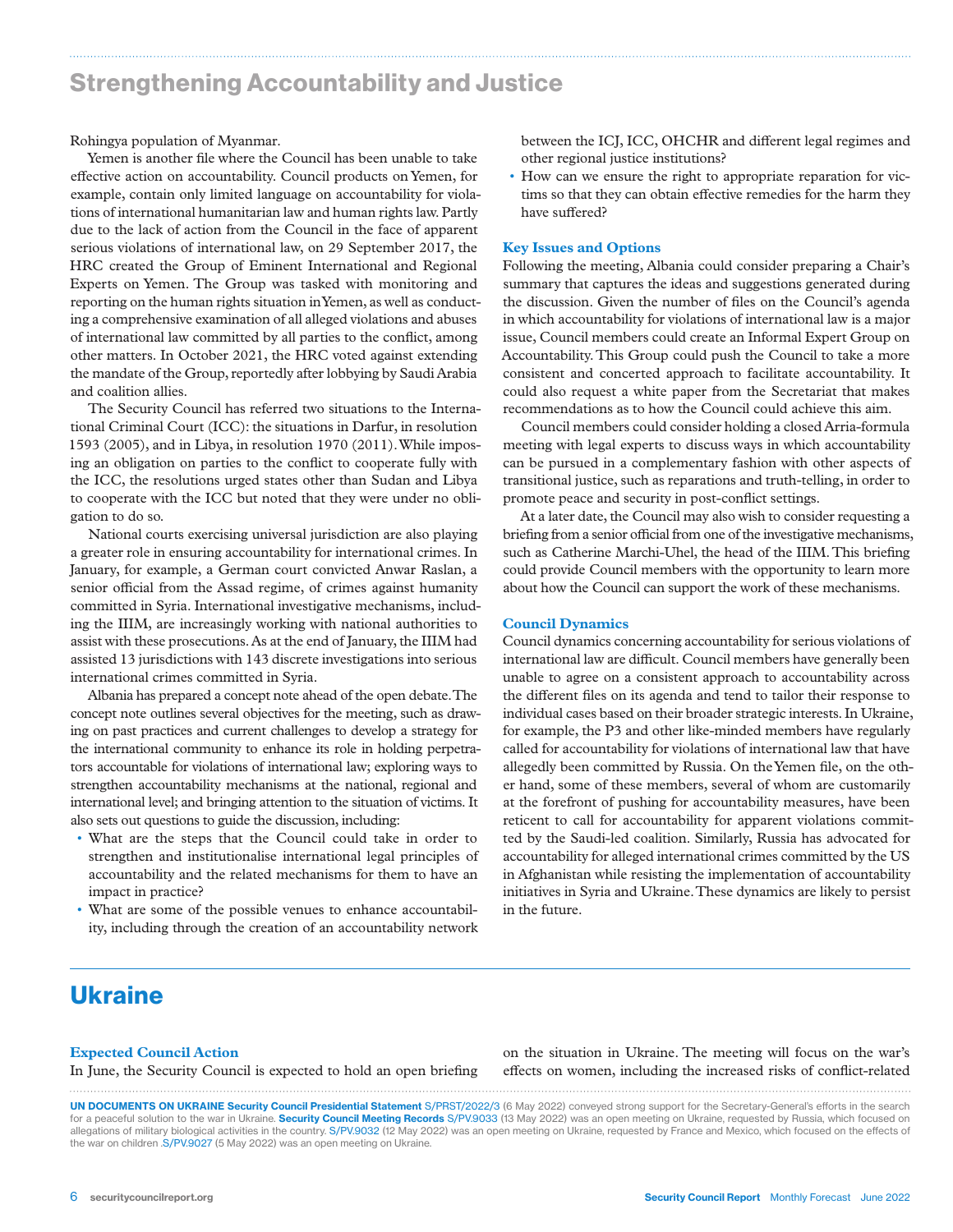## Ukraine

sexual violence and trafficking. The anticipated briefers are Special Representative on Sexual Violence in Conflict Pramila Patten and a civil society representative.

Additional meetings on Ukraine are likely, depending on developments on the ground.

#### **Key Recent Developments**

The Security Council remains actively engaged on the situation in Ukraine, having convened three formal meetings and one Arriaformula meeting on the issue in May. On 5 May, the Council held an open briefing during which it received an update on recent developments, including Secretary-General António Guterres' trip to the region in late April. The following day, Russia organised an Arriaformula meeting to discuss its allegations that Ukrainian troops and militia had committed war crimes since Russia invaded the country on 24 February. On 12 May, at the request of France and Mexico, the Council convened a briefing on humanitarian developments, focusing on the effects of the war on children. The next day, a briefing was held at the request of Russia that focused on its allegations of military biological activities in the country. (For more information, see our 4 May, 5 May, and 11 May What's in Blue stories.)

In addition to these meetings, the war in Ukraine has been referenced during several other Council meetings. Notable in this regard were thematic meetings on conflict and food security (on 19 May), technology and security (on 22 May), the Arria-formula meeting on the protection of journalists (on 23 May), and the annual debate on the protection of civilians in armed conflict (on 25 May).

On 6 May, the Security Council adopted a presidential statement which expressed deep concern regarding the maintenance of peace and security in Ukraine, recalled states' obligation to settle their international disputes by peaceful means, and conveyed strong support for the Secretary-General's efforts in the search for a peaceful solution. This was the first Council product on Ukraine since resolution 2623 of 27 February, which called for an emergency special session of the General Assembly. While some have viewed the presidential statement as a positive development signalling that the Council is able to find common ground on a text advocating diplomacy, others have questioned its value, finding it merely symbolic. During the negotiations on the presidential statement, it appears that an explicit reference to the Secretary-General's good offices was removed at Russia's request, and the fact that there have been no apparent changes to the UN's role in Ukraine can be attributed to a lack of appetite for UN mediation regarding the Ukraine war.

Hostilities in the eastern and southern parts of Ukraine continue to exacerbate the country's humanitarian and displacement crises. As at 26 May, the Office of the UN High Commissioner for Human Rights (OHCHR) had documented 8,691 civilian casualties, including 3,998 deaths, while noting that the true figures are likely to be considerably higher. Most casualties continue to be attributed to the use of explosive weapons with a wide impact area, such as shelling from heavy artillery, the use of multiple rocket launch systems and air attacks. Since 24 February, approximately 14.3 million people—over a quarter of Ukraine's population—have been forcibly displaced, according to a 26 May OCHA humanitarian impact situation report. That includes eight million internally displaced people

and 6.3 million refugees who have fled Ukraine to neighbouring countries.

Moreover, significant damage to civilian housing and critical infrastructure has been reported. This includes the destruction of tens of thousands of civilian homes and hundreds of educational and medical facilities. On 10 May, European members of the World Health Organization (WHO) adopted a resolution that condemned Russia's attacks on healthcare facilities and requested the WHO Secretariat to explore options for the relocation from Russia of its European office for the Prevention and Control of Noncommunicable Diseases. On 7 May, a Russian missile hit a school in the city of Bilohorivka, located in the eastern Luhansk region, where 90 people had reportedly sought shelter from the fighting. According to media reports, the Russian strike on the school killed around 60 people. On 12 May, at least three people were reportedly killed and 19 others injured in an airstrike that hit a school in the city of Novhorod-Siverskyi in the Chernihiv region.

#### Human Rights-Related Developments

In light of allegations of atrocities committed by the Russian armed forces in northern Ukraine and in the southern city of Mariupol, the Human Rights Council (HRC) convened a special session on 12 May to "address the deteriorating human rights situation in Ukraine stemming from Russian aggression". The meeting was requested by Ukraine, with the support of over 50 member states, including Security Council members Albania, France, Ireland, Mexico, Norway, the UK, and the US. At the special session, UN High Commissioner for Human Rights Michelle Bachelet expressed shock at the scale of unlawful killings in areas to the north of Kyiv and of the destruction and reported violations in Mariupol, noting that her office had verified a dozen cases of sexual violence across the country. The Chair of the Commission of Inquiry (COI) on Ukraine, Erik Møse, said during the session that the commission will make recommendations on the full range of accountability measures, stressing that the COI is independent and has "no link to any particular country, party, or entity". Møse also noted that the commission had sought to establish contact with Russia and that it remains ready to communicate with Moscow. Russia did not attend the special session, calling the meeting biased.

Following the special session's debate, the HRC adopted resolution A/ HRC/S-34/L.1, which, among other things, reiterated its demand for an immediate cessation of military hostilities against Ukraine and expressed concern over the humanitarian situation in Mariupol and the effect of the conflict on food security globally. It called on all parties to refrain from any state-sponsored disinformation and urged Russia to provide UN staff with safe access to persons who have been transferred from conflict-affected areas and are held on Russian territory or areas occupied by Russian troops in Ukraine. Finally, it requested Bachelet to brief the HRC on the situation in Mariupol during the next regular session in June and for the COI to brief the HRC on the findings of its inquiry by the following regular session in September. The resolution was adopted by a vote of 33 in favour, two against and 12 abstentions. Security Council members Brazil, France, Gabon, Mexico, the United Arab Emirates, the UK, and the US voted in favour, while China voted against the resolution, and India abstained.

#### Women, Peace and Security

On 4 May, UN Women and the NGO Care International issued a Rapid Gender Analysis (RGA) on the humanitarian crisis resulting from the war in Ukraine. Among other things, the RGA said that while women are playing a vital role in the humanitarian response to the conflict, the "centralization of power and increased role of the military has made it more difficult for women to exert influence in formal political and administrative decisionmaking processes". The RGA further stressed that women in Ukraine face high safety and protection risks—including domestic and conflict-related sexual violence – and that the war is exacerbating pre-existing inequalities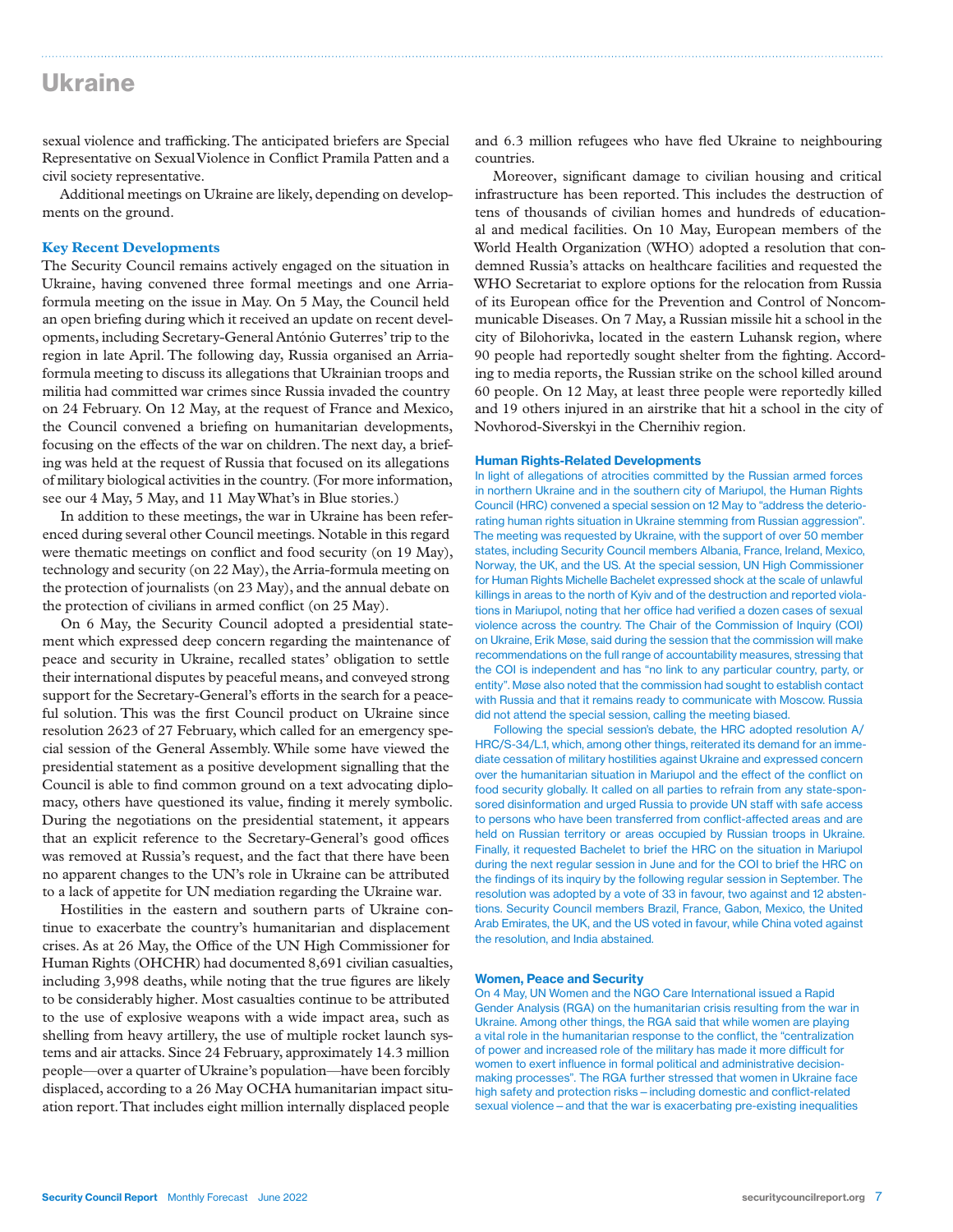### Ukraine

#### and discrimination.

Several Council members—including Albania, Brazil, France, Ireland, Norway, and the UK—referred to growing reports of rape and sexual violence in Ukraine during the 13 April annual open debate on conflict-related sexual violence. Norway also noted the risks that Ukrainian women and girls are facing due to Russian attacks against civilian infrastructure, which force displacement and family separations and undermine access to essential health services. At the 5 May Council meeting on Ukraine, Bachelet said that her staff "heard about cases of women having been raped by Russian armed forces in areas that were under their control, as well as other allegations of sexual violence by both parties to the conflict". Among other issues, the Advocacy Coordinator of the civil society organisation Right to Protection, Tetiana Luzan, called on states to provide shelter, protection from human trafficking and access to services to Ukrainians who have fled the country, a large majority of whom are women and children.

#### **Key Issues and Options**

A key issue for the Council is determining what role it can play in facilitating an end to the conflict. While it can continue to hold regular Council meetings on the situation in Ukraine, members may also wish to consider formats with restrictive attendance and no meeting record, such as an informal interactive dialogue or a closed Arriaformula meeting, to allow for a frank exchange of ideas between Council members and key actors on the situation on the ground.

Having adopted the 6 May presidential statement expressing support for the Secretary-General's efforts, Council members may also wish to encourage the Secretary-General to appoint a personal envoy to explore openings for a peaceful settlement to the war. The Council's endorsement could provide political backing, although the Secretary-General has the authority to appoint such an envoy at his own initiative.

Ensuring humanitarian access and respect for international humanitarian law remain key issues for the Security Council. The Council may choose to invite the Secretary-General to brief members on his ongoing efforts to establish a Humanitarian Contact Group—a UN-facilitated mechanism which would support dialogue between Russian and Ukrainian authorities on humanitarian issues.

Council members remain concerned about the war's detrimental effects on women, children and other vulnerable groups, including persons with disabilities. In addition to next month's scheduled briefing on the situation of women, including the increased risks of conflict-related sexual violence, Council members may seek to organise meetings highlighting other challenges relating to these groups.

#### **Council and Wider Dynamics**

The Security Council remains starkly divided on the situation in Ukraine, with Russia justifying its invasion and several Council members—including Albania, France, Ireland, Norway, the UK, and the US—firmly intent on condemning Russia and isolating it from international forums. Members of the latter group have consistently called for the immediate cessation of hostilities and the withdrawal of Russian troops from Ukraine. More recently, as evidence has been mounting of indiscriminate killing and torture of civilians, conflict-related sexual violence and attacks against civilian infrastructure such as schools and hospitals by Russian forces, these Council members have stressed the need to ensure accountability for atrocities committed in Ukraine. On 25 May, the EU, the UK and the US launched the Atrocity Crimes Advisory Group for Ukraine a mechanism aimed at ensuring a coordinated approach to accountability efforts on the ground. These members have also justified the

use of unilateral sanctions, while emphasising that Russia is to blame for all the war's consequences, including the humanitarian and displacement crises and the growing global food insecurity.

Russia categorically denies any allegations of atrocities by its troops in Ukraine. It has accused Ukraine and the West of fabricating evidence and spreading false narratives regarding the events in Bucha and other northern towns and has questioned the validity and impartiality of the investigations of the alleged atrocities. Russia has argued that Western sanctions and Kyiv's unwillingness to engage on humanitarian corridors for foreign vessels in the Black Sea, rather than its own actions, are to blame for exacerbating global food insecurity. According to media reports, Turkey is currently negotiating an agreement between Russia and Ukraine to open a corridor through the Bosphorus strait for grain exports from Ukraine.

At the 12 May meeting on the situation of children, several Council members (Albania, Ireland, Mexico, and the US) called on the Secretary-General to include Ukraine as a situation of concern in his 2022 annual report on Children and Armed Conflict, which is due in late June. If the Secretary-General chooses to do so, his annual report will include descriptions of grave violations committed against children in Ukraine.

Some Council members have expressed concern that Russia may stage fraudulent referendums to justify its occupation and annex the occupied territories of Ukraine. On 24 May, the Russian-appointed civil-military administration of Ukraine's southern Kherson region confirmed that it would "request to introduce the Kherson region as a full-fledged entity of the Russian Federation". (Russia employed a similar tactic in March 2014 with regard to Crimea. In anticipation of the 16 March 2014 Crimean status referendum, the US tabled a draft resolution stating that Ukraine had not authorised the referendum and declaring that it had no validity. While the draft resolution failed to be adopted because of a Russian veto, a similar General Assembly resolution was subsequently adopted on 27 March 2014.)

Several elected Council members—including the A3 (Gabon, Ghana and Kenya) and Brazil—have tended to be critical of the Russian intervention but have been uncomfortable with sanctions and the inclusion of what they term "political" language in humanitarian texts. For example, during the 19 May open debate on conflict and food security, Brazil said that the unilateral economic measures have had a secondary impact on the operation of markets, leading to increasing costs and hampering the availability of foodstuffs and fertilisers. Furthermore, while these members support an independent UN investigation to ensure accountability for alleged war crimes in Ukraine, some have been reluctant to accuse Russian forces of having committed atrocities in Ukraine before the conclusion of a full and transparent investigation. In explaining its vote on the 12 May HRC resolution, Brazil stressed that the HRC should remain impartial and "take decisions based on independent, objective and verifiable information", while noting that "impartiality should not mean indifference" and affirming that "in view of the deteriorating human rights situation in Ukraine, it is clear that the [HRC] cannot remain silent".

India continues to pursue a neutral stance on the issue, abstaining on the 12 May HRC resolution. Its stated priority remains the deescalation of tensions and the promotion of dialogue and diplomacy, and it has emphasised the need to keep open channels of dialogue with Russia. China also remains unwilling to criticise Russia directly.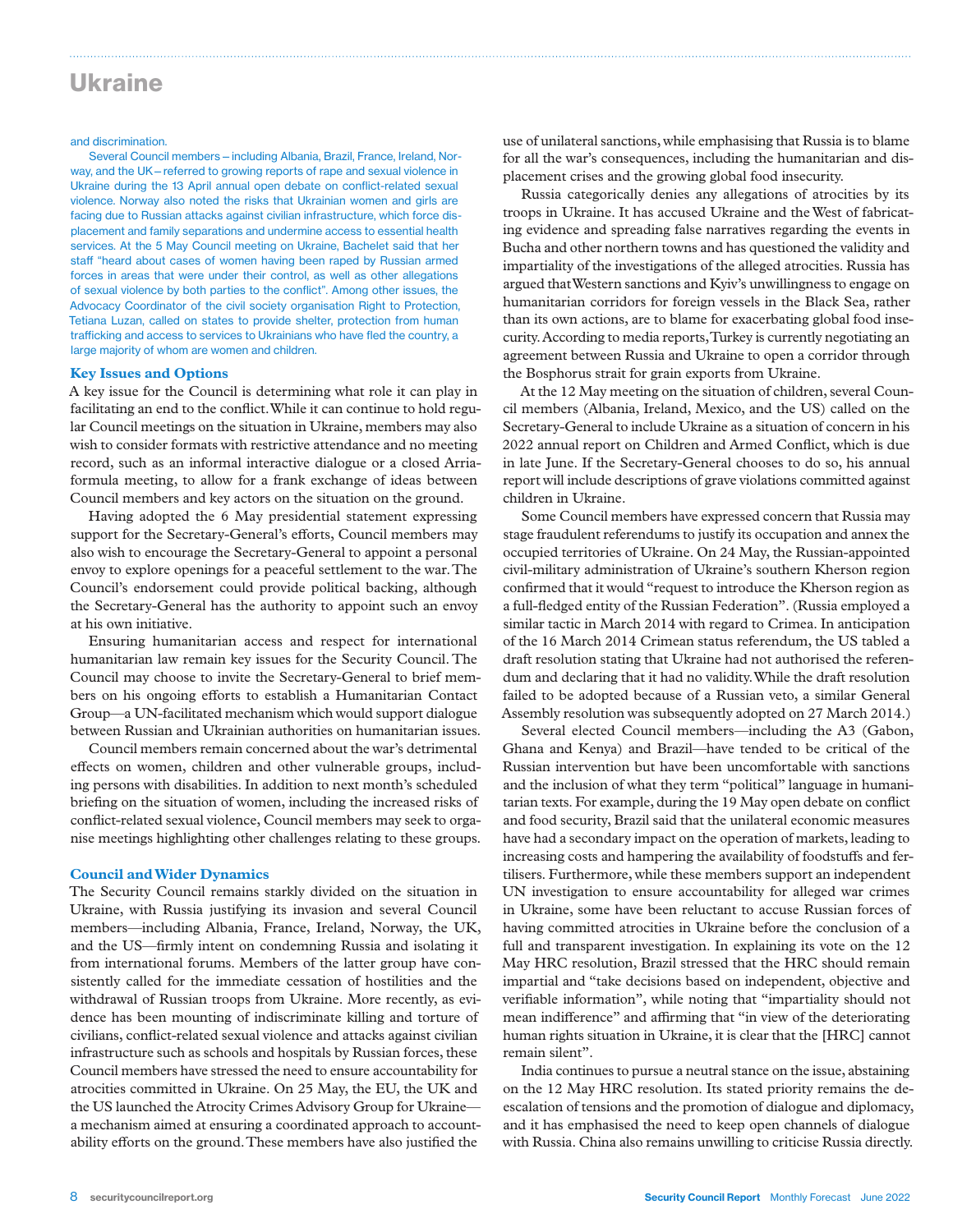Instead, it has demonstrated support for Russian concerns about the European security architecture and what it calls "group politics and bloc confrontation". China remains opposed to unilateral sanctions and the transfer of arms to Ukraine.

# Libya

#### **Expected Council Action**

In June, the Council will hold a briefing, followed by consultations, on the situation in Libya. As the Secretary-General has yet to appoint a Special Envoy, a representative of the Department of Political and Peacebuilding Affairs may brief the Council.The chair of the 1970 Libya Sanctions Committee, Ambassador T.S. Tirumurti (India), may also brief on the committee's activities.

The Security Council is also expected to vote on a draft resolution renewing for one year the authorisation for member states, acting nationally or through regional organisations, to inspect vessels on the high seas off the coast of Libya, bound to or from Libya, that they have reasonable grounds to believe are violating the arms embargo. The current authorisation expires on 3 June. The Secretary-General's annual report on the implementation of the measures was issued on 28 April.

#### **Key Recent Developments**

The Security Council first adopted the measures in support of the full implementation of the arms embargo on Libya in resolution 2292 of 14 June 2016. The interception of vessels bound to or from Libya was intended to curb the flow of arms to the country and to support the two-way arms embargo imposed on the country in resolution 1970 of 26 February 2011. The UK, the penholder in 2016 for resolution 2292, said in its explanation of vote that adopting those measures was a sign of support for the then-Government of National Accord (GNA) to facilitate its extension of state authority across the country. The UK also acknowledged that the arms embargo had not fully stopped the flow of weapons into the country, saying that resolution 2292 detailed concrete steps to curb the flow of arms.

The GNA has since been succeeded by the interim Government of National Unity (GNU), whose prime minister, Abdul Hamid Mohammed Dbeibah, was elected in February 2021 by the Libyan Political Dialogue Forum (LPDF)—an assembly consisting of 75 participants representing the main Libyan geographical, social and political constituencies, which was responsible for charting the way towards elections. Dbeibah's leadership, however, is currently being challenged by a rival prime minister. On 10 February, the Tobruk-based House of Representatives appointed former Interior Minister Fathi Bashagha prime minister, following the indefinite postponement of presidential and parliamentary elections that had been scheduled for 24 December 2021 under Dbeibah's leadership. The stand-off culminated when violent clashes erupted in Tripoli on 17 May between forces loyal to Dbeibah and those supporting Bashagha, as the latter attempted to move his parallel government to the capital. After Bashagha abandoned his attempt, the situation in Tripoli returned to calm, as it remains at the time of writing. (Bashagha has appointed a parallel cabinet, which held its first meeting on 21 April in Sirte, where Bashagha has established his seat.)

The Secretary-General's report on the implementation of the

inspection authorisation (published in late April before the violent clashes in Tripoli) attests to its continued validity. Amid ongoing efforts by the UN to foster agreement among Libya's state institutions on a constitutional basis for holding the postponed elections, the report says that "the arms embargo can continue to help facilitate a conducive environment for advancing the political process". The report also references the finding of the 1970 Libya sanctions committee's Panel of Experts that while fewer violations of the arms embargo had occurred during the 4 June 2021 and 28 April reporting period, armed groups active across Libya had acquired new types of military equipment.

The EU naval operation EUNAVFOR Med Irini has remained the only regional organisation acting under the authorisation to inspect vessels. EUNAVFOR Med Irini reported that between 16 April 2021 and 15 April 2022, it conducted 3,642 hailings (calling on other vessels), 141 friendly approaches (consensual visits to vessels that can be carried out without flag state approval and without the use of enforcement measures), and 11 vessel inspections. It attempted, but did not carry out, three additional inspections because of an explicit refusal of consent by the flag state of the respective vessels. (The authorisation requires good-faith efforts to first obtain the consent of the vessel's flag state prior to any inspections and calls upon all flag states to cooperate with such inspections.) None of the inspections resulted in the identification of prohibited cargo.

In his current report, the Secretary-General has expressed his appreciation for the efforts of the EU, through Operation Irini, to contribute to the full implementation of the arms embargo. He also highlighted the information the mission shares with the experts as an important contribution to the implementation of the arms embargo.

On 29 April, the Council adopted resolution 2629, renewing the mandate of the UN Support Mission in Libya (UNSMIL) for three months. The resolution shortened the reporting cycle from 60 to 30 days. The Council last met on the situation in Libya on 26 May to receive an updated account of developments and UN activity. Under-Secretary-General for Political and Peacebuilding Affairs Rosemary DiCarlo briefed, noting a persisting political deadlock which hampered progress on the political, security and economic fronts, despite sustained UN mediation efforts.

#### Sanctions-Related Developments

In June, the Security Council is expected to receive the final report of the Panel of Experts, which is due before 15 June. The 1970 Libya Sanctions Committee met with the panel on 20 May to discuss the report and its recommendations. Following its submission to the Council, the document will be published.

#### **Key Issues and Options**

The recent clashes in Tripoli attest to the precarious security situation rooted in the absence of a unified political front. A key concern for the Council will be how to foster common political ground

UN DOCUMENTS ON LIBYA Security Council Resolutions S/RES/2578 (3 June 2021) renewed for 12 months the vessel inspection authorisation on the high seas off the coast of Libya. S/RES/2292 (14 June 2016) established an authorisation for member states, acting nationally or through regional organisations, to inspect vessels on the high seas off the coast of Libya bound to or from the country that they have reasonable grounds to believe are violating the arms embargo. S/RES/1970 (26 February 2011) imposed an arms embargo on Libya and established a sanctions committee. Secretary-General's Reports S/2022/409 (20 May 2022) covered developments in Libya between 18 January and 20 May. S/2022/360 (28 April 2022) was the annual report on the implementation of resolution 2578. Security Council Letter S/2021/229 (8 March 2021) contained the Panel of Expert's latest report on Libya.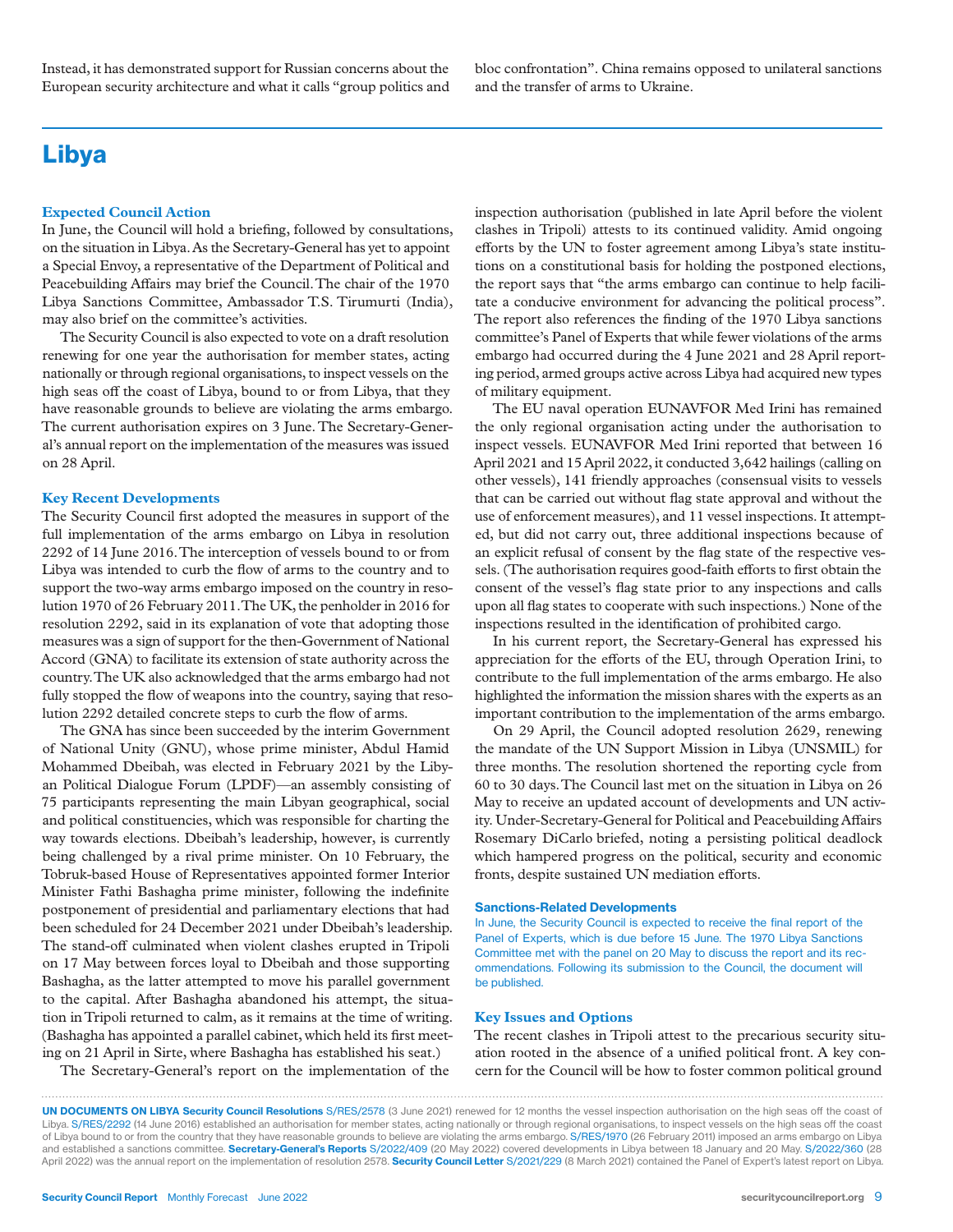# Libya

between the two rival governments so that they can agree on a constitutional framework to pave the way for the holding of Libya's longdelayed elections. The Council may consider increasing UNSMIL's advisory capacity with additional experts on constitutional and electoral matters.

Since the Council first authorised inspections in 2016 to enforce the arms embargo, the annual renewals have been through a short text with technical updates. Given the continued need for full implementation of the arms embargo, the Council may consider another 12-month technical renewal.

How to fully implement the Libya arms embargo has been a longstanding issue for the Council. One option is for the Libya sanctions committee—which like all sanctions committees consists of the 15 members of the Council—to consider briefing interested member states on the inspection authorisation and other arms embargo measures to raise awareness and build capacity for their implementation. In addition, Council members could encourage member states to increase inspections authorised by resolution 2292 to complement the efforts of the EU operation.

#### **Council Dynamics**

Council dynamics regarding Libya continue to be difficult. Different views among Council members regarding the role of UNSMIL, its leadership appointments, and its structure have resulted in several

short renewals of the mandate since September 2021. The core mandated tasks, however, have been maintained as set out in resolution 2542 of 15 September 2020 and paragraph 16 of resolution 2570 of 16 April 2021.

The Council's authorisations to inspect vessels suspected of violating the arms embargo have always been unanimous. However, Russia has voiced concerns over the implementation of these resolutions, including cautioning that the measures may be used to broaden the activities of the EUNAVFOR operations. As one example, Russia disagreed with the finding that jet A-1 fuel, seized in December 2020 from the vessel Royal Diamond 7 travelling to Libya from the United Arab Emirates (UAE), was "likely to be used for military purposes" and fell under the arms embargo. Others, including the European Council members, maintained that the seizure was in line with relevant Security Council resolutions.

It has become regular practice for the Council to have an informal interactive dialogue (IID) ahead of the renewal of the authorisations to discuss their implementation. This year's IID took place on 24 May. Stefano Tomat, the Director of the Integrated Approach for Security and Peace Directorate of the European External Action Service, participated in the meeting and briefed Council members on the recent activities of Operation Irini.

European member states have traditionally held the pen for the renewal of the measures. This year the penholder is France.

### Sudan

#### **Expected Council Action**

In June, the Security Council is due to renew the mandate of the UN Integrated Transition Assistance Mission in Sudan (UNITAMS) before its expiration on 3 June in accordance with resolution 2579. The chair of the 1591 Sudan Sanctions Committee, Ambassador Harold Adlai Agyeman (Ghana), is expected to provide the quarterly briefing on the committee's work.

#### **Key Recent Developments**

More than three years have passed since former President Omar al-Bashir was ousted in April 2019. It has been over six months since the military coup d'état in October 2021, and the political situation remains deadlocked, with Sudan still under a state of emergency. "The promised transition to civilian rule and democracy is at risk of being derailed", and "there is a shrinking window of opportunity for Sudanese stakeholders to resolve the political crisis", according to the Secretary-General's latest report, covering 22 February to 5 May.

On 28 February, UNITAMS published a summary report on its consultations for a political process in Sudan, which the mission had launched on 8 January. Following these consultations, the AU, the Intergovernmental Authority on Development (IGAD), and the UN formed a trilateral cooperation mechanism in support of a Sudanese-led process to end the political crisis and restore a civilian-led

transitional government. As noted in the Secretary-General's report, the mechanism has held meetings with various stakeholders focused primarily on transitional constitutional arrangements, the selection of a prime minister and cabinet, elections, government programmes, and a road map on the way forward.

During the reporting period, "levels of insecurity, including intercommunal clashes, armed conflict and criminality continued to pose a significant challenge for the authorities" and escalating violence in Darfur "resulted in a growing number of fatalities and significant new forced displacements", according to the Secretary-General's report. It noted some progress on the gradual start-up of the Darfur Permanent Ceasefire Committee, which UNITAMS chairs, as well as progress in relation to the joint security-keeping force in Darfur, which was agreed to in the Juba Peace Agreement (JPA) and is planned to number 12,000 troops. During the reporting period, approximately 2,000 signatory armed movement personnel assembled to be trained by the Sudanese Armed Forces, the report says.

The Secretary-General's report expressed concern over the human rights, humanitarian and economic situations in the country. It stated that security forces continue to use excessive force against protesters, including live ammunition, resulting in 13 civilian deaths and 1,708 injuries during the reporting period. The report also noted that the total number of internally displaced persons in Sudan

UN DOCUMENTS ON SUDAN Security Council Resolution S/RES/2579 (3 June 2021) extended the mandate of UNITAMS for one year. Secretary-General's Report S/2022/400 (17 May 2022) was the 90-day report on UNITAMS. Security Council Letter S/2022/325 (18 April 2022) was a letter from Sudan containing priorities for UNITAMS. Security Council Meeting Records S/PV.9041 (24 May 2022) was a briefing on the Secretary-General's 90-day report on UNITAMS. S/PV.9005 (28 March 2022) was the quarterly briefing on the work of the 1591 Sudan Sanctions Committee.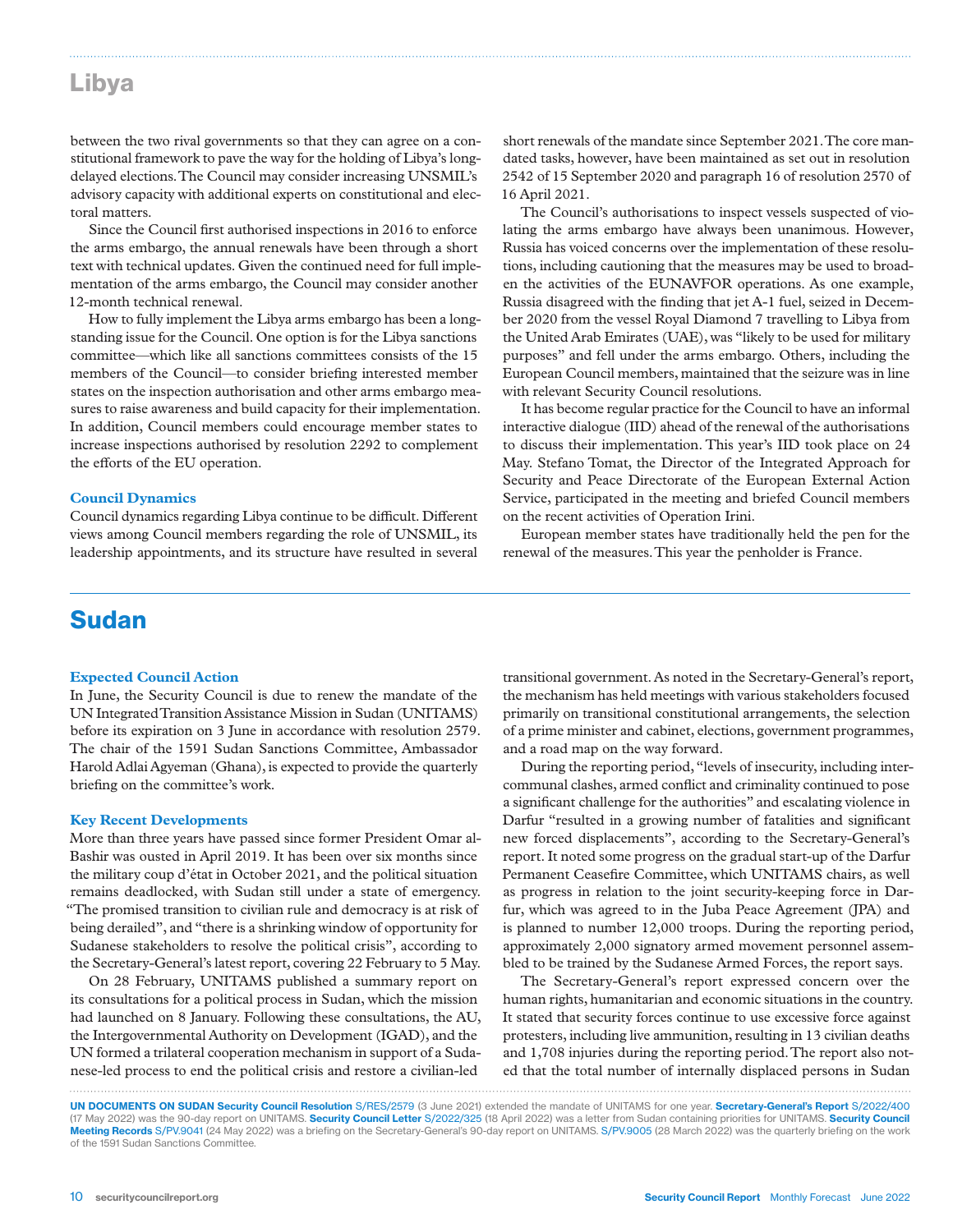### Sudan

rose to over 3.1 million, with over 75,000 newly displaced in North, South and West Darfur and South Kordofan since January.

On 18 April, Sudan sent a letter to the Council with "a matrix containing 11 elements that [Sudan] views as guiding the role and work of UNITAMS". Among others, these elements include: assistance for electoral preparations, resources to help build the capacity of judicial and police institutions, support for national human rights mechanisms, and support for the shift from humanitarian assistance to development. The letter notes that "this requires that UNITAMS redirect its priorities within its mandate to focus on those aspects, as noted in the matrix".

The Council last renewed the mandate of UNITAMS on 3 June 2021, with the unanimous adoption of resolution 2579. The resolution retained the strategic objectives for UNITAMS outlined in resolution 2524, which established the mission on 3 June 2020, while making some adjustments. It also decided that UNITAMS should prioritise support for six specified areas during the mandate period. These areas include supporting ceasefire monitoring in Darfur, implementation of the National Plan for Civilian Protection and the constitution-drafting process. (For more, see our What's in Blue story of 2 June 2021.)

On 24 May, the Council received a briefing on UNITAMS from Special Representative for Sudan and head of UNITAMS, Volker Perthes. He told the Council that the situation in the country remains precarious and that "time is short for the Sudanese to reach a political solution". While violations still occur, Perthes noted that violence by security forces against protestors appears to have decreased overall. In relation to Darfur, he warned that "the risk of a new outbreak of violence remains high".

#### Human Rights-Related Developments

During its upcoming 50th session, the Human Rights Council is expected to hold an enhanced interactive dialogue on 15 June on the report of the High Commissioner for Human Rights on the situation of human rights in Sudan (A/HRC/50/22).

#### **Key Issues and Options**

An immediate issue for the Council is to renew the mandate of UNI-TAMS and consider what changes to the mission's mandate, if any, are necessary. In doing so, members are likely to assess the role of UNITAMS across the four strategic objectives for the mission, namely assisting Sudan's political transition; supporting the peace processes and implementation of the Juba Peace Agreement and future peace agreements; assisting peacebuilding, civilian protection and rule of law, in particular in Darfur and the Two Areas (that is, South Kordofan and Blue Nile); and supporting the mobilisation of economic and development assistance and coordination of humanitarian and peacebuilding assistance.

An option is for the Council to renew the mandate of UNITAMS for one year, maintaining its four strategic objectives while making some adjustments, including updating language to reflect the political situation since the 25 October 2021 coup; supporting the UN/ AU/IGAD trilateral cooperation mechanism; condemning violence again protestors; and expressing concern over the deteriorating situation in Darfur. Another option is for members to assess the six priority areas identified in resolution 2579 and whether any changes are necessary. In doing so, Council members might consider the letter

sent by Sudan on 18 April.

Another possible option is to make no changes to the mandate and adopt a 12-month mandate renewal. At the time of writing, a draft deciding on a 12-month technical rollover had passed silence on 31 May. **Council Dynamics** 

Most Council members share similar concerns over the political, security, human rights, and humanitarian situations in Sudan. Members are supportive of the trilateral cooperation mechanism composed of the AU, UN and IGAD and welcome the start of the second phase of the intra-Sudanese dialogue facilitated by the mechanism. At the briefing on 24 May, the UK (the penholder on Sudan) emphasised that the Sudanese military must make progress on confidencebuilding measures, including by releasing all political detainees, ending the excessive use of force against protestors and lifting the state of emergency. Kenya, speaking on behalf of the three African members (Gabon, Ghana and Kenya), noted that the mandate of UNITAMS remains valid and relevant and expressed support for its renewal, saying, "what is critical is for the Council to build the capacity of the mission to effectively and efficiently implement its mandate". In its statement, Russia said that the Sudanese authorities must reaffirm their commitment to the JPA and declare their intention to conduct elections in July 2023. In relation to UNITAMS, Russia urged the mission to follow its mandate strictly, paying equal attention to all its components.

Negotiations on resolution 2579, which renewed the mandate of UNITAMS last year, went relatively smoothly, with areas of disagreement mostly centring on preambular language. In addition to addressing the views of Council members, the UK, the penholder on Sudan, apparently consulted with Sudan and took its views on the text into account. During the negotiations, China and Russia apparently opposed language on conflict-related sexual violence and climate change. (For more, see our What's in Blue story of 2 June 2021.)

At the time of writing, Council members such as China, Gabon, Ghana, India, Kenya, and Russia apparently supported Sudan's request for a technical rollover of the mandate. This follows Sudan's disapproval of an earlier draft circulated by the penholder that updated preambular language to reflect the situation since the coup and made some adjustments to the mandate.

The UK is the penholder on Sudan, and the US is the penholder on Sudan sanctions. Ambassador Harold Adlai Agyeman (Ghana) chairs the 1591 Sudan Sanctions Committee.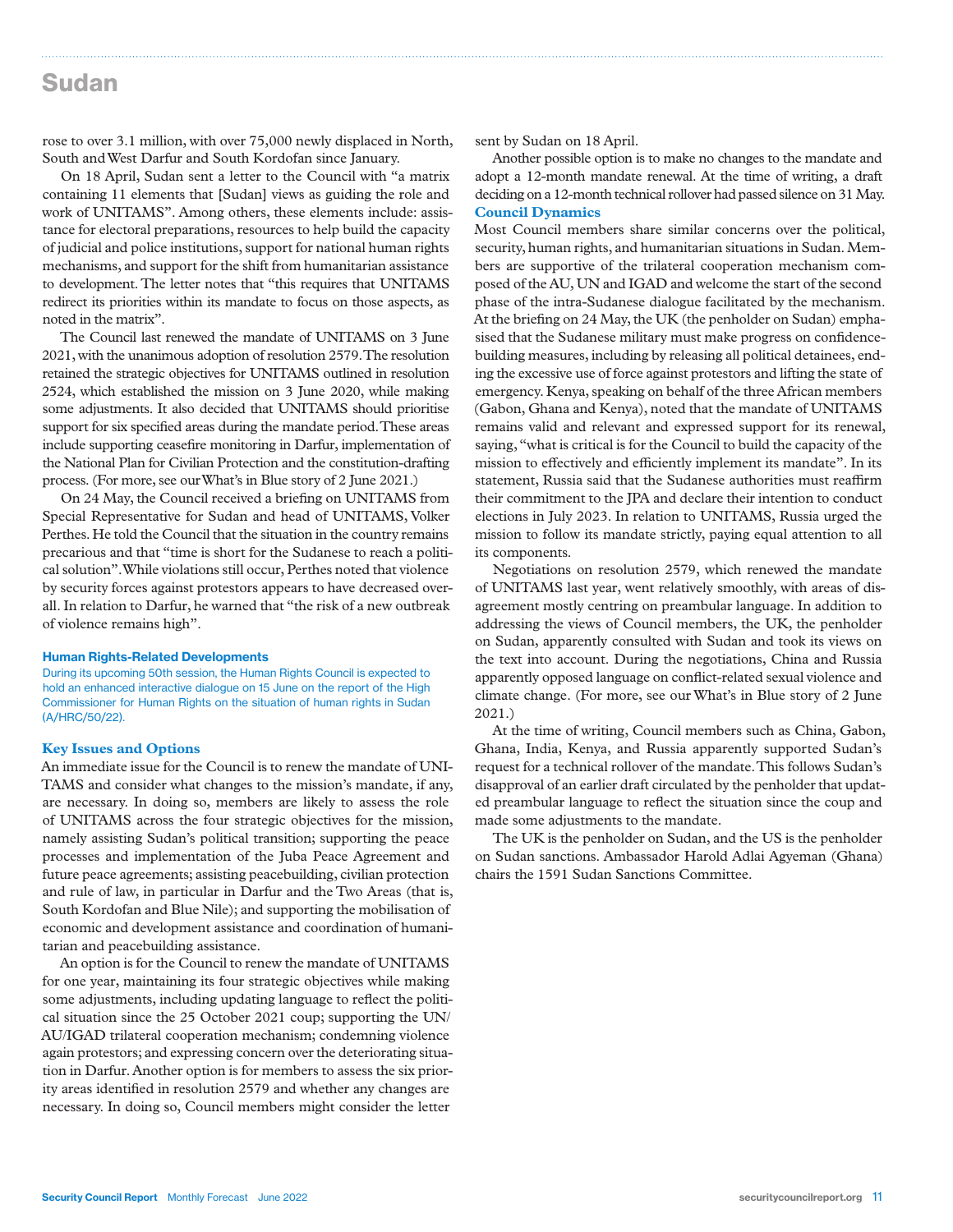# UNOCA (Central Africa)

#### **Expected Council Action**

In June, the Security Council will receive a briefing on the Secretary-General's semi-annual report on the UN Regional Office for Central Africa (UNOCA) and the implementation of the UN's regional strategy to combat the Lord's Resistance Army (LRA). Consultations are expected to follow.

The mandate of UNOCA expires on 31 August 2024.

#### **Key Recent Developments**

The last time the Council received a briefing on the situation in Central Africa and the activities of UNOCA was on 15 December 2021. François Louncény Fall, Special Representative and head of the UN Regional Office for Central Africa (UNOCA), updated Council members on a range of issues, including preparations by several countries in the region for crucial elections in 2022 and 2023, the institutional reform underway by the Economic Community of Central African States (ECCAS), the fight against terrorist groups in the Lake Chad Basin, and maritime insecurity in the Gulf of Guinea. He also provided information on the latest developments in several countries in the region, including Chad, the Central African Republic and Cameroon.

The Secretary-General's semi-annual UNOCA report, which was due by the end of May, is expected to provide updates on the latest peace, security and development trends in Central Africa since the last report and elaborate on the activities of UNOCA, including those in support of regional efforts on peace and security. Fall visited regional leaders to discuss peace and security issues before he was due to step down as Special Representative and head of UNOCA by the end of May.

On 19 January, the ECCAS heads of state and government held a summit in Brazzaville, during which they assessed the regional peace and security situation. They expressed concerns over the challenges facing the region, including terrorism and violent extremism, maritime insecurity, the spread of small arms and light weapons, and the illegal exploitation of natural resources. At the summit, Congolese President Denis Sassou Nguesso handed over the rotating ECCAS chairmanship to Democratic Republic of Congo President Félix Tshisekedi.

In Chad, President Mahamat Deby had promised in April 2021 to hold an inclusive national dialogue with various Chadian political stakeholders to come up with a new constitution and pave the way for elections. But the Chadian political opposition and military groups set conditions for their participation, including, among other things, a guarantee for the safety of their members returning to the country from abroad and the release of political prisoners. This led to a pre-dialogue meeting in March hosted by Qatar in Doha to set the stage for the inclusive national dialogue on 10 May in N'Djamena.

However, the pre-dialogue process was reportedly dragged out because of disagreements over additional demands by the political and military opposition, such as banning members of the Transitional Military Council (TMC) from running in the next elections, reform of the national army and a revision of the country's constitution. At Qatar's request, the TMC announced on 1 May the postponement of the national dialogue to a later date. The political

opposition and military groups apparently welcomed the decision, but they opposed the TMC's intention to extend the 18-month transition period, which is supposed to end with elections in December.

The security situation remains a concern in the Anglophone northwestern and southwestern regions of Cameroon, where there is fighting between separatists and the government. Recently, the government accused separatists of attacking a village located at the border with Nigeria, burning homes and killing several people. According to OCHA, the security situation in the two regions "continue[s] to lead to displacement and negatively impact access to basic services and social cohesion. The civilian population continues to be caught in between parties to the crisis". OCHA also reported difficulties in securing humanitarian access, attacks on healthcare and humanitarian workers, and an increasing number of incidents related to the use of improvised explosive devices.

In the Lake Chad Basin, the Multinational Joint Task Force (MNJTF), composed of forces from Cameroon, Chad, Niger, and Nigeria, has intensified its military operations against Boko Haram and the Islamic State West Africa Province (ISWAP). MNJTF spokesperson Muhammad Dole was quoted by the media on 17 April as saying that "well over a hundred terrorists have been neutralized, including over 10 top commanders…following intelligencedriven lethal airstrikes in the Lake Chad islands by the combined air task forces".

On 14 January, the AU Peace and Security Council (AUPSC) renewed the mandate of the MNJTF for another 12 months, effective from 1 February. The AUPSC also reaffirmed its support for the Regional Strategy for the Stabilization, Recovery and Resilience (RSS) of the Boko Haram-affected Areas of the Lake Chad Basin Region developed by the Lake Chad Basin Commission with the support of the AU. On 20 April, the Peacebuilding Commission also convened a meeting aimed at enhancing its support for the implementation of the regional strategy.

#### **Key Issues and Options**

The security situation in several parts of Central Africa remains a key concern for Council members. The dire security environment has also exacerbated humanitarian challenges in the region, displacing more than a million people. The mobilisation of international support to assist those displaced has been an issue. Council members may welcome the 27 April regional ministerial conference held in Yaoundé in collaboration with UNHCR on solutions to forced displacement.

The ongoing efforts to counter the continued threat of terrorism in the Lake Chad Basin and maritime insecurity in the Gulf of Guinea have also been matters of concern to Council members. In this regard, they may reiterate their support for the important role of the MNJTF in fighting Boko Haram and ISWAP. In January, Ghana and Norway proposed a draft resolution on piracy in the Gulf of Guinea. Although the draft text did not garner the necessary consensus, it has been revived in recent weeks. At time of writing, a vote was scheduled on the draft on 31 May.

Another issue is the growing influence in the region of the Wagner Group, a Russian private security company, and its involvement

UN DOCUMENTS ON UNOCA Security Council Presidential Statement S/PRST/2019/10 (12 September 2019) expressed the Council's full support for UNOCA. Secretary-General's Report S/2021/975 (26 November 2021) was the semi-annual report on UNOCA. Security Council Meeting Record S/PV.8933 (15 December 2021) was a meeting on the situation in Central Africa.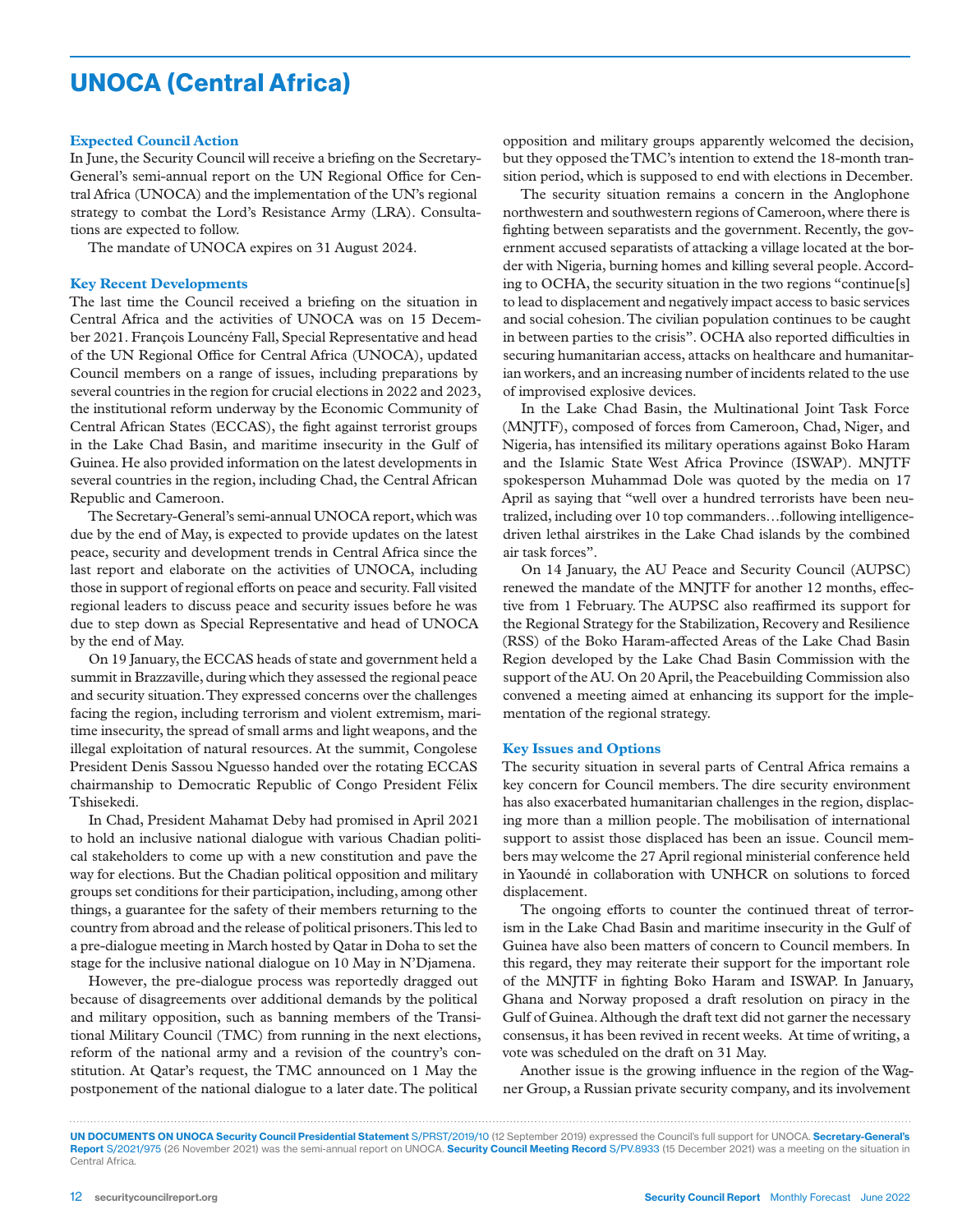# UNOCA (Central Africa)

in human rights abuses. Although there does not appear to be any indication of the group's presence in Cameroon, there seem to be concerns that deployment may be in the offing following the defence agreement the country signed with Russia on 21 April, which is said to renew a previous agreement signed in 2015.

Political transition in Chad and elections taking place in several countries in the region over the coming two years may also draw the attention of Council members. They may continue to call for inclusive and meaningful political dialogue to address grievances and create conditions for peaceful and credible elections.

#### **Council Dynamics**

There is broad support by Council members for a holistic regional approach to dealing with the peace and security challenges in Central Africa through cooperation between UNOCA and the various regional mechanisms. Council members were unable to reach

consensus on a presidential statement on UNOCA earlier this year, however, apparently because of differences on whether to refer to specific countries in the text and language related to climate change. In addition, language on the International Law of the Sea seemed to be the most contentious issue in the negotiations on the draft resolution on piracy in the Gulf of Guinea.

Some of the country situations in the region continue to attract the attention of Council members. The UK and the US have expressed serious concerns about the situation in Cameroon, which other members, such as Russia and China, continue to consider an internal matter. Several members have also raised concerns about the destabilising role of the Wagner Group, while Russia has accused these members of instigating a coordinated campaign against the group.

The UK is the penholder on UNOCA.

### Yemen

#### **Expected Council Action**

In June, the Council is expected to hold its monthly briefing on Yemen, followed by closed consultations. Special Envoy for Yemen Hans Grundberg and an OCHA official will brief. Major General Michael Beary, the head of the UN Mission to Support the Hodeidah Agreement (UNMHA), is expected to brief during consultations. The mandate of UNMHA expires on 15 July.

#### **Key Recent Developments**

The truce that started on 2 April between the Yemeni government and the Houthi rebel group has largely held, marked by a sharp reduction in civilian casualties and a continued pause in cross-border attacks. With the truce set to expire in early June, attention has focused on securing its extension.

On 11 May, the UN and the Netherlands hosted a pledging event in The Hague for a UN-facilitated plan to resolve the threat posed by the FSO Safer, an ageing oil tanker off the Houthi-held port of Ras Isa that has served as floating storage and offloading facility since the 1980s. The vessel is at risk of breaking up or having a major oil leak or explosion due to lack of maintenance. The UN-facilitated plan requires \$144 million, including \$80 million, to immediately begin and complete its first phase, which involves transferring the oil from the Safer to a temporary vessel before more volatile winds and currents return in October, which increase the risks to the Safer and make the operation more difficult. The conference fell far short of this goal, generating \$40 million.

On 16 May, the first commercial flight in almost six years took off from Sana'a airport, travelling to Amman, Jordan, and carrying 130 Yemeni passengers. The flight was in keeping with the truce agreement, which allows two commercial flights per week in and out of Sana'a airport to Egypt and Jordan. The resumption of flights was initially delayed because of a dispute over Houthi-issued passports. The government eventually agreed to allow Yemenis in rebel-held territories to travel using the Houthi-issued passports.

Council members held their monthly meeting on Yemen in closed consultations on 17 May. Grundberg told members that the truce is largely holding and that his priority is to secure agreement to extend it. In addition to the resumption of civilian flights, he noted the increased flow of fuel imports through Hodeidah ports. At a press conference after the meeting, Grundberg said that since the truce began, the Yemeni government had cleared 11 fuel ships to enter through Hodeidah, bringing more fuel than had arrived during the previous six months.

In the meeting, Grundberg also highlighted the importance of implementing the other elements of the truce agreement in order to secure its extension, including the re-opening of roads around Taiz. Taiz has been under Houthi siege for years, with access limited to one dangerous, mountainous road. During the press conference, Grundberg reported that the government had appointed representatives for a meeting under UN auspices on re-opening roads, which the UN will organise in Amman as soon as the Houthis appoint their representatives. He also continued to engage the parties on the establishment of a military mechanism to support the truce and on his framework for an inclusive, multi-track political process.

OCHA Acting Operations Director Ghada Eltahir Mudawi also briefed members during the consultations, reportedly highlighting that the truce had brought significant improvements in the protection of civilians and the humanitarian situation, including increased humanitarian access to hard-to-reach areas. Despite the overall improvements, she noted low-intensity fighting in Marib and Taiz, including recent Houthi shelling that had killed civilians in Taiz. General Beary informed Council members that UNMHA had reached an agreement with the government to establish a permanent presence for the mission in Mocha city.

UN DOCUMENTS ON YEMEN Security Council Resolutions S/RES/2624 (28 February 2022) renewed the Yemen sanctions regime for one year. S/RES/2586 (14 July 2021) extended the mandate of UNMHA until 15 July 2022. Security Council Meeting Record S/PV.9017(14 April 2022) was a briefing on Yemen. Security Council Press Statement SC/14861 (13 April 2022) welcomed the creation of the Presidential Leadership Council of the government of Yemen.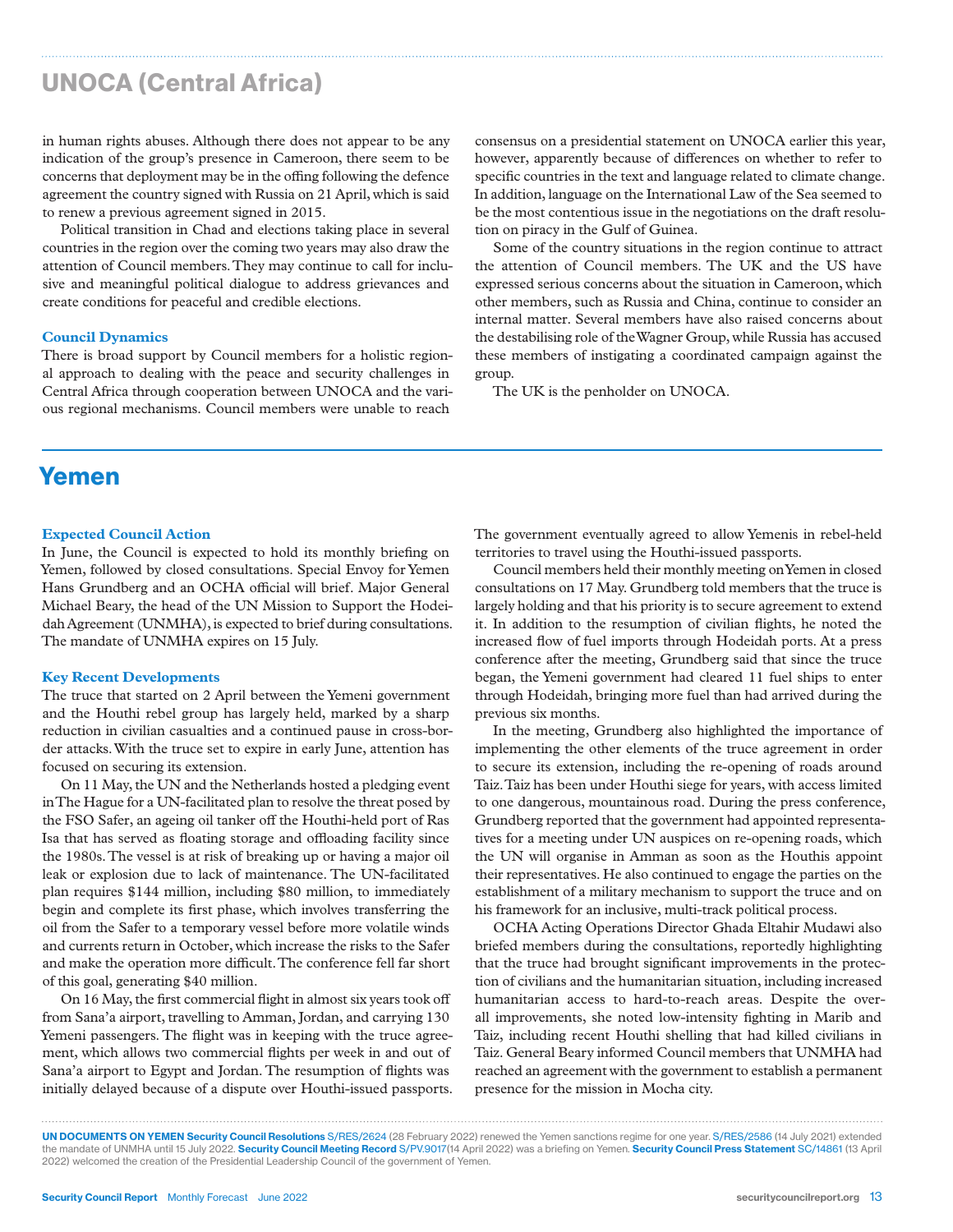### Yemen

In press elements issued after the meeting, Council members welcomed all parties' efforts to uphold the truce, highlighting the Yemeni government's "flexibility in enabling the entry of fuel ships into Hodeidah and enabling flights between Sana'a and Amman". Members encouraged the parties to continue fulfilling the terms of the truce, especially in meeting to discuss opening roads to Taiz. They further urged the parties to extend the truce in coordination with the UN Envoy.

From 25 to 28 May, Yemeni government officials and Houthi representatives met under UN auspices in Amman, Jordan, to discuss options for opening roads in Taiz and other governorates. The meeting did not result in an agreement. In a statement at the talks' conclusion, Grundberg called on "the parties to conclude their internal deliberations urgently and deliver positive results to the Yemeni people".

#### **Key Issues and Options**

The two-month truce agreement is set to expire on 2 June, and a priority is securing its extension. As the UN Special Envoy has suggested, a key issue for an extension is progress on re-opening roads in and around Taiz.

A further key issue is making progress on restarting a political process, as the truce will be unsustainable without a process in place for a comprehensive political settlement. Grundberg has been developing a multi-track framework for an inclusive political process that he had hoped to present this spring, though it seems that, with the creation in April of the Yemeni government's new eight-member Presidential Leadership Council (PLC), completing this framework will take more time. Council members could encourage the parties' continued engagement with the UN Special Envoy to strengthen the truce and urge Grundberg to continue his consultations with Yemeni stakeholders to complete his framework for a political process, which

the Council could then endorse.

Notwithstanding the truce's positive impact on Yemen's humanitarian crisis, key issues remain, such as preventing famine, improving humanitarian access, supporting the economy, and raising funds for relief operations. Rising global food and energy prices since the start of the war in Ukraine present significant threats to efforts to ease Yemen's humanitarian crisis. Members could encourage donors to contribute to the UN's 2022 Yemen humanitarian response plan, which remains underfunded, as well as to fulfil remaining funding requirements to begin implementing the UN-facilitated plan for the FSO Safer.

#### **Council Dynamics**

Council members have remained generally united over Yemen despite the increased polarisation in the Security Council since the start of the war in Ukraine. The P5 ambassadors to Yemen (China, France, Russia, the UK, and the US) have maintained coordination in support of the UN envoy's efforts. In the Council, members have encouraged the parties to uphold and extend the truce. They also want the parties to make progress towards starting a political process for a comprehensive settlement to end the war. Members have also welcomed the formation of the PLC, viewing its diverse representation as important to the Envoy's approach for a more inclusive political process, despite some concerns among members over Saudi Arabia's reported pressure on the unpopular president, Abd Rabbo Mansour Hadi, to step down. The United Arab Emirates, an elected Council member, is closely involved in the war as a member of the Saudi Arabia-led coalition that backs the government and will strongly push for its views to be reflected in Council products.

The UK is the penholder on Yemen. Ambassador Ferit Hoxha (Albania) chairs the Yemen 2140 Sanctions Committee.

### Mali

#### **Expected Council Action**

In June, the Council is expected to renew the mandate of the UN Multidimensional Integrated Stabilization Mission in Mali (MINUSMA), which expires on 30 June. Earlier in the month, the Council will hold its quarterly briefing on Mali, followed by closed consultations. Special Representative and head of MINUSMA El-Ghassim Wane is expected to brief.

#### **Key Recent Developments**

Uncertainty persists over the establishment of a new transition timetable in Mali to restore constitutional order following coups d'état in August 2020 and May 2021. Meanwhile, the security landscape has changed significantly as Mali's relations with traditional ally France and neighbouring Sahel states have deteriorated, and transition authorities have reportedly partnered with the Wagner Group, a Russian private security company.

Concerns mounted over reported increases in human rights

violations by Mali's security forces and the Wagner Group in counter-terrorism operations in central Mali. In the worst such incident, Wagner and Malian forces allegedly executed about 300 civilians and suspected terrorists in the village of Mourah from 27 to 30 March. Mali claimed to have killed 203 terrorist combatants during an operation from 23 to 31 March in Mourah.

Mali's military prosecutor in Mopti announced on 6 April that it was opening an investigation into the incident. However, the Malian authorities have denied MINUSMA access to Mourah. This comes at a time when MINUSMA's relations with the host country have become more difficult, with the mission facing increasing restrictions on its air and ground movements and areas of access, especially where Mali has been conducting military operations. On 22 March, a Malian armed forces helicopter fired rockets close to a MINUSMA patrol near Tessit. According to Wane's Council briefing on 7 April, there were no casualties, but the UN was investigating the incident.

On 112 April, the EU Training Mission in Mali announced the

UN DOCUMENTS ON MALI Security Council Resolutions S/RES/2590 (30 August 2021) renewed the Mali sanctions regime for one year. S/RES/2584 (29 June 2021) renewed the mandate of MINUSMA until 30 June 2022. Security Council Meeting Record S/PV.9012 (7 April 2022) was a briefing on Mali.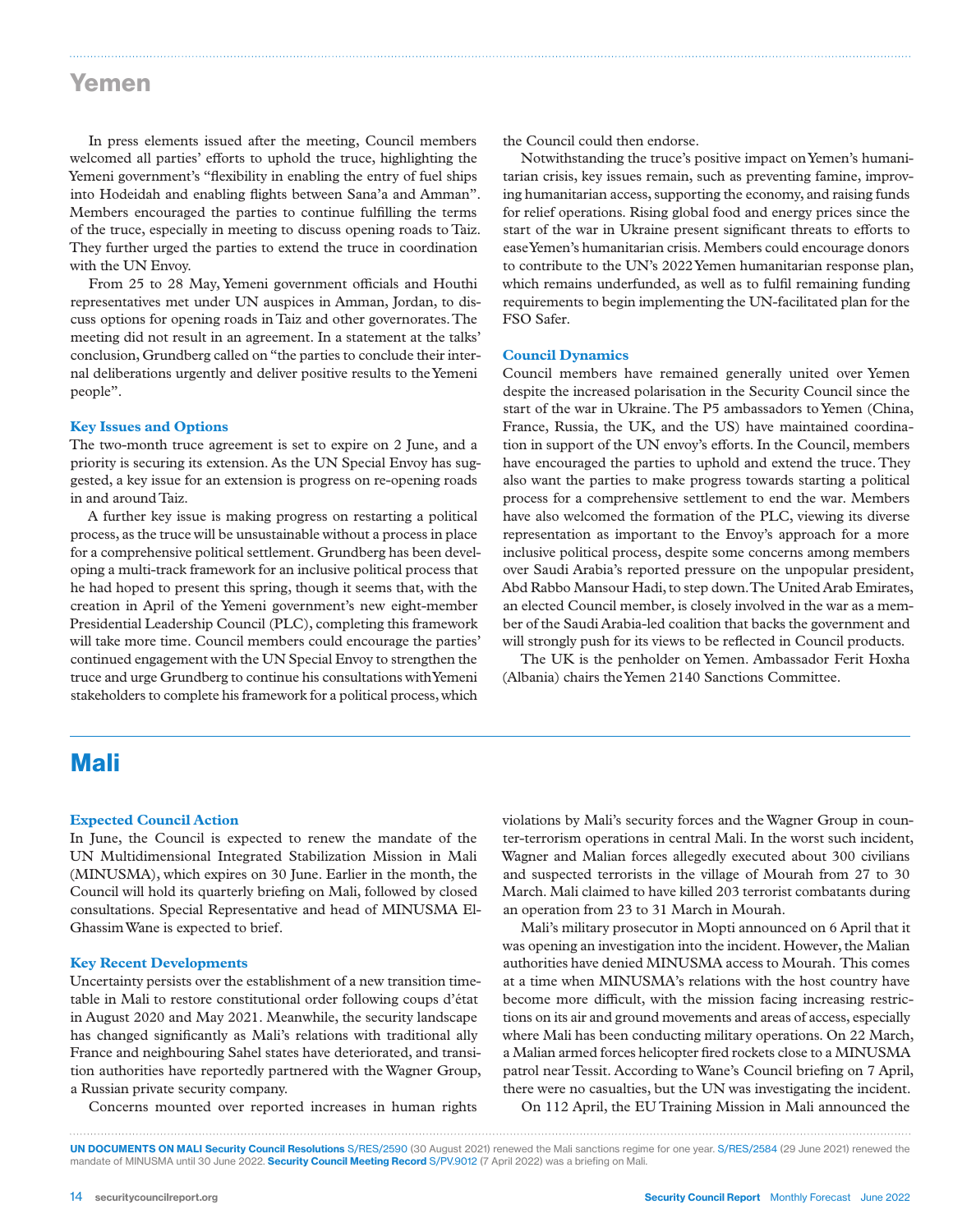### Mali

suspension of military training support to Mali's armed forces due to Mali's cooperation with the Wagner Group and recent civilian killings. This followed the decision in February by France and other European countries to withdraw their counter-terrorism operations, Operation Barkhane and Takuba Task Force, from Mali because of the Wagner Group's deployment. Despite concerns that Germany might end its participation in MINUSMA, the German parliament approved on 20 May the government's decision to remain in the mission, including an increase in its contribution by 300 troops. That same day, Benin, which has around 400 troops and police in MINUSMA, announced that it would end its participation in November. Benin's move occurred amid the rising threat of Sahelian terrorist groups to coastal West African countries.

On 19 April, France handed over its military base at Gossi to Mali's armed forces. Following the handover, Mali said that it had uncovered a mass grave near the base, while France released aerial video footage that it said had been recorded on 20 April showing Wagner and Malian security personnel burying bodies that were transferred to the site. On 2 May, Mali informed France that it was terminating the Defence Cooperation Treaty between France and Mali and its Status of Forces Agreement. France responded by saying that it would continue the orderly withdrawal of its forces. Council members discussed the Gossi developments on 3 May under "any other business" at the request of Russia after Mali sent a letter to Council members accusing France of espionage.

UN Secretary-General António Guterres said in a 5 May interview with French radio station RFI that an AU-authorised African force with a peace enforcement mandate may be more appropriate than MINUSMA, considering the security situation in Mali. In the same interview, however, Guterres stressed that he would not recommend ending the UN operation because the "consequences would be terrible".

On 15 May, Mali announced that it was withdrawing from all institutions of the Group of Five for the Sahel (G5 Sahel), including the G5 Sahel joint force (FC-G5S). Chad, Burkina Faso, Mali, Mauritania, and Niger founded the G5 Sahel in 2014 and created the FC-G5S as a regional counter-terrorism force in 2017. Mali said that it made the decision after some G5 members blocked its assumption of the body's rotating presidency, which had been due to start in February. In a statement, Mali also criticised "a state outside the region for desperately seeking to isolate Mali".

Two days later, Mali announced that it had foiled an attempted coup d'état on the night of 11 and 12 May, which it claimed had been "supported by a Western state".

Mali and ECOWAS have remained at an impasse in talks to establish a new transition timeline. In March, ECOWAS rejected Mali's proposal for an additional two-year transition, calling instead for a 12-to-16-month extension. On 5 May, the foreign ministers of Mali and Togo announced that Togo's President Faure Gnassingbé would mediate between Bamako and ECOWAS.

In addition, implementation of the 2015 Mali Peace and Reconciliation Agreement between the government and northern armed groups has been at a standstill. During his 7 April Council briefing, Wane said that the past three months had been "marked by worrisome actions and rhetoric, not in line with the spirit of the Agreement".

#### **Key Issues and Options**

The renewal of MINUSMA's mandate and how the Council should update it to reflect the changing environment in which MINUSMA must operate is the key issue facing the Council during June. This includes assessing MINUSMA's role in supporting the implementation of the 2015 peace agreement and the political transition. The lack of progress on the former has increased concerns about the risk of hostilities resuming between the government and northern armed groups. The transition is complicated by the continuing absence of a new timetable after Mali failed to meet the original ECOWASbrokered 18-month period.

The mandate renewal process also involves considering the effects on MINUSMA of the departure of Operation Barkhane and the Takuba Task Force, which the Secretary-General's last report asserted creates a "security gap". MINUSMA was established in 2013 to carry out good offices and stabilisation activities and to protect civilians while parallel French forces would conduct counter-terrorism operations. Since then, the situation has evolved, and MINUSMA's role has expanded to address not only the crisis in the north but the situation in central Mali, where the greatest amount of violence, including civilian casualties, occurs. Related to this are persistent challenges for MINUSMA of capability shortfalls, such as air assets, and national caveats of troop- and police-contributing countries on how their troops may be used.

A further key issue is the deteriorating human rights situation, which MINUSMA is mandated to monitor and report on. MINUS-MA's increasingly difficult relationship with Malian authorities and the authorities' position on the mandate renewal are important issues. The presence of the Wagner Group, which has a history of difficult relations with the UN peacekeeping operation in the Central African Republic, is another key issue.

In renewing MINUSMA's mandate, the Council could request that an independent strategic review of the situation in Mali be conducted in light of MINUSMA's new operating environment. The Council may further decide to identify areas where MINUSMA can concentrate its efforts. It may call on MINUSMA to place greater emphasis on supporting implementation of the 2015 peace agreement, the protection of civilians, and human rights reporting and monitoring.

With Mali's withdrawal from the FC-G5S, the Council is likely to adjust MINUSMA's mandate of supporting the joint force. Under the current mandate, MINUSMA provides engineering support and casualty and medical evacuation in Mali and the provision of life consumables, such as rations and fuel, for all FC-G5S contingents.

#### **Council Dynamics**

Council discussion on Mali has become increasingly polarised since reports emerged last fall about the possible deployment of the Wagner Group. Previously, the Council followed ECOWAS' lead and supported its positions on Mali's political transition, but Council members are no longer united over this approach, with Russia and China expressing sympathy with the Malian authorities over the challenges of holding elections because of the security situation and the risk of further political instability if elections take place prematurely.

The P3 and other European members criticise the Wagner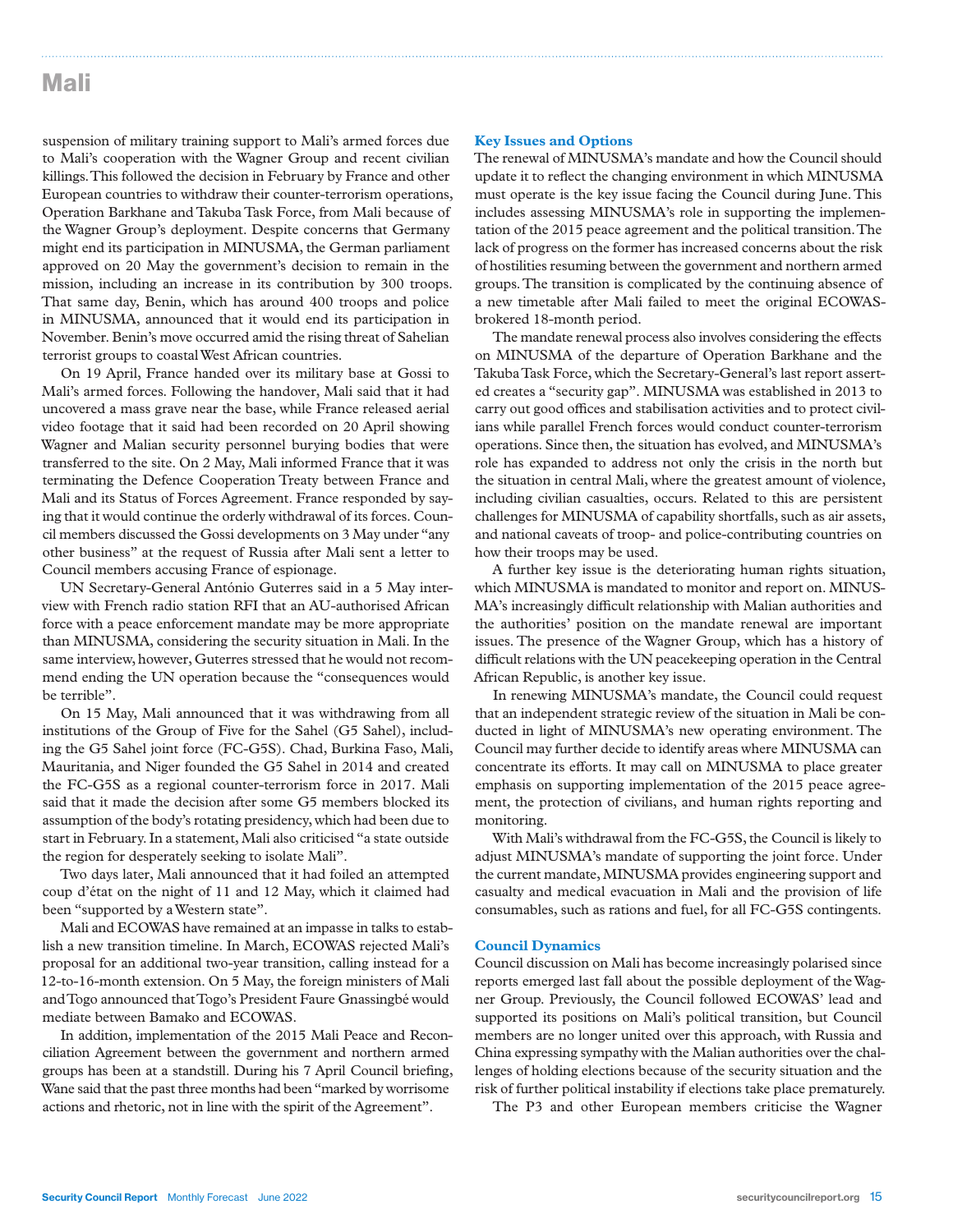### Mali

Group's deployment, citing its history of human rights abuses, and are concerned about the risks it presents to MINUSMA and of MINUSMA indirectly supporting its activities. Russia and Mali deny the group's presence, claiming that Russian personnel in Mali are there as military instructors as part of their bilateral cooperation. Many members are further concerned about the increasing reports of human rights abuses by security forces and have called for independent investigations, while Russia and China have pushed back against such allegations. Several members have appeared frustrated that MINUSMA, at the time of this writing, had not yet released its quarterly report on human rights, usually published in April, and by the UN's caution in reporting on other obstructions by Malian

authorities. Such dynamics prevented agreement on statements on Mali in the Council in January on the political transition and in April on the incident in Mourah. They also played out at the 3 May meeting on Gossi.

Ghana is the West African Council member and champions ECOWAS' positions, with the support of the other African Council members, Gabon and Kenya. Its president, Nana Akufo-Addo, currently chairs the ECOWAS Authority.

France is the penholder on Mali. Ambassador Juan Ramón de la Fuente Ramírez (Mexico) chairs the 2374 Mali Sanctions Committee.

# International Criminal Tribunals

#### **Expected Council Action**

In June, the Security Council is scheduled to hold its semi-annual debate on the International Residual Mechanism for Criminal Tribunals (IRMCT), which was established in 2010 to carry out the remaining essential functions of the International Criminal Tribunal for Rwanda (ICTR) and the International Criminal Tribunal for the former Yugoslavia (ICTY) after their respective closures. The IRMCT's president, Judge Carmel Agius, and its prosecutor, Serge Brammertz, are expected to brief during the debate and to meet with the Informal Working Group on International Tribunals prior to that. A resolution extending the term of the prosecutor and the operating period of the IRMCT, both of which expire on 30 June, is expected to be adopted.

#### **Key Recent Developments**

The IRMCT—with branches in The Hague, Netherlands, and Arusha, Tanzania—focuses on the completion of trials and appeals from the ICTY, which closed in December 2017, and the ICTR, which closed in December 2015. Its tasks include locating and arresting the remaining fugitives indicted by the ICTR—of the 93 persons indicted by the ICTR, four remain at large as at 18 May—and assisting national jurisdictions in handling requests related to prosecuting international crimes committed in the former Yugoslavia and Rwanda.

On 12 May, the IRMCT Office of the Prosecutor (OTP) confirmed the death of Protais Mpiranya, one of the remaining fugitives indicted by the ICTR in 2000 who was alleged to have been a senior leader of the 1994 genocide against the Tutsi in Rwanda. The OTP press release said that "following a challenging and intensive investigation, the OTP has determined that Mpiranya died on 5 October 2006 in Harare, Zimbabwe". On 18 May, the OTP confirmed the death of Phénéas Munyarugarama, another remaining fugitive indicted by the ICTR. Munyarugarama, a Lieutenant Colonel in the Forces Armées Rwandaises, was first indicted by the ICTR in 2002 for genocide, direct and public incitement to commit genocide, and crimes against humanity. The press release said that "following

a comprehensive and challenging investigation, the OTP was able to conclude that Munyarugarama died from natural causes on or about 28 February 2002 in Kankwala, in the eastern provinces of the Democratic Republic of Congo, where he was also buried".

Under resolution 1966, the IRMCT was mandated to operate for an initial period of four years and for subsequent periods of two years thereafter unless the Security Council decided otherwise. The Council most recently extended the IRMCT's operating period and Brammertz's term until 30 June with the adoption of resolution 2529 on 25 June 2020. It was adopted with 14 votes in favour and one abstention (Russia). The resolution requested the IRMCT to continue to take steps to enhance efficiency and effective and transparent management, including the production of clear and focused projections of completion timelines; to ensure geographic diversity and gender balance of staff; and to further reduce costs, such as through flexible staff engagement. It also requested that the IRMCT update the Council in its semi-annual reports on progress in implementing the resolution, with detailed information on staffing, workload and related costs, and detailed projections of the duration of residual functions.

At the time of writing, the judicial workload of the IRMCT consisted of three cases: Prosecutor v. Félicien Kabuga, which remains in the pre-trial phase because of the health of the accused; *Stanišić and Simatović*; and *Fatuma et al.* (formerly *Nzabonimpa et al.*). The *Stanišić and Simatović* and the *Fatuma et al.* cases have moved into the appeals phase since the respective judgements on 25 and 30 June 2021.

Agius and Brammertz briefed the Council during its last semiannual debate on the IRMCT on 13 December 2021. Agius noted that while the IRMCT continues its various mandated functions, the decrease in its active caseload "is significant...because reductions in staffing and resources are a necessary consequence of the conclusion of key activities, owing to the Mechanism's nature as a downsizing and temporary institution". Brammertz highlighted that "we are continuing our efforts to complete our remaining trials and appeals, which remains our first strategic priority". He also emphasised that

UN DOCUMENTS ON INTERNATIONAL CRIMINAL TRIBUNALS Security Council Resolution S/RES/2529 (25 June 2020) extended the term of the IRMCT's prosecutor until 30 June 2022. Security Council Letters S/2021/955 (16 November 2021) transmitted the bi-annual assessments of the IRMCT by the president and prosecutor. S/2021/694 (30 July 2021) transmitted the ninth annual report of the IRMCT, covering 1 July 2020 to 30 June 2021. Security Council Meeting Record S/PV.8927 (13 December 2021) was the semi-annual debate on the work of the IRMCT.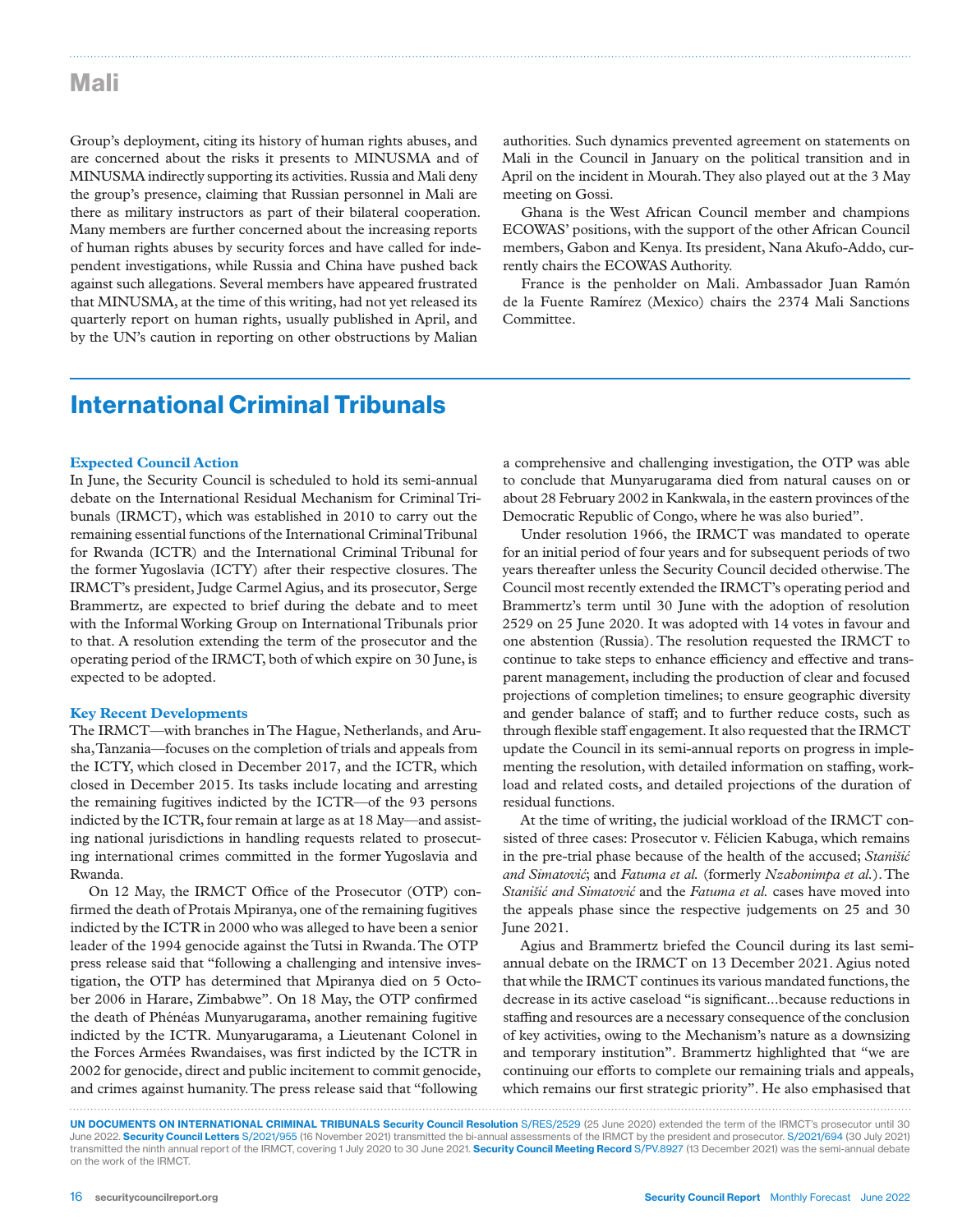# International Criminal Tribunals

South Africa has failed to arrest and provide critical information on the fugitive Fulgence Kayishema, referring to this as "among the most severe instances of non-cooperation my Office has faced since the Mechanism's establishment".

#### **Key Issues and Options**

An immediate issue for Council members is to adopt a resolution appointing a prosecutor of the IRMCT as the term of the current prosecutor expires on 30 June.

A key issue is for members to continue monitoring the work of the IRMCT and the implementation of its mandate.

#### **Council Dynamics**

Council members generally have a positive assessment of the IRMCT and the progress it has made, with the exception of Russia, which has been consistently critical of the ICTY. Russia has also been critical of the appointment of Brammertz, who was the ICTY prosecutor from 2008 until its closure in 2017, and it abstained on

previous resolutions re-appointing him in 2016, 2018 and 2020.

It seems that the negotiations on resolution 2529, which extended Brammertz's term until 30 June, were lengthy and difficult. (For more, see our What's in Blue story of 25 June 2020.) In explaining its abstention on resolution 2529, Russia referred to "the unsatisfactory work of that body, which continues not to allow the Council to proceed with its legal closure". Russia also emphasised the importance of the protection of detainees of the Mechanism, including their access to medical care, specifically referring to the case of Ratko Mladić. It added that the IRMCT must produce "clear and focused projections of completion timelines at the earliest stage possible and disciplined adherence thereto", as set out in resolution 2529.

At the last semi-annual briefing on 13 December 2021, Russia said that "there is no sign that the IRMCT is winding down" and called for "a plan for how the Court will be brought to a close".

Ambassador Michel Xavier Biang (Gabon) chairs the Informal Working Group on International Tribunals.

# Women, Peace and Security

#### **Expected Council Action**

On 15 June, the Security Council will hold an open debate on the role of regional organisations in implementing the women, peace and security (WPS) agenda in contexts of political turmoil and seizures of power by force. One of the signature events of Albania's presidency, the meeting will be convened at ministerial level and chaired by Albanian Minister for Europe and Foreign Affairs Olta Xhaçka. Secretary-General António Guterres is expected to provide opening remarks. UN Women Executive Director Sima Sami Bahous and high-level representatives from the African Union (AU), the European Union (EU), the League of Arab States (LAS), and the Organization for Security and Co-operation in Europe (OSCE) are the anticipated briefers.

An outcome is possible.

#### **Background and Key Recent Developments**

It appears that Albania intends to use the open debate to highlight challenges to the implementation of the WPS agenda in situations of violent takeovers and political turmoil and to discuss ways in which regional organisations and the Security Council can better safeguard and advance the implementation of the agenda in these contexts. In this respect, the open debate is also aimed at sharing best practices, such as providing support to the work of women peacebuilders and civil society organisations and making gender analysis central to prevention and response strategies.

The latest Secretary-General's annual report on conflict-related sexual violence, which was issued on 29 March, says that several recent unconstitutional takeovers—such as in Afghanistan, Myanmar and Sudan—were "followed by widespread insecurity, economic shocks and human rights violations, including the use of sexual

violence in the lead-up to, during, and in the wake of these events, to subjugate and humiliate opposition groups and rival communities". The report also notes that some of the actors that seized power including in Afghanistan and Myanmar—had been implicated in patterns of conflict-related sexual violence for several years.

Albania's signature event is consistent with the 1 December 2021 statement of shared commitments on WPS, which Albania has undertaken with Brazil, Norway, the United Arab Emirates (UAE), the UK and former Council member Niger. These countries committed to making WPS a "top priority" during their respective presidencies, including by striving for gender parity among briefers and focusing at least one geographic meeting on WPS or hosting a WPS signature event during each presidency. (The statement was premised on the WPS "presidency trio" initiative undertaken by Ireland, Kenya and Mexico during their consecutive Council presidencies in September, October and November 2021).

Regional organisations are among the key actors tasked with the implementation of the WPS agenda. Specifically, as stated in resolution 2242 (and restated in subsequent resolutions 2467 and 2493), while the primary role of implementing the WPS agenda rests with states, regional organisations and UN entities play an "important complementary role". Through resolution 1888, adopted in 2009, the Security Council urged the heads of regional organisations together with the UN Secretary-General and member states—to take measures to increase women's representation in mediation and decision-making processes in peacebuilding and conflict resolution. Resolution 1889, also adopted in 2009, expanded this language, urging these actors to enhance women's participation in all stages of peace processes, "including by enhancing their engagement in political and economic decision-making at early stages of recovery

UN DOCUMENTS ON WOMEN, PEACE AND SECURITY Security Council Resolution S/RES/1325 (31 October 2000) was the first Security Council resolution on WPS. Reaffirming women's key role in conflict resolution and peacebuilding, it called for the adoption of a gender perspective in peace agreements and for the protection of women and girls from genderbased violence. Secretary-General's Report S/2022/272 (29 March 2022) was the Secretary-General's annual report on conflict-related sexual violence.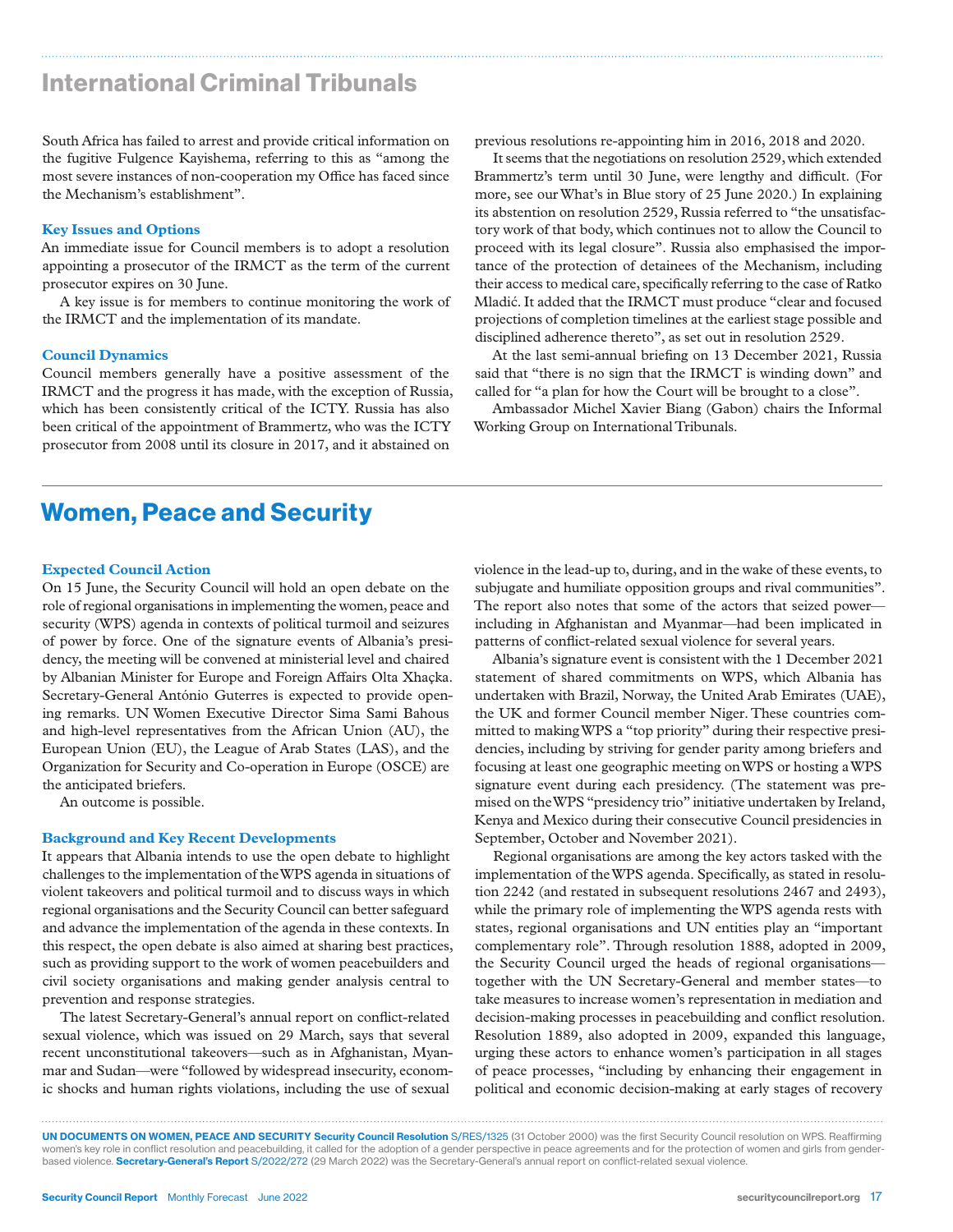### Women, Peace and Security

processes" such as in aid management and planning and by supporting women's organisations.

The role of regional organisations is also mentioned in the set of WPS resolutions focused on conflict-related sexual violence. For instance, through resolution 1820, which was adopted in 2008, the Security Council urged regional and sub-regional bodies to consider developing and implementing policies, activities and advocacy for women and girls affected by conflict-related sexual violence. Adopted in 2013, resolution 2106 requested that, where appropriate, regional organisations—as well as the UN Secretary-General and member states—ensure that mediators and envoys "engage on sexual violence issues, including with women, civil society, including women's organizations and survivors of sexual violence, and ensure that such concerns are reflected in specific provisions of peace agreements".

With a view to strengthening cooperation with regional organisations, the Council has held annual consultative meetings with the AU Peace and Security Council since 2007, as well as meetings on cooperation with several other bodies, including the EU, the OSCE and the LAS. Several outcome documents from these meetings reaffirm the important role of women in conflict prevention and resolution and welcome the efforts of regional organisations towards the implementation of the WPS agenda. For instance, the March 2022 presidential statement on cooperation with the LAS welcomed implementation efforts by the LAS, including through its regional action plan on WPS, and encouraged "efforts to promote women's economic empowerment and the elimination of poverty in the Arab region". Among other issues, the October 2021 presidential statement on cooperation with the AU reaffirmed the key role of women in peacekeeping and welcomed efforts to review "obstacles preventing women's recruitment and professional advancement in Africa". Adopted in 2019, resolution 2457 on cooperation with regional organisations stressed the need for joint UN and AU action to end conflict-related sexual violence and the importance of fully implementing measures for prevention and response already contained in relevant Security Council resolutions. A May 2016 presidential statement on cooperation with regional and sub-regional organisations notes the need for the UN and the AU "to work to ensure that women and gender perspectives are fully integrated into all peace and security efforts undertaken by the two organizations".

Since 2016, the Security Council has also held an annual meeting to discuss the Secretary-General's annual report on strengthening the partnership between the UN and the AU on issues of peace and security in Africa. Among other issues, the latest report, published in August 2021, includes an update on UN-AU collaboration on WPS, which focuses on strengthening women's participation in mediation and conflict prevention, detailing several joint initiatives by the AU and the UN Office to the AU (UNOAU). The Secretary-General also produces a biennial report on cooperation between the UN and regional organisations pursuant to Security Council resolution 1809, which was adopted in April 2008. The most recent report, published in September 2020, highlighted joint efforts by the LAS and UN Women to support LAS member states in developing and implementing national action plans on WPS, as well as the July 2020 launch of the Arab Women Mediators Network by the LAS and UN Women.

Special Envoy of the Chairperson of the AU Commission on WPS Bineta Diop has briefed the Security Council on multiple occasions, including during the 2021 annual WPS open debate. Briefings from representatives of other regional organisations to address WPS issues have been less frequent, but the then Secretary-General of the Organisation internationale de la Francophonie, Michaëlle Jean, briefed during the 2017 annual WPS open debate.

#### **Key Issues and Options**

The main issue for the Security Council remains strengthening the substantive implementation of the WPS agenda. Albania, as the Council president for June, could prepare a chair's summary of the meeting to capture the key themes of the discussion and convene a follow-up meeting in one year's time. This meeting could focus specifically on how the Security Council and regional organisations can better support diverse women civil society organisations' conflict prevention and peacebuilding work as well as their meaningful participation in peace negotiations. Another option could be to hold this follow-up meeting within the various regional organisations.

#### **Council Dynamics**

The Council's dynamics on this file have not been directly tested since the failed adoption of a draft resolution on the 20th anniversary of resolution 1325, which was put forward by Russia in October 2020. At that time, several members perceived the text as lacking in balance by focusing on socioeconomic issues over rights-based aspects and questioned the added value of a resolution comprising mainly of previously agreed language. This followed the difficult negotiations of the two most recent WPS texts, both adopted in 2019: resolution 2493, reiterating the need for the "full implementation" of the agenda, and resolution 2467, on conflict-related sexual violence, which was the first WPS resolution not to be adopted unanimously.

Perhaps because of the uneasy climate which has characterised these initiatives, most Council members—and several civil society actors—have come to emphasise the importance of implementing the existing normative framework on WPS over its further development, in order to avoid language that is redundant or less robust than what is currently agreed in resolutions. Accordingly, it seems that in the lead-up to the October 2021 open debate, when some members informally discussed the possibility of pursuing a Council outcome, such as a presidential statement, the idea did not garner support and was set aside.

Although negotiations on a potential WPS product would, at least to some extent, depend on the substantive content of the proposed product, achieving a strong Council outcome on WPS may continue to prove difficult, especially at a time when Council dynamics are particularly strained as a consequence of Russia's invasion of Ukraine. These divisions are likely to widen the distance—never substantively bridged—in Council members' views on the relevance of women and gender issues to "peace and security".

The UK is the penholder on WPS, and the US is the penholder on conflict-related sexual violence. Ireland and Mexico are the cochairs of the Informal Experts Group on WPS.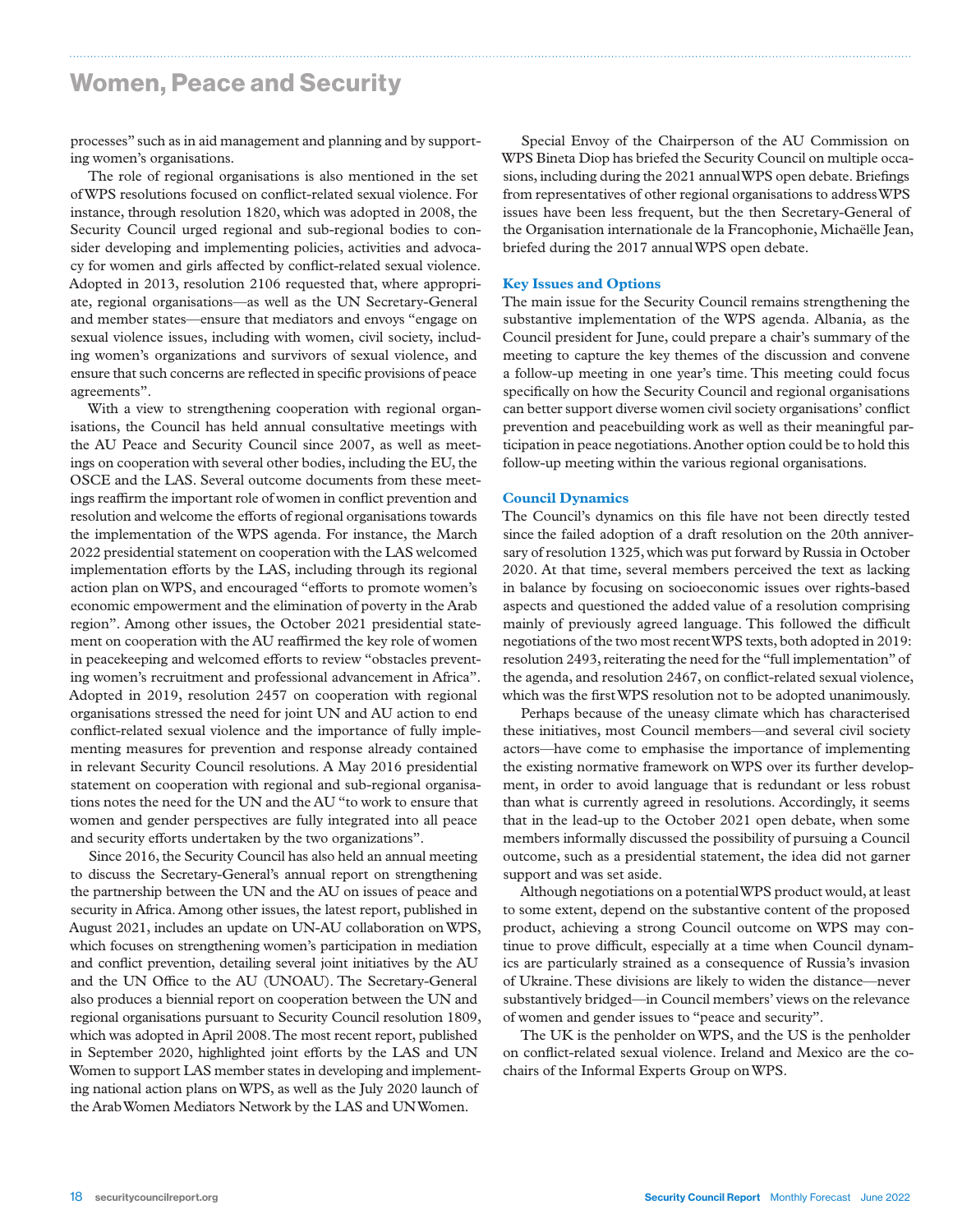# EU-UN Cooperation

#### **Expected Council Action**

In June, the Security Council will hold its annual meeting on strengthening EU-UN cooperation under the agenda item "Cooperation between the United Nations and regional and subregional organizations in maintaining international peace and security". Albanian Minister for Europe and Foreign Affairs Olta Xhaçka is expected to chair the meeting. The anticipated briefers are EU High Representative for Foreign Affairs and Security Policy Josep Borrell and Under-Secretary-General for Political and Peacebuilding Affairs Rosemary DiCarlo.

#### **Background and Key Recent Developments**

Strengthening cooperation with regional and sub-regional organisations—as envisioned in Chapter VIII of the UN Charter—has become an increasingly prominent theme for the Security Council. Cooperation between the UN and the EU has evolved significantly over the years. In addition to contributing troops and police for UN peacekeeping missions, the EU fields its own missions through the framework of the Common Security and Defence Policy (CSDP), some of which are mandated by the Security Council.

The Council has maintained the practice of holding regular usually annual—briefings on cooperation between the EU and the UN since 2010. (Briefings were not held in 2012 and 2018.) Since 2013, Council members have also held annual informal meetings with members of the EU Political and Security Committee.

The Council formally endorsed EU-UN cooperation in a 14 February 2014 presidential statement. Among other things, the statement welcomed the EU's cooperation with the UN, its role in the maintenance of international peace and security and in the implementation of Council-mandated tasks.

Council briefings on EU-UN cooperation have generally addressed areas of cooperation between the two organisations, with Borrell presenting the EU's main foreign policy priorities and objectives and addressing current crises that overlap on the EU and Security Council agendas. This year, the war in Ukraine is expected to be a central focus of Borrell's briefing.

Borrell has insisted that the EU is not fighting against Russia but is defending Ukraine, saying on 9 May that rather than viewing the conflict as a "story of the West against Russia", the war in Ukraine is "an issue about the [UN] Charter" and respect for state sovereignty and the territorial integrity of states. He has also sought to make a distinction between Russia and Russian President Vladimir Putin, noting that the EU is not "against the Russian people" and stressing instead that this is "one person's war".

The EU has adopted unprecedented economic and financial measures against Russia, imposing five major packages of sanctions since 23 February. These include financial sanctions on Russian officials, including Putin; removal of Russian banks from the SWIFT international financial system; denial of Russia's borrowing privileges at the World Bank and the International Monetary Fund; a ban on Russian airlines in EU airspace; restrictions on exports to Russia of high-tech goods that could be used militarily; an increase in import tariffs; and a ban on Russian imported goods including iron, steel, coal, wood, cement, fertilisers, seafood, and liquor. In view of the humanitarian crisis in Ukraine, the EU introduced humanitarian

exceptions on 13 April to some of its sanctions to ensure that organisations in Ukraine were able to circumvent restrictive measures as needed for the delivery of assistance.

In response to the crisis in Ukraine, the EU agreed, for the first time in its history, to finance the purchase and delivery of weapons to a country. On 28 February, the EU pledged 500 million euros towards supplies of lethal and non-lethal products to Ukraine. Three times since then, the EU has added a further 500 million euros (on 23 March, 13 April and 13 May), for a total of two billion euros since the start of the war. Borrell has recently advocated the seizure of frozen Russian foreign exchange reserves to help rebuild Ukraine after the war. Experts have estimated that the cost of rebuilding Ukraine could run into hundreds of billions of euros, of which Europe is expected to bear the main share. In an interview on 9 May, Borrell said, "This is one of the most important political questions on the table: who is going to pay for the reconstruction of Ukraine?"

Another EU foreign policy priority is contributing to stability in the Western Balkans. At a press conference on 27 February, Borrell said that Russian influence "will have an impact on the Western Balkans", adding that countries in that region should align their foreign policy with the EU. Borrell visited the Western Balkans from 13 to 16 March, after which he maintained that "Russia's insidious and welldocumented disinformation campaigns" have increased substantially since the start of the war in Ukraine. During an informal dinner with leaders of Western Balkan states on 11 May, Borrell stressed that the EU and Western Balkan states "will act jointly to face Russia's disruptive actions directly in the region—[such as] through disinformation and cyberattacks".

The EU has also been heavily involved in efforts to preserve the Joint Comprehensive Plan of Action (JCPOA)—the agreement that limits Iran's nuclear programme and provides sanctions relief. Borrell serves as the coordinator of the Joint Commission, which is composed of the parties to the agreement—at present, China, France, Germany, Russia, the UK, and Iran. The agreement, which was endorsed by the Security Council in resolution 2231 (2015), has faced a precarious future since the US withdrew in May 2018, prompting Iran to begin violating terms of the agreement a year later. Negotiations to revive the JCPOA have been stalled for months. At a press briefing on 13 May, however, Borrell said that the negotiations "have been reopened" following a visit to Iran by Deputy Secretary-General of the European External Action Service (EEAS) Enrique Mora on 7 May.

Cooperation between the EU and the UN is especially evident in Africa. The EU contributes to salaries for the UN-authorised AU Transition Mission in Somalia (ATMIS) and provides training for Somali security forces through its CSDP framework. On 15 October 2021, the EU launched a new military training mission in Mozambique (EUTM Mozambique) to help address the situation in Cabo Delgado, where violence perpetrated by non-state actors has displaced hundreds of thousands of people.

#### **Council Dynamics**

The EU members of the Council have sought to coordinate their positions and present a unified front on several issues on the

UN DOCUMENTS ON EU-UN COOPERATION Security Council Presidential Statement S/PRST/2014/4 (14 February 2014) was on EU-UN cooperation. Security Council Meeting Record S/PV.8792 (10 June 2021) was the annual meeting on strengthening EU-UN cooperation.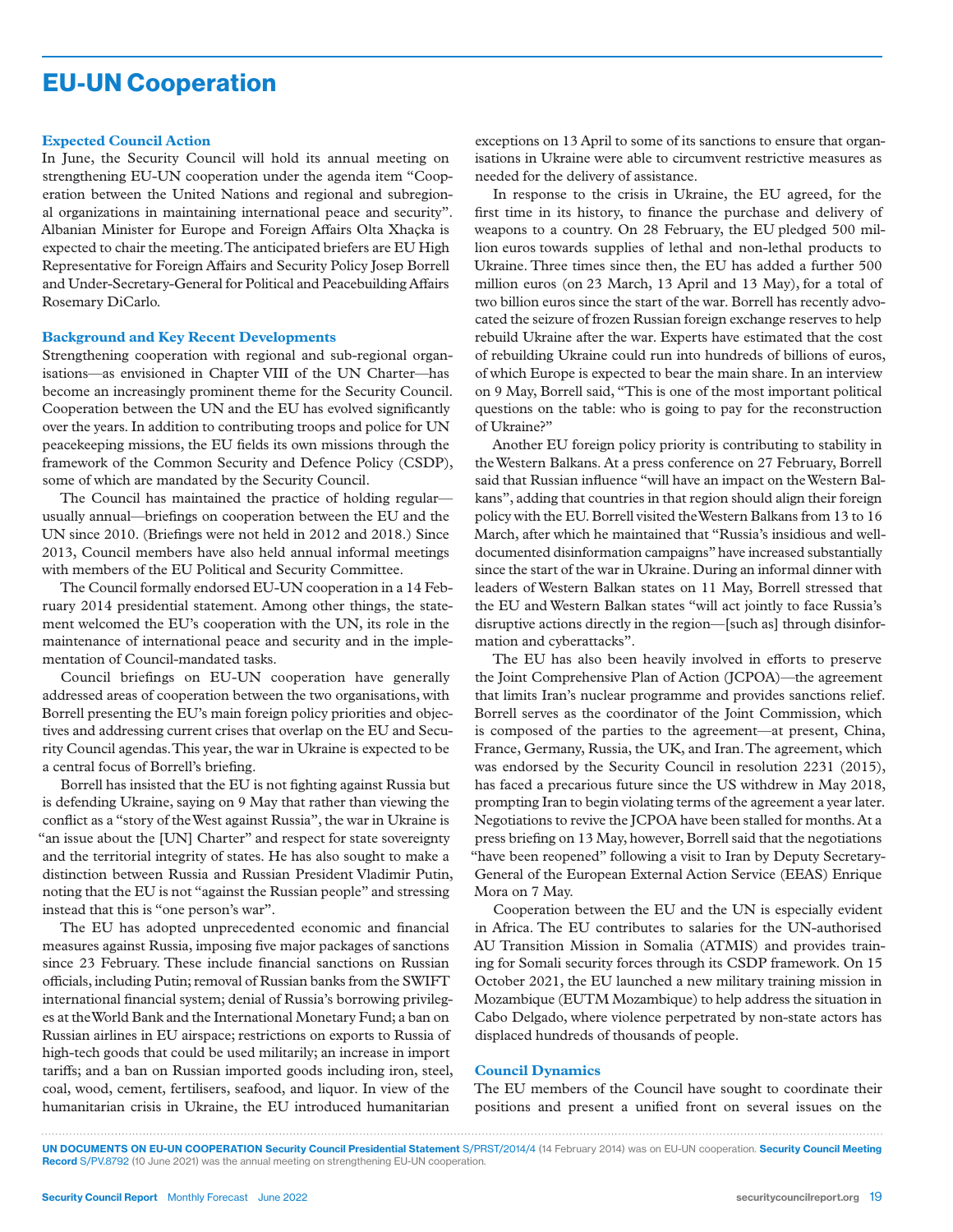# EU-UN Cooperation

Council's agenda, including Kosovo, Syria, Ukraine, and Venezuela. Another practice that has emerged over the last several years has been for the EU members of the Council (including incoming and recent former members) to make joint statements at the Council media stakeout.

Presently, three Council members—France, Ireland and Norway—are EU members. The UK, which is no longer a member of the EU since 31 January 2020, has occasionally joined EU members in making joint statements. Albania has been an official candidate for EU accession since June 2014, having applied for EU membership

### Iran

#### **Expected Council Action**

In June, the Council is due to receive the Secretary-General's report on the implementation of resolution 2231, which endorsed the Joint Comprehensive Plan of Action (JCPOA) on Iran's nuclear programme. The Council also expects reports from the Joint Commission and the Council's 2231 facilitator, Ambassador Geraldine Byrne Nason (Ireland). The Joint Commission was established to oversee the implementation of the JCPOA and comprises the current parties to the agreement: China, France, Germany, the UK, Russia, and Iran.

#### **Key Recent Developments**

Negotiations concerning the possible return of the US to the JCPOA, which have been taking place in Vienna and began in April 2021, have stalled in recent months. The US, which was originally a party to the JCPOA, withdrew in May 2018 at the behest of then-US President Donald Trump. Following its withdrawal, the US imposed unilateral sanctions on Iran as part of Trump's "maximum pressure" campaign. Although Iran formally remained in the JCPOA, it subsequently took several steps that directly contravened its terms, such as enriching uranium to levels higher than the JCPOA-mandated limits. During his presidential campaign, US President Joe Biden promised to rejoin the JCPOA if Iran returns to strict compliance with its terms.

The US has been present in Vienna but has not participated directly in the talks, with other parties to the JCPOA instead serving as intermediaries with Iran because of Iran's refusal to attend meetings with the US. Six rounds of negotiations were held between April and June 2021, before a five-month hiatus that appears to have been caused by the 19 June 2021 election of Iranian President Ebrahim Raisi, an ultraconservative cleric and former judge with strong ties to Ayatollah Ali Khamenei.

The seventh round of talks began on 29 November 2021. According to media reports, differences between the parties emerged quickly, with Iran seeking significant changes to a draft agreement that had been nearly complete before negotiations were paused in June. Progress was ultimately made, however, and the eighth round of negotiations commenced on 27 December 2021. Although discussions have been on hold for approximately ten weeks, the text of an

on 28 April 2009. Accession talks began in March 2020.

At the June 2021 briefing on EU-UN cooperation, Russia said its relations with the EU were "at their lowest ebb in history". The relationship between the two has deteriorated precipitously following Russia's invasion of Ukraine on 24 February. On 12 May, Russian Minister of Foreign Affairs Sergey Lavrov noted that the EU has gone from being a "constructive economic platform" to becoming "aggressive and bellicose". Russia is expected to criticise the EU's use of sanctions and its supplying of arms to Ukraine.

agreement is reportedly close to being finalised by the parties.

The major outstanding issue relates to the designation of the Iranian Revolutionary Guard Corps (IRGC) as a foreign terrorist organisation (FTO) by the US. The IRGC is a military unit that operates under the direct control of Khamenei independently from the rest of Iran's armed forces. It has been linked with several militias that are active throughout the region and was designated as an FTO in 2019 as part of Trump's "maximum pressure" campaign. Iran has demanded that the US remove this designation during the negotiations. The US, on the other hand, has said that it will remove the designation only if the IRGC limits its regional activities and refrains from targeting US nationals. There is also strong bipartisan opposition to taking the IRGC off the FTO list among US politicians. On 4 May, the US Senate passed a non-binding motion which said that the FTO designation of the IRGC should not be removed, among other matters. The motion, which was voted for by 47 Republicans and 15 Democrats, also indicated that any new nuclear agreement with Iran should address Iran's support for the activities of regional militias.

EU Deputy Secretary-General Enrique Mora, the official coordinating the talks in Vienna on behalf of the EU, travelled to Tehran last week in an effort to restart the talks, which have been on hold since 11 March largely because of this issue. Mora reportedly told Iranian officials that the US may consider removing the IRGC's FTO designation once a nuclear agreement has been finalised, while Iran said that it was willing to resume discussing other matters concerning the agreement. During a news conference on the sidelines of a recent meeting of G7 foreign ministers, Josep Borrell, the High Representative of the EU for Foreign Affairs and Security Policy, said that Mora's trip to Tehran had "gone better than expected" and that the talks had "reopened".

However, according to media reports published on 24 May, Biden told Israeli Prime Minister Naftali Bennett that he had finalised his decision to keep the IRGC on the US' FTO list during a call on 24 April. On 25 May, the US sanctioned "an international oil smuggling and money laundering network" led by an IRGC official and a former IRGC official. A US press statement said that this network "is backed by senior levels of the Russian Federation government and state-run economic enterprises" and has "facilitated the sale of hundreds of millions of dollars' worth of oil for the IRGC and Hezbollah".

UN DOCUMENTS ON IRAN Security Council Resolution S/RES/2231 (20 July 2015) was a resolution that endorsed the Joint Comprehensive Plan of Action on Iran Secretary-General's Report S/2021/995 (8 December 2021) was a report on the implementation of resolution 2231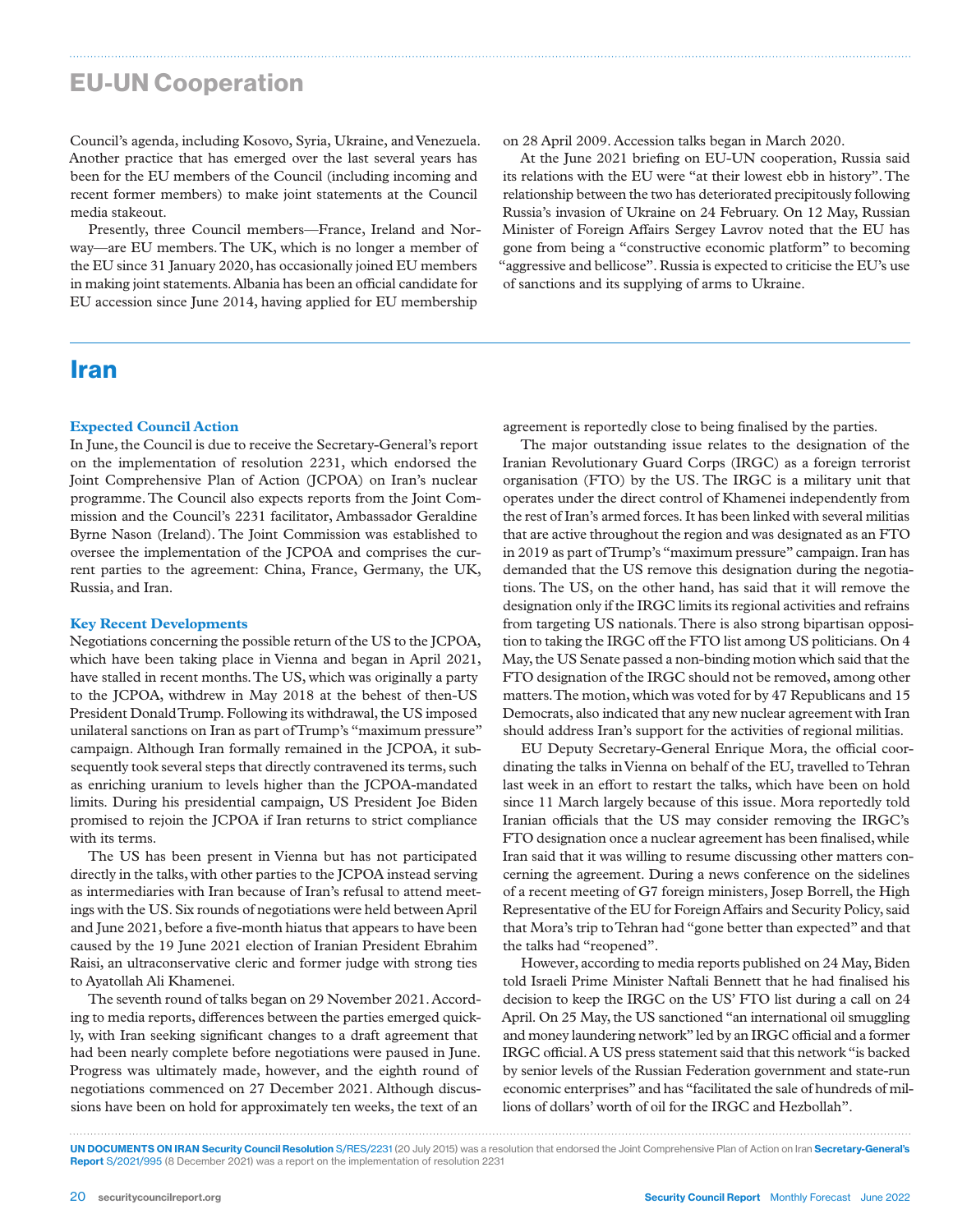### Iran

There have been other areas of disagreement during the course of the negotiations. At different times in the discussion, Iran has refused to decrease its stockpiles of enriched uranium unless US sanctions are removed, while the US has said that it will not lift sanctions until Iran reduces those stockpiles. The US and Iran have also disagreed about which sanctions should be removed, and Iran has demanded a guarantee that any new agreement will not be reversed by a future US administration. The US has reportedly sought a longer deal that runs beyond the JCPOA's 2030 expiry date and encompasses a broader range of issues, including Iran's support for regional militias. Iran has also called for an agreement that the IAEA will end its ongoing investigation into uranium traces found at undeclared facilities to be incorporated into the deal.

According to media outlets claiming to have knowledge of a draft of the text, the new agreement begins with an initial phase where Iran suspends uranium enrichment above five percent, and a series of other measures are implemented, including the release of western nationals held in Iran and the unfreezing of \$7 billion of Iranian assets held in Republic of Korea (ROK) banks because of US sanctions. Under the terms of this draft agreement, sanctions will begin to be eased at different intervals once this phase is complete.

Iran's recent nuclear activity has resulted in a significant increase in its nuclear stockpiles. In a 10 May report to the European Parliament, Rafael Mariano Grossi, the Director General of the International Atomic Energy Agency (IAEA), said that Iran's stockpile of enriched uranium is estimated to be 42 kilograms, an increase of approximately 25 kilograms since November 2021. Grossi described this development as "serious cause for concern" and also noted that no other non-nuclear weapon party to the Treaty on the Non-Proliferation of Nuclear Weapons (NPT) enriches uranium to this level.

In testimony before the US Senate Foreign Relations Committee on 25 May, US Special Envoy for Iran Robert Malley said that he was "not particularly optimistic" that the negotiations in Vienna will reach a successful conclusion.

#### Human Rights-Related Developments

On 17 March, during its 49th session, the Human Rights Council (HRC) held an interactive dialogue with the special rapporteur on the situation of human rights in Iran, Javaid Rehman, and considered his report (A/HRC/49/75). On 1 April, the HRC adopted a resolution extending the mandate of the special rapporteur by a vote of 19 in favour; 12 against, including China, India and Russia; and 16 abstentions, including Brazil, Gabon and the UAE (A/ HRC/49/L.7). The resolution called on the government to grant the special rapporteur access to the country.

The special rapporteur on the negative impact of the unilateral coercive measures on the enjoyment of human rights, Alena Douhan, visited Iran from 7 to 18 May. In an 18 May statement, Douhan said that existing unilateral sanctions against Iran, together with secondary sanctions against third parties, over-compliance and zero-risking policies by businesses and financial institutions, exacerbate existing humanitarian and economic challenges and negatively affect the lives of the Iranian people, particularly the most vulnerable. On 17 May, the spokesperson for the High Commissioner for Human Rights expressed alarm over the imminent execution in Iran of the Swedish-Iranian doctor and academic Ahmedreza Djalali and urgently called on the Iranian authorities to halt the execution and revoke his death sentence. Djalali was arrested in April 2016 while on a visit to Iran to attend academic workshops on disaster medicine and was charged with spying for Israel.

#### **Key Issues and Options**

The long-term survival of the JCPOA is in jeopardy. Analysts have suggested that the nuclear activities undertaken by Iran since the US withdrawal are likely to make a return to the original terms of the agreement and full compliance with those terms difficult, particularly given the institutional knowledge that Iran's nuclear programme has acquired as a result of these activities. US officials have, for example, reportedly concluded that Iran's nuclear programme has advanced too far to recreate the breakout period of approximately 12 months that is set out in the JCPOA.

Council members will therefore follow negotiations in Vienna closely. If the talks result in a revival of the JCPOA, the Council could consider issuing a statement welcoming this development. If a new agreement is reached, the Council may wish to adopt a resolution that endorses that agreement.

Given Iran's non-compliance with the terms of the JCPOA, Council members could initiate the "snapback mechanism" in resolution 2231 if the Vienna talks collapse. This would reinstate the sanctions that were in place before resolution 2231 was adopted.

#### **Council and Wider Dynamics**

Council members are generally united in their desire to see the negotiations in Vienna progress and are likely to urge Iran to comply with its obligations under resolution 2231. Some members, including the P3 (France, the UK and the US) and other like-minded states, are expected to call for Iran to resume its cooperation with the IAEA. These members may also choose to criticise Iran for its recent nuclear activities.

Conversely, China and Russia are expected to be more supportive of Iran. Both states have backed Iran's call for the US to provide a guarantee that it will not resile from any agreement reached in Vienna and have criticised the US for withdrawing from the JCPOA and imposing unilateral sanctions on Iran. China and Russia have also implemented measures that appear to demonstrate a willingness to support Iran. Following a 19 January meeting between Russian President Vladimir Putin and Raisi, Iranian Foreign Minister Hossein Amir-Abdollahian said that the two presidents had "agreed on the framework of a long-term agreement". The agreement is reportedly modelled on an economic and security cooperation agreement Iran negotiated with China in 2021. In the days following this meeting, China and Russia also held naval drills with Iran in the north Indian Ocean.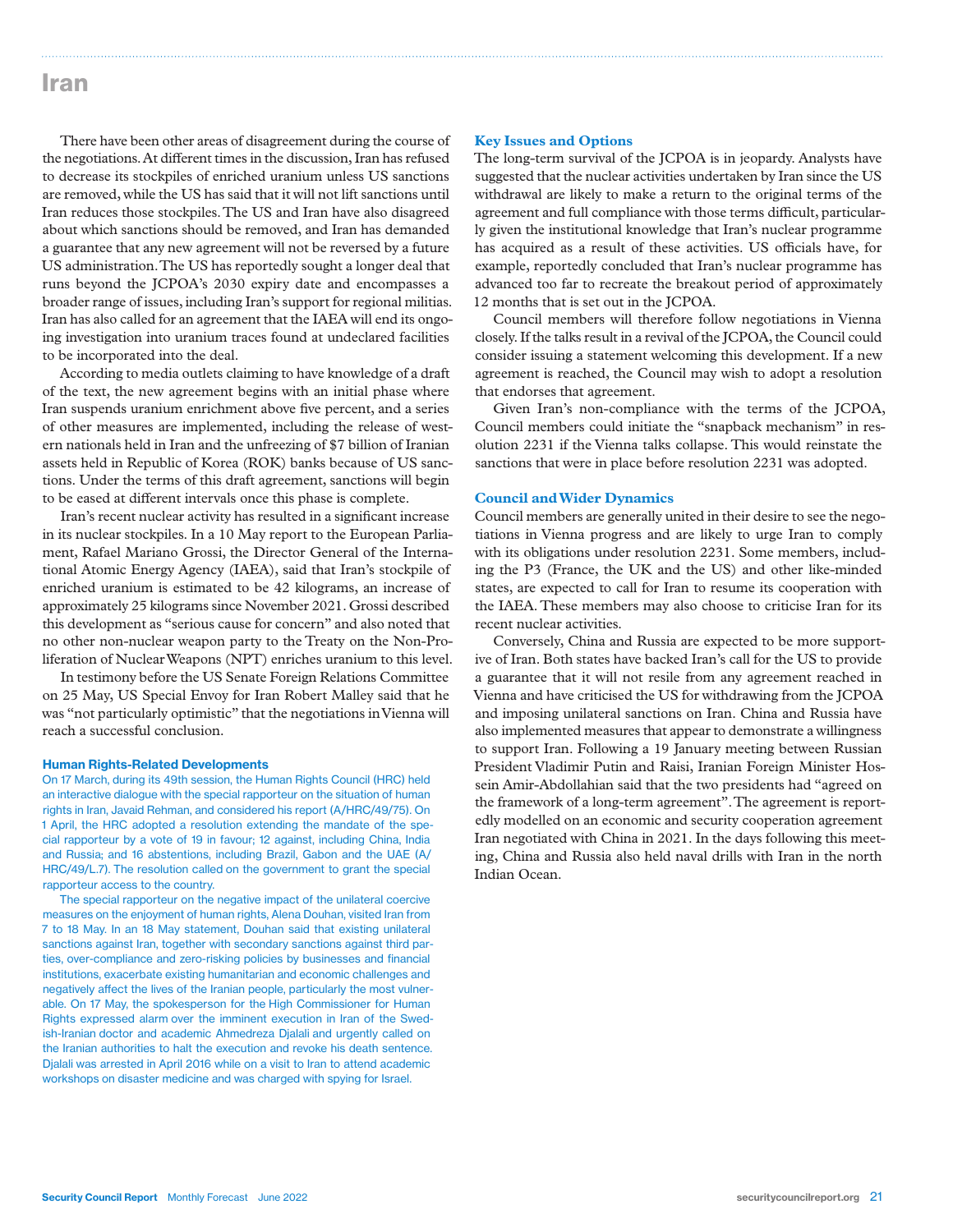# Somalia

#### **Expected Council Action**

In June, the Chair of the 751 Somalia Sanctions Committee, Ambassador Geraldine Byrne Nason (Ireland), will deliver her 120-day periodic briefing to the Council on the activities of the committee.

Somalia sanctions measures expire on 15 November, and the mandate of the Panel of Experts assisting the Somalia Sanctions Committee expires on 15 December.

#### **Key Recent Developments**

The Council last met to receive a briefing by the Chair of the 751 Somalia Sanctions Committee on 24 February. The late Deputy Permanent Representative of Ireland, Ambassador Jim Kelly, delivered the briefing on the committee's activities between 21 October 2021 and 24 February. This was the first time the chair had reported to the Council since the adoption of resolution 2607 (15 November 2021) renewing the Somalia sanctions measures.

The Secretary-General appointed the Panel of Experts to the Somalia Sanctions Committee on 16 December 2021. The panel presented its work programme to the committee on 11 February. During that meeting, the coordinator of the panel, Ahmed Himmiche, noted that the panel will focus its work on the structure and financing of the armed terrorist group Al-Shabaab, the smuggling and trafficking of weapons and military equipment into Somalia, weapons and ammunition management within Somalia, the implementation of the charcoal ban, and child recruitment and genderbased violence perpetrated by Al-Shabaab.

Disrupting the activities of Al-Shabaab has been a key focus for the Council. On 18 February, the committee designated Ali Mohamed Rage, the spokesperson for Al-Shabaab, for "engaging in or providing support for acts that threaten the peace, security or stability of Somalia, including acts that threaten the peace and reconciliation process in Somalia, or threaten the Federal Government of Somalia or [the AU Assistance Mission in Somalia (AMISOM)] by force."

The Secretary-General's 13 May report, covering the situation in Somalia between 1 February and 6 May, said that 236 security incidents had occurred in the country, most of which were attributed to Al-Shabaab. The report also noted an increase in Al-Shabaab attacks with the acceleration of the electoral process, including a 23 March attack on the Mogadishu International Airport area, where elections for the speakers of Somalia's upper and lower houses took place several weeks later. (The Mogadishu International Airport area is a fortified location hosting the UN and several diplomatic representations). On 3 May, Al-Shabaab attacked a base of the recently formed AU Transition Mission in Somalia (ATMIS), the successor mission to AMISOM. Several Burundian peacekeepers lost their lives in the attack. In February, three weeks of sustained hostilities by Al-Shabaab caused over 17,000 persons to flee their homes in Somalia's South-West State.

On 15 May, Somalia completed its long-delayed electoral process with the election of Hassan Sheikh Mohamud, who served as the country's leader between 2012 and 2017, as president. In an 18 May media interview, Mohamud—referring to security in the country said, "We will ask for support and collaboration from anyone who is willing to help us to ensure the security." Mohamud assumed office on 23 May and is now in the process of constituting a government.

On 16 May, US President Joe Biden approved the deployment of some 500 US troops to Somalia to further support Somalia in degrading Al-Shabaab and eventually take sole responsibility for its safety in accordance with its Transition Plan—the document that foresees the gradual handover of security responsibilities from international to Somali security forces. The previous US administration had decided to withdraw the troops. Somalia's newly elected president has welcomed the latest decision to redeploy US troops.

On 27 May, the Somalia Sanctions Committee met with Special Representative for Children and Armed Conflict Virginia Gamba. Resolution 2607 requests Special Representative for Children and Armed Conflict to share relevant information with the committee. The Secretary-General's report in that regard notes that from 1 February to 31 March, the UN had verified 372 grave violations against 368 children, 217 of which were attributed to Al-Shabaab.

#### **Key Issues and Options**

How to defeat Al-Shabaab and equip the Somali government with the means and capacity to establish and maintain a stable security environment is a key concern for the Council. The text of resolution 2607 focused on "the need to target Al-Shabaab's finances, improve maritime domain awareness, prevent illicit revenue generation, including from the sale of charcoal, and reduce the threat posed by [improvised explosive devices (IEDs)]". Effective weapons and ammunition management by the Somali government would be an important step towards building the capacity of Somali security forces to counter Al-Shabaab and for the Council to review the arms embargo. To that end, the Council requested in resolution 2607 that the Secretary-General undertake a technical assessment of Somalia's weapons and ammunition management capabilities and provide recommendations by 15 September to improve them, including benchmarks that could assist the Council in reviewing the arms embargo. The Council could consider calling for the international community to strictly comply with the sanctions measures and for sustained support in building Somalia's security capacity.

#### **Council and Wider Dynamics**

Although resolution 2607 was adopted with two abstentions (China and Russia), the Council is united in its support for the sanctions measures. Disagreements during the sanctions renewal that led the two members to abstain were related to references in the text to the unresolved border dispute between Djibouti and Eritrea. The relationship between Djibouti and Eritrea has been addressed in Somalia-related sanctions resolutions since the adoption of resolution 1907 of 23 December 2009, which linked Djibouti-Eritrean relations to the peace process in Somalia. Although the Council lifted

UN DOCUMENTS ON SOMALIA Security Council Resolutions S/RES/2632 (26 May 2022) extended the UN Assistance Mission in Somalia's mandate until 31 October 2022. S/RES/2628 (31 March 2022) endorsed the decision by the AU Peace and Security Council to reconfigure the AU Mission in Somalia (AMISOM) into the AU Transition Mission in Somalia (ATMIS). S/RES/2607 (15 November 2021) renewed the partial lifting of the arms embargo on Somali security forces; the authorisation for maritime interdiction to enforce the embargo on illicit arms imports, charcoal exports, and IED components; and humanitarian exemptions to the regime until 15 November 2022. Secretary-General's Report S/2022/392 (13 May 2022) was on the situation in Somalia covering developments from 1 February to 13 May. Security Council Letter S/2021/858 (29 September 2021) was from the Secretary-General to the Security Council president requesting an extension of the deadlines to submit a proposal on a reconfigured AMISOM Security Council Meeting Record S/PV.8905 (15 November 2021) covered the adoption of resolution 2607. Sanctions Committee Document S/2021/849 (5 October 2021) was the final report of the Panel of Experts on Somalia, attesting that Al-Shabaab remained the most immediate threat to the peace, security and stability of Somalia.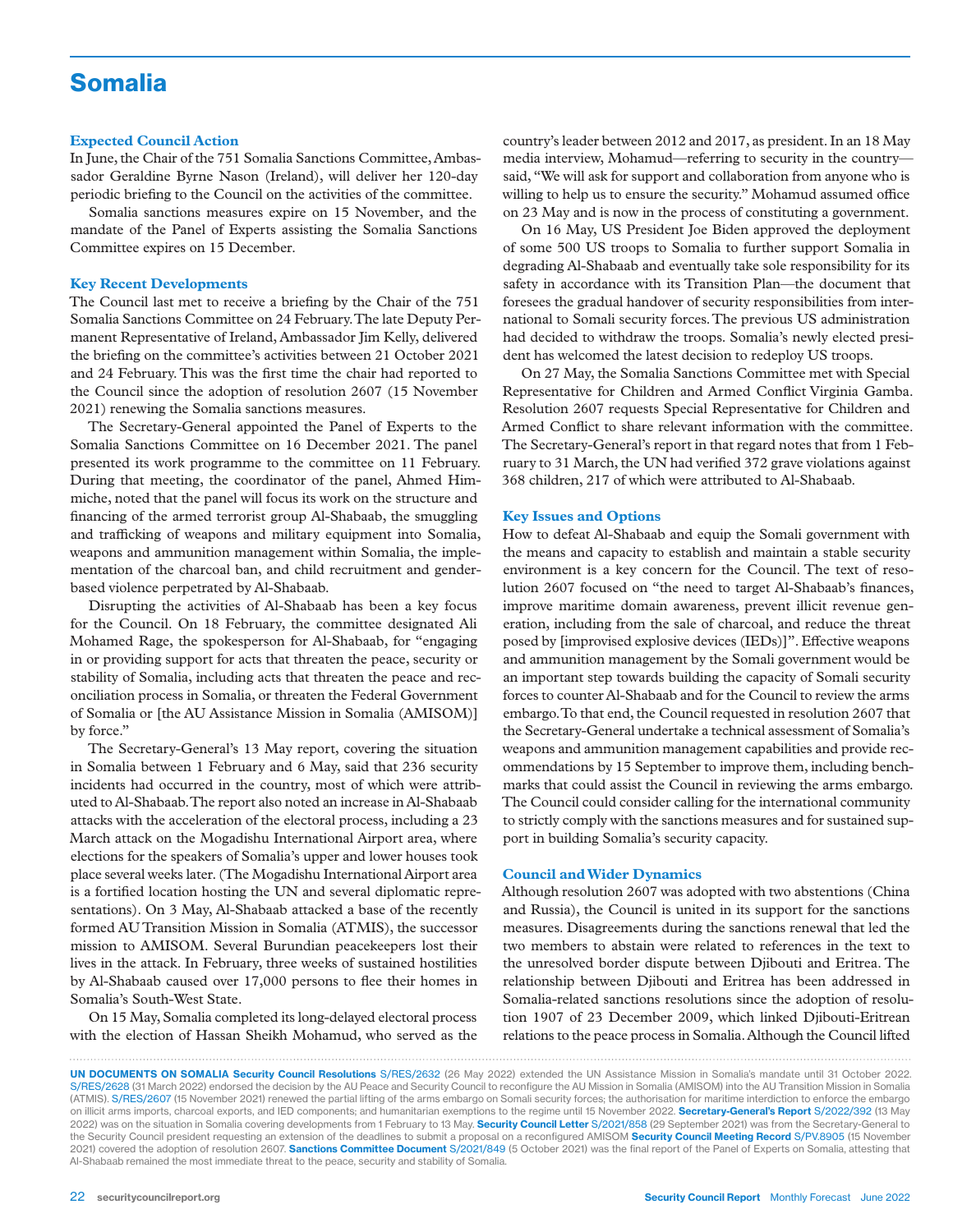### Somalia

sanctions on Eritrea and terminated the mandate of the Somalia and Eritrea Monitoring Group to establish a Panel of Experts solely focused on Somalia in resolution 2444 of 14 November 2018, several Council members hold the view that the Council should continue monitoring the rapprochement between Eritrea and Djibouti.

The election of Mohamud may also affect regional dynamics. For

Council member Kenya, which shares land and sea borders with Somalia, degrading Al-Shabaab has been a priority issue. However, the relationship between the two countries has been strained, including due to an ongoing maritime border dispute. On 16 May, Kenya's President Uhuru Kenyatta congratulated Mohamud and assured him of Kenya's cooperation.

### UNDOF (Golan Heights)

#### **Expected Council Action**

In June, the Security Council is expected to extend for six months the mandate of the UN Disengagement Observer Force (UND-OF), which expires on 30 June. Ahead of the mandate renewal, the Department of Peace Operations (DPO) is expected to brief Council members in consultations on the Secretary-General's latest 90-day report on UNDOF, due on 1 June, and the most recent developments.

#### **Key Recent Developments**

The Secretary-General's most recent report on UNDOF's activities, dated 18 March, noted that while the ceasefire between Israel and Syria was generally being maintained, ongoing violations of the 1974 Disengagement of Forces Agreement persist—including firing by Israeli forces across the ceasefire line, the presence of Syrian forces in the area of separation and the existence of unauthorised weapons in the limitation area on the Alpha and Bravo sides. As such, the report "urge[s] the parties to the Agreement to exercise utmost restraint and comply with the Agreement".

Israel and Syria have continued to send letters to the Security Council accusing each other of violating the 1974 agreement. In a 4 January letter addressed to the Council and the Secretary-General, Israel wrote that "Syrian violations of the Alpha line and armed presence in the area of separation occur daily". Syria, in turn, wrote to the Council and the Secretary-General on 9 February, accusing Israel of "launching a two-pronged aerial attack against the environs of Damascus, firing salvos of missiles…from a point south-east of the Lebanese capital, Beirut, and surface-to-surface missiles from the occupied Syrian Golan". In a 10 April letter to the Secretary-General and the Council, Syria also said that on 9 April an Israeli fighter plane had "targeted parts of the central region of Syria before being confronted by the Syrian air defence".

#### **Key Issues and Options**

The key issue this month is the renewal of UNDOF's mandate, which, at the time of writing, is scheduled to take place on 29 June. The Council will most likely renew the mandate of the mission for the standard six-month period.

Another issue for Council members is the ongoing violations of the Disengagement of Forces Agreement of 1974. The Council could consider pursuing a statement urging parties to adhere to their commitments under the agreement, while expressing concern about the risk of escalation resulting from these violations and the potential danger they pose to the safety of peacekeepers.

#### **Council Dynamics**

The unanimous adoption of resolution 2613 on 21 December 2021, which reauthorised UNDOF's mandate for six months, demonstrated that the Council remains unified in its view that UNDOF plays an important role in regional stability. There was little apparent disagreement in the negotiations, and no member states felt the need to give an explanation of vote following the adoption.

Despite deep divisions overall on the Council regarding the Syria file, as well as opposing positions held by co-penholders Russia and the US about who holds sovereignty over the Golan Heights, the two countries have considered UNDOF as a separate issue on which they agree. It is not clear whether the conflict in Ukraine will have any effect on this dynamic during the negotiations on the mandate this month.

Council members India and Ireland have a particular interest in UNDOF, as both contribute a significant number of uniformed personnel to the mission. As at 18 February, UNDOF included 199 Indian uniformed personnel and 133 Irish uniformed personnel.

# South Sudan

#### **Expected Council Action**

In June, the Security Council will be briefed on the Secretary-General's 90-day report on South Sudan, which members expect to receive by 13 June.

The mandate of the UN Mission in South Sudan (UNMISS) expires on 15 March 2023.

UN DOCUMENTS ON UNDOF Security Council Resolution S/RES/2613 (21 December 2021) renewed the UNDOF mandate for six months. Secretary-General's Report S/2022/247 (18 March 2022) is the UNDOF report. Security Council Letters S/2022/304 (11 April 2022) was a letter from Syria to the Secretary-General and the Council. S/2022/102 (9 February 2022) was a letter from Syria to the Council and the Secretary-General. S/2022/9 (4 January 2022) was a letter from Israel to the Council and the Secretary-General.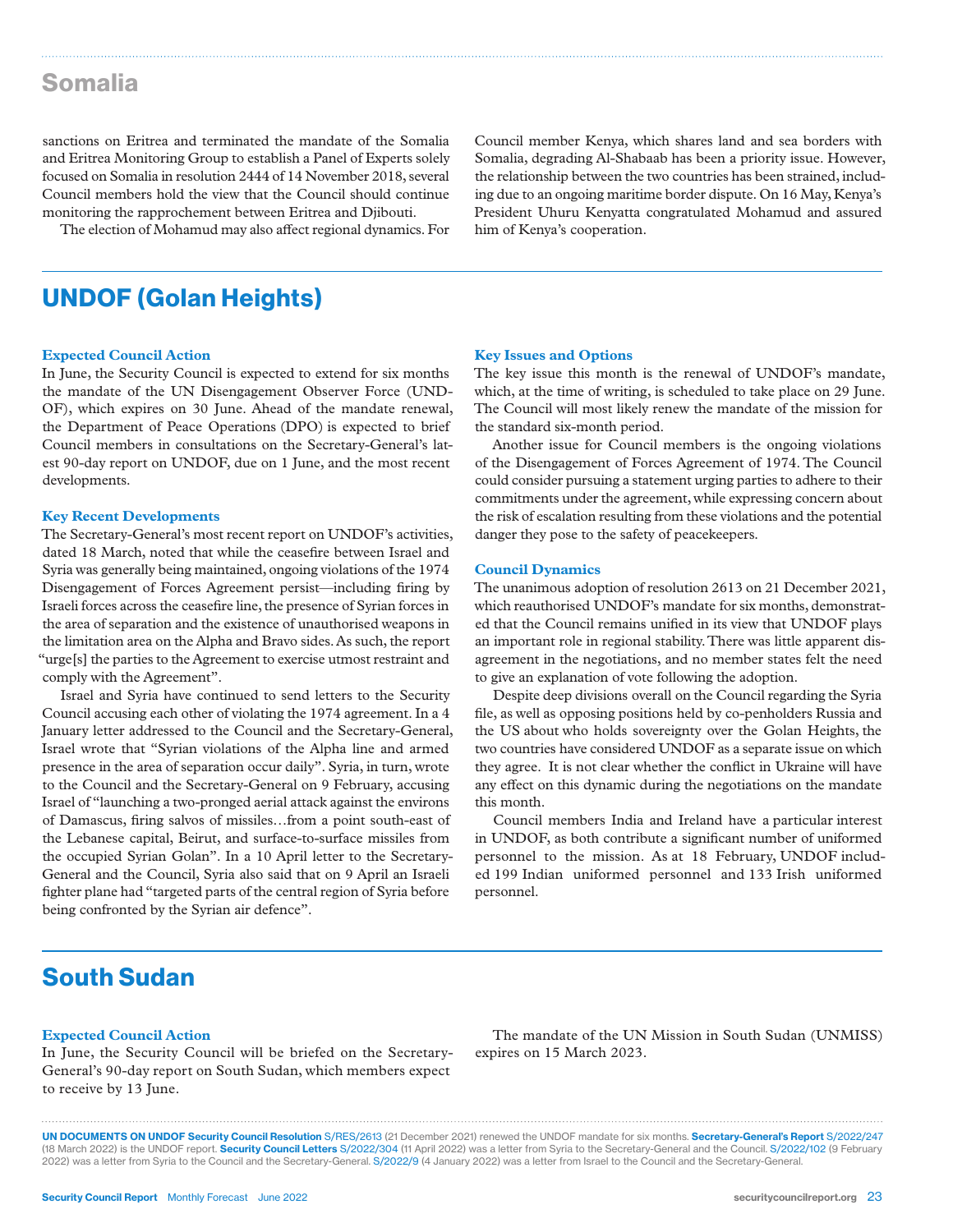# South Sudan

#### **Key Recent Developments**

Overall implementation of the Revitalized Agreement on the Resolution of the Conflict in the Republic of South Sudan (R-ARCSS) remains slow, selective and significantly behind schedule. The government has said elections will take place next year, but it has not yet set an electoral timetable. Sub-national and intercommunal conflict continues. In May, relative calm was reported in Leer County, Unity State, following waves of brutal violence. The humanitarian situation there, however, is dire. Since the violence began there in January, some 181 people are estimated to have been killed, including 23 children, according to a 6 May UNMISS statement. In addition, there were 101 reported incidents of sexual violence and abductions of 26 women and children in Leer. The statement said approximately 40,000 people in this county had fled their homes. A 10 May UNMISS statement said that despite an overall decrease in violence against civilians in South Sudan, cases of conflict-related sexual violence more than doubled compared to the same period last year, according to a report prepared by the mission's Human Rights Division covering January to March.

Human rights, humanitarian, food security, and economic conditions remain difficult across the country, with an enormously detrimental effect on civilians. South Sudan is projected to suffer a fourth consecutive year of extreme flooding over the coming months. On 7 May, OCHA announced that the South Sudan Humanitarian Fund and the Central Emergency Response Fund had released \$19 million to help communities in South Sudan prepare for severe flooding expected during the rainy season. The funding will go to UN agencies and non-governmental organisations to prepare and protect people in the Bentiu camp for internally displaced people and surrounding areas in Unity State, which are among the areas most exposed to severe flooding.

On 26 May, the Council adopted resolution 2633, which renewed the South Sudan sanctions regime for one year—including targeted sanctions and the arms embargo—and the mandate of the 2206 South Sudan Sanctions Committee's Panel of Experts. China, Gabon, India, Kenya and Russia abstained. The resolution reiterates the Council's readiness to review the arms embargo, through modification, suspension, or progressive lifting of these measures, in light of progress achieved on the benchmarks outlined in resolution 2577. It also encourages South Sudanese authorities to achieve further progress in this regard and requests the Secretary-General to submit an assessment report on progress achieved on the benchmarks by 15 April 2023. The resolution contains a new paragraph that decides that the arms embargo will not apply to the supply, sale or transfer of non-lethal military equipment solely in support of the implementation of the terms of the peace agreement.

Council members were last briefed on South Sudan on 7 March. Special Representative and head of UNMISS Nicholas Haysom briefed the Council on the 90-day report of the Secretary-General. Major General (Retired) Charles Tai Gituai, Interim Chairperson of the reconstituted Joint Monitoring and Evaluation Commission of the Intergovernmental Authority on Development (IGAD), and Riya William Yuyada, a civil society representative, also briefed.

#### Human Rights-Related Developments

On 17 May, Assistant Secretary-General for Human Rights Ilze Brands Kehris began a three-day mission to South Sudan, followed by a visit to Addis Ababa, Ethiopia. In South Sudan, Brands Kehris met national and local authorities, civil society representatives, human rights defenders, and international and regional partners. She also held discussions with UNMISS and the UN Country Team to discuss ongoing efforts to promote human rights, peace and justice, and visited sites for internally displaced people in Juba and in the town of Yei.

#### Sanctions-Related Developments

On 28 April, the Panel of Experts assisting the 2206 South Sudan Sanctions Committee transmitted its final report to the Council. It said that "almost every component of the [R-ARCSS] is now hostage to the political calculations of the country's military and security elites, who use a combination of violence, misappropriated public resources and patronage to pursue their own narrow interests". It added that "much of the [R-ARCSS] remains gridlocked by political disputes between its principal signatories" and that "there remains an urgent need for increased engagement to salvage" it. The panel found that "leaders have...tried to channel public resources into costly military procurement, including the import of armoured personnel carriers, in violation of the arms embargo".

On 3 May, the Secretary-General transmitted his assessment of progress achieved on the key benchmarks established in paragraph 2 of resolution 2577, which renewed the sanctions regime in 2021. The report found that the government had made limited progress in the implementation of the five benchmarks set out in resolution 2577 and that "further efforts are needed". It added that the continued support of regional and subregional actors, in particular the AU and IGAD, and of the international community will remain critical.

#### **Key Issues and Options**

Significant political challenges persist in South Sudan related to the delays in implementing the R-ARCSS. Given this situation, the Council could consider holding an informal interactive dialogue (IID) with key stakeholders, including a representative of IGAD and the AU, to exchange ideas about how to support the parties in meeting their obligations under the agreement. The IID is a closed format that, unlike consultations, allows for the participation of non-UN officials and briefers.

Another key issue Council members will want to follow closely is the humanitarian and food security situation. An option would be to continue to seek regular briefings from OCHA on the situation.

#### **Council Dynamics**

Differences of view on issues such as how to depict the situation on the ground in South Sudan, the utility of sanctions and the effects of climate change continue to influence Council dynamics, as they have in previous years. Most Council members remain concerned about the delays in implementing the R-ARCSS, ongoing intercommunal violence, high levels of sexual violence and the economic and humanitarian crises.

Sanctions on South Sudan remain a divisive issue in the Council. Negotiations this year were once again very difficult. It seems that members such as China, India and Russia were of the view that the resolution should contain language on the easing or lifting of sanctions. These members apparently expressed strong opposition to a renewal of the regime without this language; however, several

UN DOCUMENTS ON SOUTH SUDAN Security Council Resolutions S/RES/2633 (26 May 2022) renewed the sanctions regime for one year. S/RES/2625 (15 March 2022) renewed the mandate of UNMISS until 15 March 2023. Secretary-General's Reports S/2022/370 (3 May 2022) was the assessment of progress achieved on the key benchmarks established in paragraph 2 of resolution 2577, which renewed the sanctions regime. S/2022/156 (25 February 2022) was the 90-day report on South Sudan. Security Council Letters S/2022/359 (28 April 2022) was the final report of the Panel of Experts. S/2022/42 (20 January 2022) was on the appointment of the Panel of Experts. Security Council Meeting Record S/PV.8987 (7 March 2022) was a briefing on South Sudan.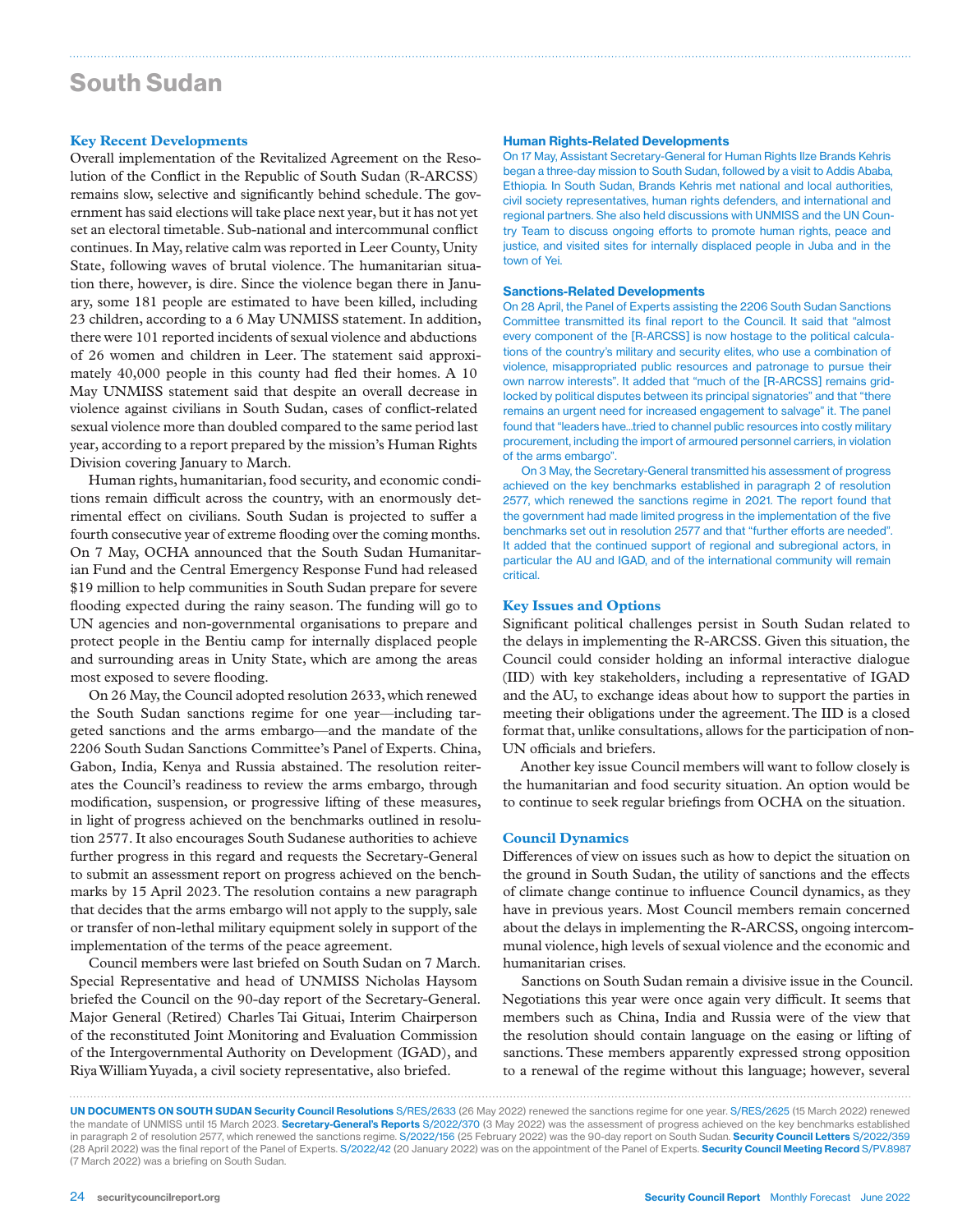# South Sudan

members shared the view that there had not been adequate progress on the benchmarks to warrant consideration of the easing or lifting of sanctions at this time. (For more, see our 25 May story.)

**Syria** 

#### **Expected Council Action**

In June, the Security Council will hold its monthly meetings on the political and humanitarian tracks in Syria. The briefing on the chemical weapons track will not take place this month.

#### **Key Recent Developments**

The EU-sponsored sixth Brussels Conference, titled "Supporting the future of Syria and the region", was convened on 9-10 May. The conference—which was intended to support the UN's efforts to find a political solution to the war in Syria and mobilise financial support for Syrian refugees and their host communities—included 55 countries and various UN entities, among other international organisations. The EU did not invite Russia to participate, which led to the UN's decision not to co-host the meeting with the EU. At a 10 May press briefing, EU High Representative for Foreign Affairs and Security Policy Josep Borrell said that "Russia has not been invited because we are inviting those partners who have a genuine, a real interest to contribute to peace in the world. And Russia, with its aggression against Ukraine, has shown that clearly it has not such interest, to maintain peace in the world".

Conference participants pledged \$4.3 billion for 2022 and \$2.4 billion for future years. Loans of \$1.8 billion were also pledged by international financial institutions. The amount pledged was higher than last year's annual Brussels conference, but less than the \$10.5 billion the UN has said is required to assist Syrians in need in 2022. In this regard, Under-Secretary-General for Humanitarian Affairs Martin Griffiths told participants that "\$4.4 billion of that is for the response inside Syria, and another \$6.1 billion for the refugees and host communities in the region". Special Envoy Geir O. Pedersen also addressed the delegates, reiterating his commitment to continue "to engage all key actors, Syrian and international, on the importance of contributing not only to alleviating suffering but to confidencebuilding and a political path out of this crisis".

On 16 May, the UN conducted a cross-line delivery of humanitarian aid in northwest Syria (that is, across domestic frontlines from Syrian government-held areas into areas outside government control). This was the fourth cross-line delivery since the July 2021 adoption of resolution 2585, which mandated the delivery of crossline aid as well as cross-border humanitarian aid from Turkey into Syria through the Bab al-Hawa crossing.

Assistant Secretary-General for Humanitarian Affairs Joyce Msuya visited Syria from 16-18 May, where she met with families dealing with the humanitarian consequences of the conflict, humanitarian service providers, and Syrian officials. An 18 May OCHA statement said that during her visit, she discussed "possible ways to

The US is the penholder on South Sudan. Ambassador Michel Xavier Biang (Gabon) chairs the 2206 South Sudan Sanctions Committee.

expand humanitarian access to reach communities in need, protect civilians and help affected Syrians envision a better future" with Syria's Minister of Foreign Affairs, Faisal Mekdad, and Vice Minister of Foreign Affairs, Bashar Jaafari. It also quoted Msuya as saying that she was "struck by the courage and incredible resilience of Syrian people" she met on her visit.

On 20 May, the Council held a briefing on the humanitarian situation in Syria. Griffiths and Farida Almouslem of the Syrian American Medical Society briefed. Griffiths said that "cross-line operations cannot under current conditions replace the size or the scope of the massive UN cross-border operation", adding that "failure to renew the [cross-border] authorization would disrupt lifesaving aid for people living in the northwest". Almouslem described her experience working as an obstetrician-gynaecologist in Aleppo from 2011 to 2016, echoing Griffiths' emphasis on the importance of cross-border humanitarian assistance in Syria.

In a 29 April press statement, Council members marked the 25th anniversary of the entry into force of the Convention on the Prohibition of the Development, Production, Stockpiling and Use of Chemical Weapons and on Their Destruction (CWC). Council members reaffirmed their commitment to "exclude completely…the use of chemical weapons anywhere, at any time by anyone", as well as to the complete destruction of chemical weapons. They also reaffirmed that the development, production, and use of chemical weapons, as prohibited by the Convention, remain a clear threat to international peace and security.

Council members held a meeting on the Syria chemical weapons track on 27 May. High Representative for Disarmament Affairs Izumi Nakamitsu provided the briefing.

The Syria Constitutional Committee's eighth round began in Geneva on 28 May and was expected to end on 3 June. Following the conclusion of the seventh round (21-25 March in Geneva), which failed to achieve meaningful progress, Pedersen said, "I will do everything I can to bring closer viewpoints among the members through exerting my good offices, which is plainly needed".

At the time of writing, Pedersen was scheduled to brief Council members on the political situation in Syria on 31 May.

#### **Key Issues and Options**

The humanitarian crisis in Syria remains an ongoing concern for Council members. The country continues to contend with an everworsening economic situation, rising food and fuel prices, water scarcity, and high unemployment. One option for Council members is to hold a closed Arria-formula meeting with civil society representatives who can speak to the importance of early recovery projects in Syria

UN DOCUMENTS ON SYRIA Security Council Resolution S/RES/2585 (9 July 2021) renewed the mandate of the cross-border humanitarian aid delivery mechanism in Syria. Security Council Meeting S/PV.9038 (20 May 2022) was a meeting on the humanitarian situation in Syria. Security Council Press Statement SC/14876 (29 April 2022) is a press statement marking the 25th anniversary of the entry into force of the Convention on the Prohibition of the Development, Production, Stockpiling and Use of Chemical Weapons and on Their Destruction (CWC).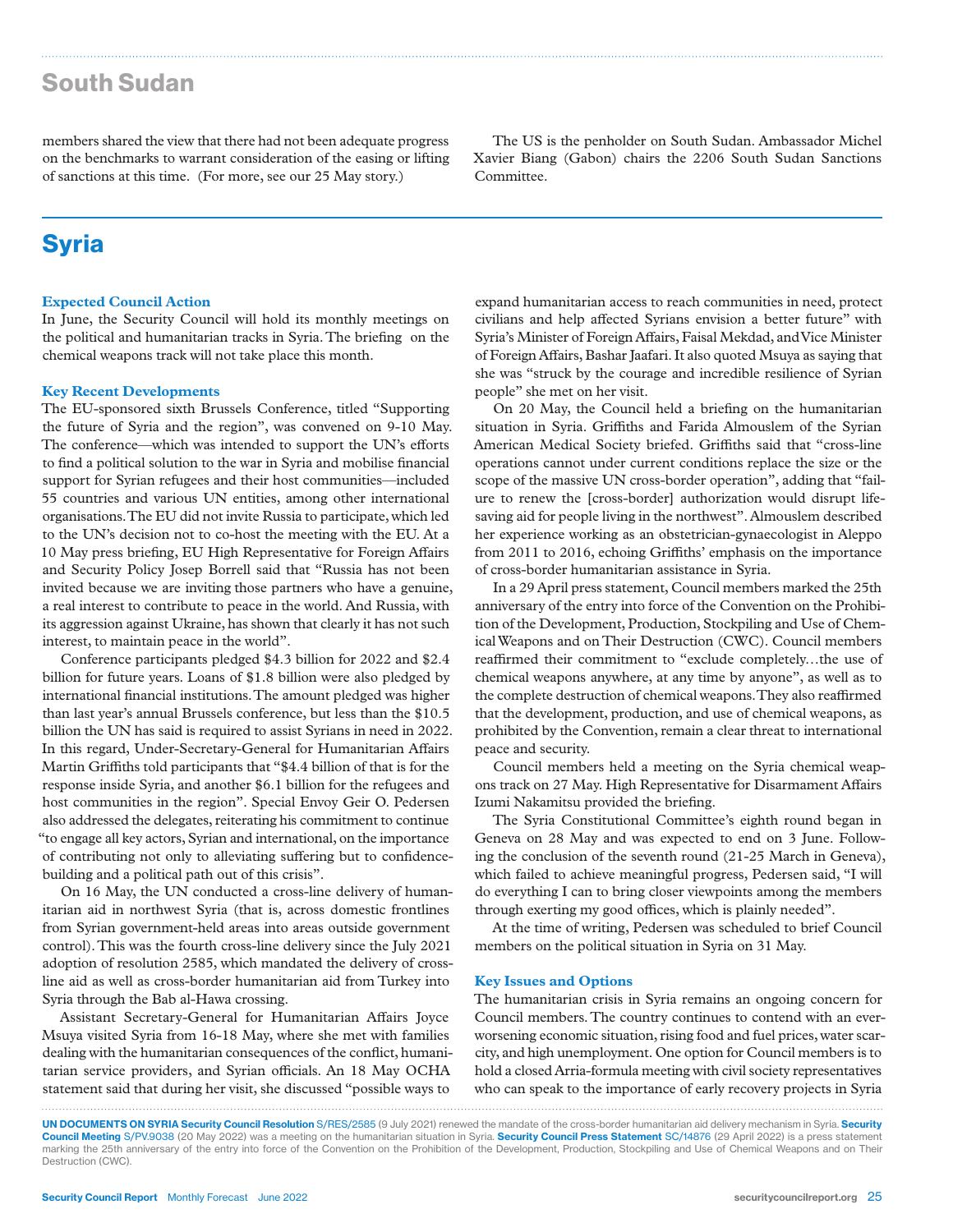### Syria

and provide their input on the types of projects that would be most beneficial to the welfare of Syrians. Given the upcoming expiration of the cross-border aid mechanism—and the difficult nature of the negotiations in recent years—Council members may decide to begin negotiations in earnest during the current month.

Another key issue is the ongoing stalemate in the work of the Constitutional Committee. If little progress is made in the eighth round of meetings of the committee, the Council could consider adopting a presidential statement that supports the Special Envoy's efforts to reinvigorate the political track.

#### **Council Dynamics**

There are significant differences on Syria among Council members on all three areas of Council engagement: the political, humanitarian and chemical weapons tracks. On the political front, while there is general support for the Constitutional Committee's work, several Council members have expressed frustration with the lack of progress since its launch two and a half years ago. Some members—such as Albania, Ireland and the P3 (France, the UK and the US)—tend to accuse the Syrian government of not engaging in the process in good faith. On the other hand, Russia, a close ally of the Syrian government, has cautioned against imposing artificial deadlines on the committee's work.

Although most members have repeatedly emphasised that the cross-border aid mechanism is an essential humanitarian tool in Syria, China and Russia maintain that cross-line deliveries should supplant cross-border deliveries sooner rather than later, and India has argued that the cross-border aid mechanism violates Syria's sovereignty. (The delivery of cross-border aid authorised by the Security Council does not require the consent of the Syrian government.) There is likely to be considerable focus on the cross-border aid mechanism in the Council as the July expiration of resolution 2585 approaches. (The penholders on humanitarian issues in Syria have traditionally been elected members of the Council, including current penholders Ireland and Norway.)

Council members also continue to hold starkly different views on the chemical weapons track in Syria, disputing the evidence regarding responsibility for the use of chemical weapons in the country and the credibility of the work of the Organisation for the Prohibition of Chemical Weapons (OPCW). While several members have consistently expressed support for the OPCW's work, maintaining that it is credible and essential, other members, such as China and Russia, claim that its work is biased and politicised.

# Haiti

#### **Expected Council Action**

In June, the Security Council will receive a briefing from the Special Representative and head of the UN Integrated Office in Haiti (BINUH), Helen La Lime, on recent developments and the Secretary-General's latest report on BINUH, due by 10 June. A civil society representative may also brief. The meeting may be followed by closed consultations.

#### **Key Recent Developments**

Since the Council last met to discuss the situation in Haiti on 18 February, the rapidly deteriorating security situation in the country has remained a key concern. On 24 April, clashes erupted between the rival gangs "Chen Mechan" and "400 Mawazo" in the communes of Croix-des Bouquets, Tabarre and Cité Soleil in Haiti's capital, Port-au-Prince. Over the course of several days, the fighting extended gradually across additional communes of the capital. In a 4 May report, OCHA estimated that some 9,000 persons had fled the areas, adding to the roughly 19,000 already internally displaced persons in Port-au-Prince who had fled their homes due to gang activity since June 2021.

The escalation in violence prompted Mexico and the US to call for a Council meeting on 17 May under "any other business". La Lime briefed Council members on the humanitarian effects of the violent gang activity on the local population; on the challenges faced by the Haitian National Police, which lacks crucial staffing, financial and material resources; and on the need for sustained international commitment to support Haiti in overcoming its security crisis. In a press release issued that day, UN High Commissioner for Human Rights Michelle Bachelet said that "armed violence has reached unimaginable and intolerable levels" and called for "urgent steps to be taken to restore the rule of law, to protect people from armed violence and to hold to account the political and economic sponsors of these gangs", along with the need to strengthen state institutions.

Bachelet's office reported that between 24 April and 16 May, at least 92 people unaffiliated with gangs and some 96 alleged to be gang members were reportedly killed during coordinated armed attacks in Port-au-Prince. Another 113 were injured, 12 were reported missing, and 49 were kidnapped for ransom.

The dire security situation, lack of economic opportunities and insufficient access to basic services have prompted many Haitians to leave their country. A significant number are being repatriated by the US: the International Organization for Migration reported in April that 11,620 Haitian migrants had returned to Haiti since January (compared to 2,520 Haitian nationals who returned during the same period in 2021). Of those, 74 percent were repatriated by the US. Repatriation of Haitians arriving in the US has increased since autumn 2021, when some 12,000 Haitians travelled via South and Central American countries to Del Rio, Texas, a town on the

UN DOCUMENTS ON HAITI Security Council Resolution S/RES/2600 (15 October 2021) renewed the mandate of the UN Integrated Office in Haiti (BINUH) for nine months until 15 July 2022. Security Council Presidential Statement S/PRST/2021/7 (24 March 2021) expressed deep concern regarding the protracted political, constitutional, humanitarian, and security crises in Haiti. Security Council Letter S/2022/369 (29 April 2022) was a letter from the Secretary-General to the Security Council conveying the findings of a strategic assessment of BINUH. Secretary-General's Report S/2022/117 (15 February 2022) was the latest 120-day report on Haiti and the special political mission. Security Council Meeting Record S/PV.8969 (18 February 2022) was on the situation in Haiti. Security Council Press Statements SC/14574 (7 July 2021) condemned the assassination of the President of Haiti, Jovenel Moïse. SC/14571 (1 July 2021) reiterated the deep concern of Council members regarding the deteriorating political, security and humanitarian conditions in Haiti.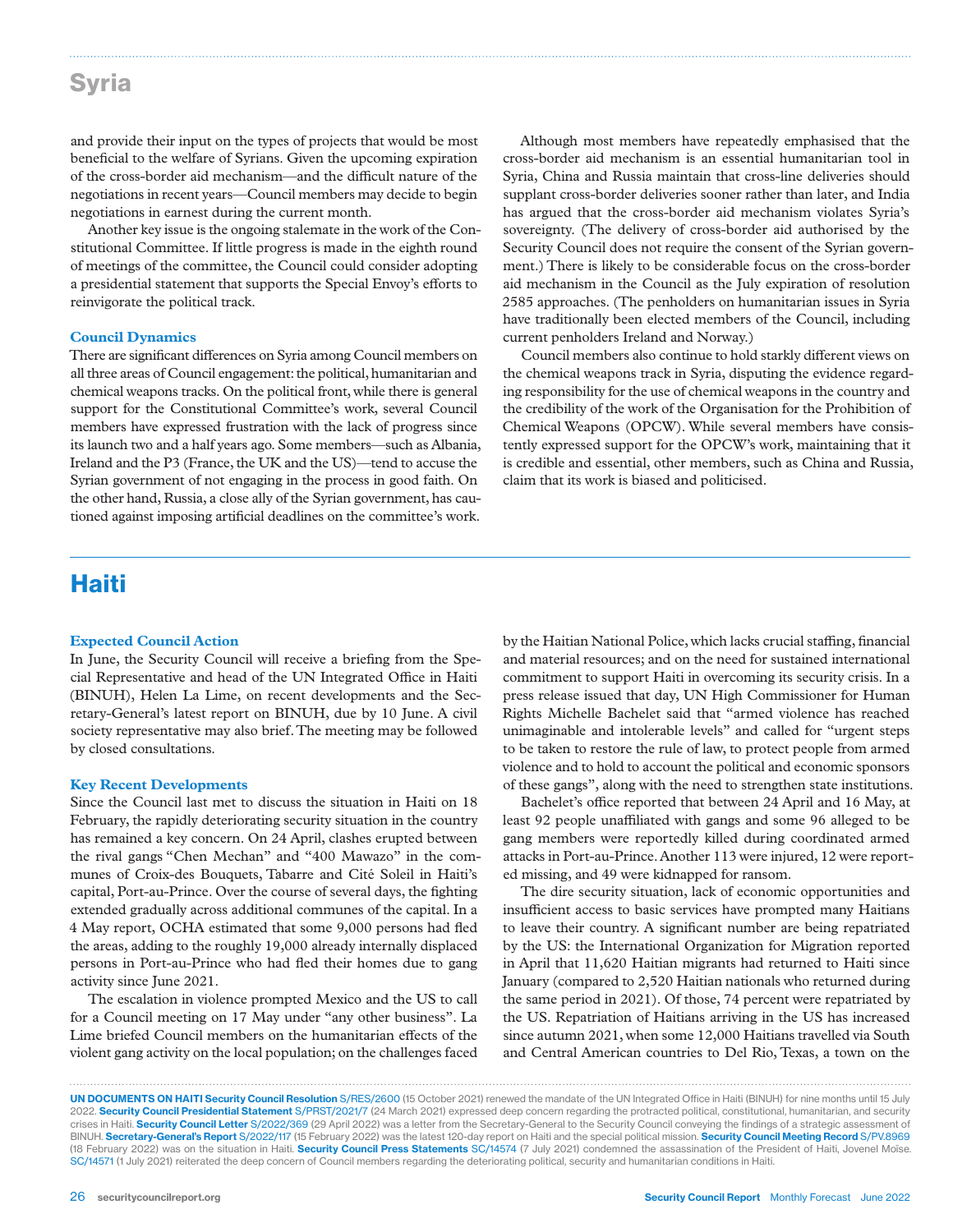### Haiti

border with Mexico. The Biden administration has pursued a policy of repatriating Haitians who crossed the border but has also indicated that it could release some on a case-by-case basis. The first repatriation flights left the US for Port-au-Prince on 19 September 2021. Despite the policy, many Haitians continue to venture abroad. On 12 May, a vessel carrying mostly Haitian migrants capsized near Puerto Rico. Eleven migrants drowned; close to 40 were rescued by the US Coast Guard.

Two main political factions are competing for power and have charted opposing plans to lead Haiti out of its political crisis: a group supporting Prime Minister Ariel Henry and his plan to hold a constitutional referendum followed by elections by the end of 2022, with Henry leading the country until then; and supporters of the "Montana Accord," for whom the constitutional referendum is not a priority and who seek a two-year transitional government under different interim leadership, with elections to be held in 2023. Henry and representatives of the Montana Group are currently engaging in mediation meetings and dialogue.

During a speech on 18 May, a national holiday, Henry called for an inclusive national dialogue and said the government was working tirelessly to create an environment with the necessary security for holding elections. Only then, he said, would the country be stable enough to create job opportunities and attract investment.

Henry has yet to appoint a new Provisional Electoral Council. This body, which was disbanded in September 2021, is responsible for organising Haiti's long-overdue elections and overseeing a constitutional referendum (a project initiated by late President Jovenel Moïse, who was assassinated on 7 July 2021). Meanwhile, the investigation into Moïse's assassination has not gained any traction.

On 15 March, US President Biden signed a spending bill that contains several provisions concerning Haiti. These include requirements for the State Department to report to Congress on the status of the ongoing investigation into Moïse's murder, Haiti's ability to carry out an inquiry into the assassination and the support that the Biden administration has provided to Haiti's judiciary to assist in the inquiry.

On 18 April, the Ad Hoc Advisory Group on Haiti released its annual report to the Council on its activities, with several recommendations for the Council's consideration. These include that the Council urgently address the political crisis and the mounting insecurity in Haiti, with the establishment of an inclusive national dialogue with a view to creating the conditions for holding elections. It further recommends a holistic approach to establishing security and to strengthen Haiti's police.

On 29 April, Council members received a letter from the Secretary-General conveying the findings of a strategic assessment of BINUH's mandate. The Council mandated the assessment in resolution 2600 of October 2021 to determine whether and how the mandate could be adjusted to address Haiti's challenges and to increase the effectiveness of the mission. The review determined that BINUH is well placed to create space for political dialogue and called for the continuation of the mandate. Based on the review findings, the Secretary-General said, BINUH "should be empowered

to continue its good offices, scale-up police support to curb armed gang violence and reach out to all sectors of society, including communities in areas controlled by gangs". In this regard, he added that the mission should engage more systematically with all Haitian stakeholders to promote national dialogue and that BINUH should be given the resources needed to increase "its advisory support to strengthen the capacity of the national police to fight gangs, reopen police commissariats in areas affected by gang violence and stem illicit financial flows".

#### **Key Issues and Options**

A key issue for the Council is to determine how the elements of the strategic assessment will inform its future engagement on Haiti, given the significant governance, security and humanitarian challenges facing the government. Another important issue is addressing the insecurity in Port-au-Prince and its attendant humanitarian consequences.

Council members could consider a presidential statement that calls on the international community to provide sustained financial, material and technical support in a coordinated manner and in consultation with the Haitian government. They could also encourage UN member states to provide bilateral support to Haiti's rule of law institutions in the statement.

#### **Council Dynamics**

Dynamics concerning Haiti have been difficult, and divergent views on the future of the UN presence in the country may re-emerge. Although united in the view that Haiti faces grave political, economic, security, and humanitarian challenges, Council members hold different opinions on how these should be addressed. During the last BINUH mandate renewal in October 2021, China advocated a strategic review with a view to identifying a strategy for the mission's drawdown, placing emphasis on the government's primary responsibility for addressing the country's challenges. Several Council members—including Kenya and other elected members that have since left the Council (Saint Vincent and the Grenadines, Niger and Tunisia) also requested a strategic assessment, but with a view to determining how the mission's mandate could be strengthened.

During the 18 February Council meeting on Haiti, China expressed the view that the UN system had provided large amounts of funding without the desired impact and that synergies with the UN agencies' funds and programmes or regional organisations should be explored. At the same meeting, the US called on Haiti's partners to increase support, particularly for community violencereduction initiatives, while Russia emphasised that BINUH should prioritise supporting an effective national dialogue.

The US and Mexico are the co-penholders on Haiti.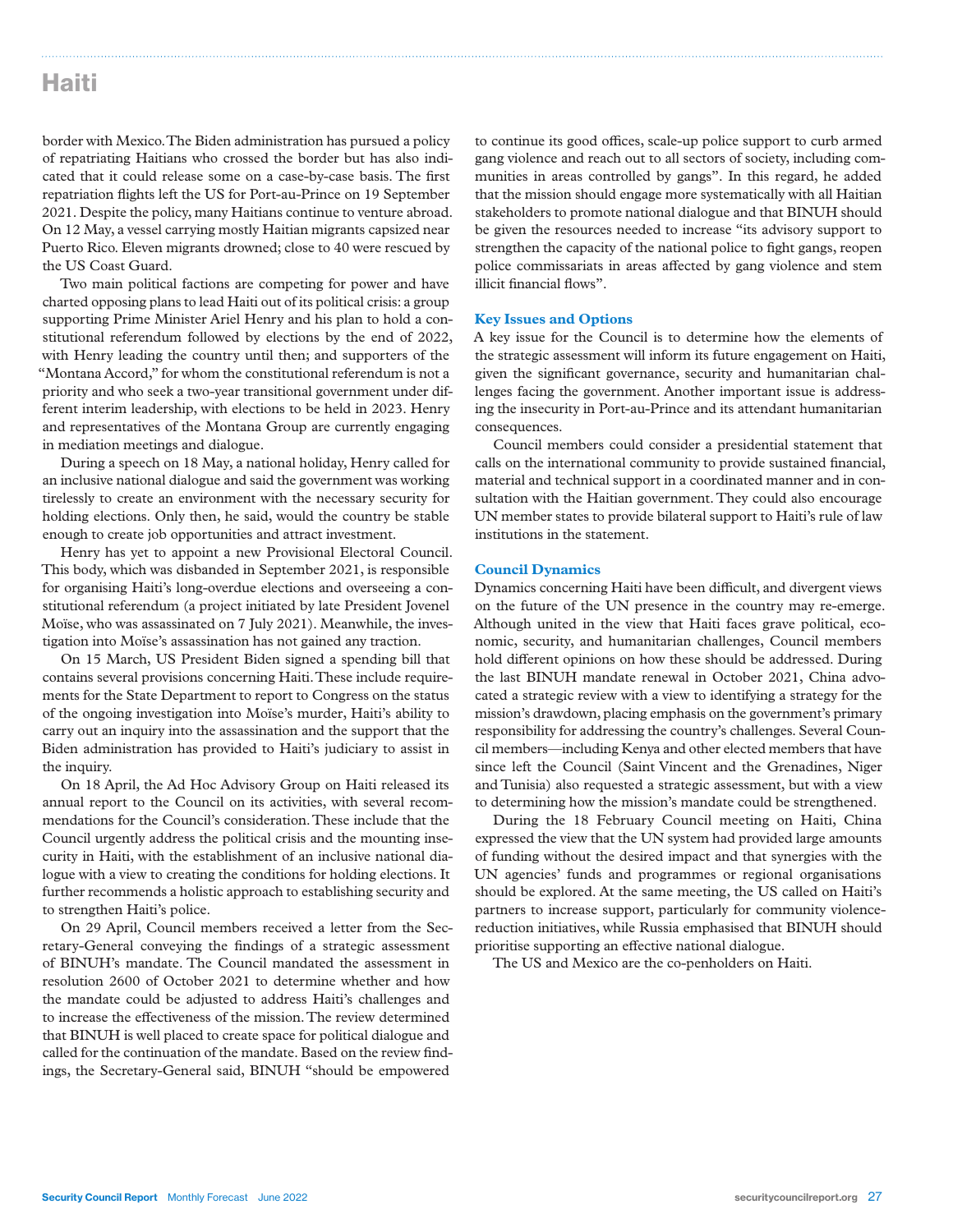# Central African Republic

#### **Expected Council Action**

In June, the Security Council will discuss the Secretary-General's latest report on the UN Multidimensional Integrated Stabilization Mission in the Central African Republic (MINUSCA). Special Representative for the Central African Republic (CAR) and head of MINUSCA Valentine Rugwabiza will brief the Council for the first time since her appointment on 24 February.

The mandate of MINUSCA expires on 15 November 2022. The CAR sanctions regime expires on 31 July 2022, and the mandate of the Panel of Experts supporting the 2127 CAR Sanctions Committee expires on 31 August 2022.

#### **Key Recent Developments**

The Security Council met on 22 February to discuss the situation in the CAR. During the meeting, some Council members accused the Wagner Group, a Russian private security company, of committing serious human rights abuses, including the summary execution of 30 people in Aïgbando, Haute-Kotto Prefecture, in January. Russia, however, said the accusations against "Russian instructors" in the CAR were based on unverified information.

In a report released on 3 May, Human Rights Watch accused "Russian linked forces" of committing grave abuses against civilians in CAR, including arbitrary detention, torture and summary execution, based on what it said was "compelling evidence" gathered through interviews with victims and witnesses between February 2019 and November 2021.

On 21 February, four MINUSCA peacekeepers were arrested by the CAR gendarmerie in Bangui while escorting a senior military officer of the mission. The peacekeepers were accused on social media of planning to assassinate President Faustin-Archange Touadéra, which the UN strongly denied. The Secretary-General condemned the arrest in a statement and pointed out that the CAR authorities did not follow the 2014 status of forces agreement with the UN, which outlines specific procedures in cases where peacekeepers are suspected of committing an offence. He called on the CAR authorities to respect the agreement and release the peacekeepers unconditionally and without delay. The peacekeepers were subsequently released, but the incident was seen as an indication of the prevailing mistrust between the CAR authorities and the mission. In his previous reports, the Secretary-General highlighted disinformation campaigns against MINUSCA as a major challenge posing a threat to the safety and security of peacekeepers.

Civilians continue to suffer the brunt of the ongoing conflict and violence in CAR. OCHA's report, issued in May, described the increasing threat of explosive devices to civilians. The report also noted that the number of internally displaced persons surged by 2.8 percent in March compared to February because of increasing military activities by armed groups in certain localities. On 27 April, a regional ministerial conference was held in Yaoundé in collaboration with UNHCR that aimed to find a solution to the displacement of more than one million Central Africans in the protracted conflict in the CAR. The conference concluded with the adoption of a declaration that underscored the need for a regional approach to the challenges facing refugees, internally displaced persons, and returnees from CAR.

The long-awaited republican dialogue, promised by President Touadéra after his re-election in 2020, was finally held from 21 to 27 March in Bangui. The process was marred by controversy, however, as opposition parties boycotted the dialogue and armed groups were not invited. Media reports indicated that the dialogue, which was supposed to advance peace, concluded without achieving this result. During the dialogue, it seems a proposal for a constitutional amendment to allow the president to run for a third term had created tension but was later withdrawn, according to media reports. The participants in the dialogue issued recommendations at the end of the meeting; among them was a call for the lifting of the arms embargo imposed on CAR by the Council.

Local elections are supposed to be held in September, but media have quoted CAR authorities as saying that the elections could be postponed because of a lack of funds.

The CAR Special Criminal Court, established in 2015 with the objective of investigating and prosecuting grave violations of human rights committed in the CAR, started its first trial on 19 April with three suspects from the Return, Reclamation, Rehabilitation (3R) armed group, who are accused of committing serious crimes in the country's northwest in May 2019. This was considered an important milestone in fighting impunity in the country. The first hearing was adjourned on 25 April, reportedly because the defence lawyers, who had complained about insufficient fees, were not present. The court met again on 16 May to hear from the first defendants.

On 14 March, Chadian authorities surrendered Maxime Jeoffroy Eli Mokom Gawaka, who belonged to the anti-Balaka movement supportive of former CAR president François Bozizé, to the ICC. The court had issued an arrest warrant on him in December 2018 for allegedly committing war crimes and crimes against humanity between December 2013 and December 2014. On 22 March, Mokom appeared before the ICC Pre-Trial Chamber.

#### Human Rights-Related Developments

On 30 March, during its 49th session, the Human Rights Council (HRC) held a high-level interactive dialogue on the human rights situation in the CAR with the participation of the independent expert on the human rights situation in the CAR, Yao Agbetse, and representatives of the government, the UN, the AU, the CAR's Truth, Justice, Reparation and Reconciliation Commission, and civil society. High Commissioner for Human Rights Michelle Bachelet briefed and noted that the "increasing number of incidents involving serious human rights violations and abuses—and the rising role of the nation's defence forces and their allies in those violations—are matters of utmost concern".

#### Sanctions-Related Developments

Although the Council decided to extend the mandate of the Panel of Experts until 31 August through the adoption of resolution 2588 on 29 July 2021, Russia placed a hold on the appointment of panel members for several months, calling for increased geographical diversity. On 18 April, the Secretary-General appointed three panel members. They are from Costa Rica, the Republic of the Congo and Kenya.

#### **Key Issues and Options**

A major preoccupation for Council members is how to advance peace and reconciliation in the CAR through the implementation of the 2019 peace agreement and the joint roadmap of the International Conference for the Great Lakes Region (ICGLR). Council members could be interested to hear about the republican dialogue held in March. They will

UN DOCUMENTS ON THE CAR Security Council Resolutions S/RES/2605 (12 November 2021) extended the mandate of MINUSCA for one year until 15 November 2022. Thirteen Council members voted in favour, with China and Russia abstaining. S/RES/2588 (29 July 2021) renewed the CAR sanctions regime until 31 July 2022 and the mandate of the Panel of Experts assisting the CAR Sanctions Committee until 31 August 2022. Secretary-General's Report S/2022/119 (16 February 2022) was the most recent Secretary-General's report on the situation in the CAR.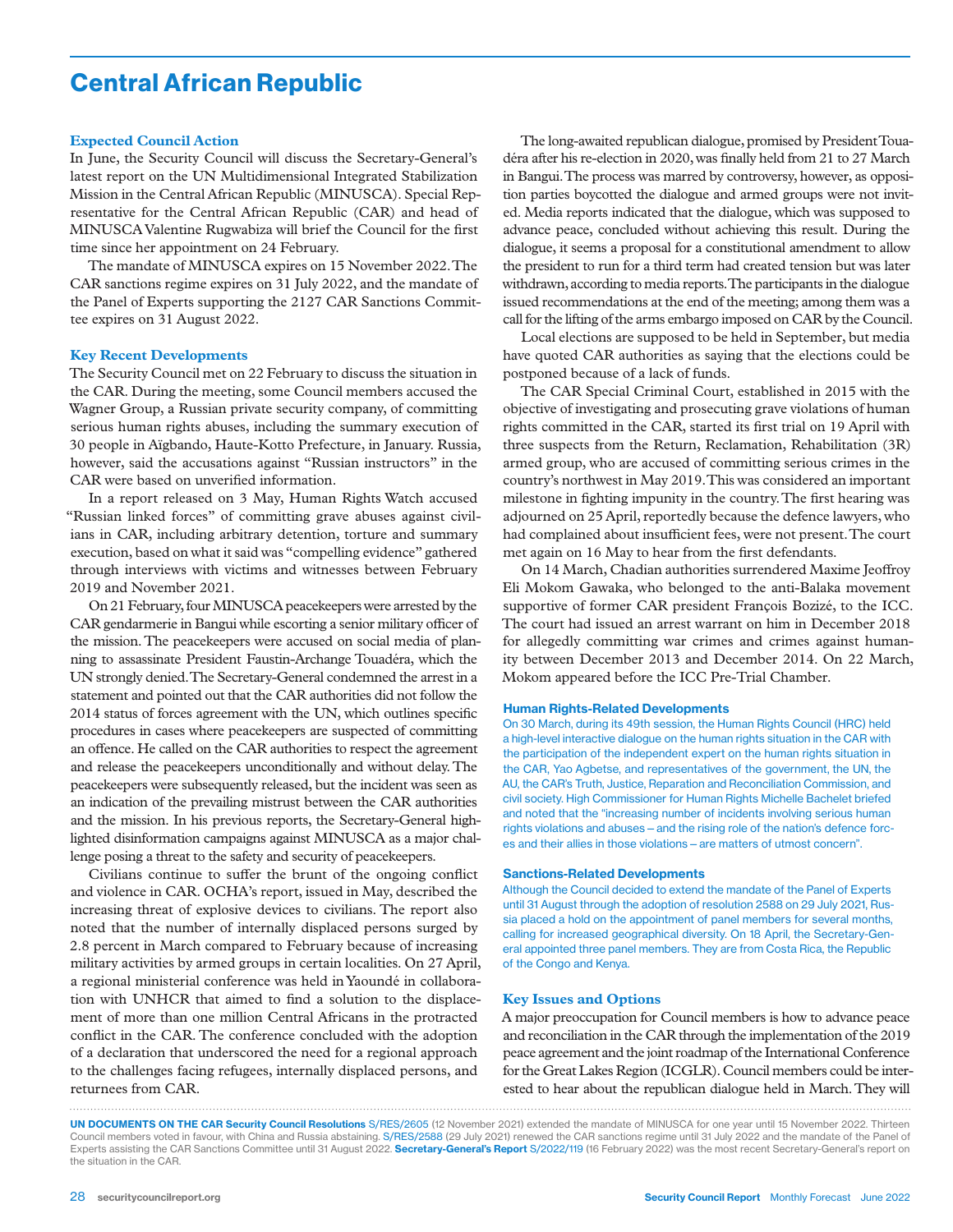# Central African Republic

also be keen to know more about the state of preparations for local elections, expected to be held in September for the first time in more than 30 years. One option could be to hold a closed informal meeting (such as an informal interactive dialogue or a closed Arria-formula meeting) with CAR government officials and representatives of other political parties for an exchange of views on how to advance the peace process.

How to address the continued insecurity in CAR and reduce the threats to civilians is another key challenge for Council members. The Council could, in this respect, consider asking for a briefing from the Department of Peacekeeping Operations on the effects of the Wagner Group on the overall security environment in the country.

An additional issue for Council members is how to promote accountability and justice in the face of grave violations of human rights committed by various actors in CAR. They may continue to support the role of national courts, the hybrid special criminal court and the ICC in the country.

#### **Council and Wider Dynamics**

Council members are supportive of regional efforts on CAR and have underscored the need to implement the joint roadmap of the ICGLR. But the role of the Wagner Group and its alleged involvement in human rights abuses has been a contentious issue. Russia has consistently rejected such accusations and says that calls for investigations by some Council members are hypocritical. In this regard, at the 22 February Council meeting, Russia asked why these members have not demanded the results of investigation on airstrikes in Afghanistan and Iraq that led to casualties.

There is also no agreement on CAR's request for the lifting of the arms embargo. African members, China and Russia support the request, but France, the UK and the US oppose it in the face of increasing violence and the spread of arms.

France is the penholder on the CAR, and Ambassador Harold Adlai Agyeman (Ghana) chairs the 2127 CAR Sanctions Committee.

### **Afghanistan**

#### **Expected Council Action**

In June, the Security Council will hold its quarterly meeting on Afghanistan. An official from the Department of Political and Peacebuilding Affairs (DPPA) and a representative of Afghan civil society are expected to brief. The Council is also scheduled to receive a briefing from Under-Secretary-General for Humanitarian Affairs and Emergency Relief Coordinator Martin Griffiths. This briefing will cover the delivery of humanitarian assistance in Afghanistan.

#### **Key Recent Developments**

On 7 May, Hibatullah Akhundzada, the Taliban's supreme leader, issued a decree requiring Afghan women to cover their faces in public. According to media reports, the decree, which was announced by an official from the Taliban's Ministry for the Promotion of Virtue and Prevention of Vice at a news conference, said that "women, unless they are very young or very old, must cover their faces except for their eyes" whenever they meet a man to whom they are not related. The decree also said that "they should wear a chadori [head-to-toe burqa], as it is traditional and respectful" and encouraged women to stay home, advising that "the best way to observe hijab is to not go out unless it's necessary". Several punishments for male relatives of women who fail to comply are outlined in the decree, including possible jail time and termination or suspension of employment for those who work for the Taliban's administration.

The UN Assistance Mission in Afghanistan (UNAMA) expressed deep concern about the decree in a 7 May statement, which said that "this decision contradicts numerous assurances regarding respect for and protection of all Afghans' human rights, including those of women and girls, that had been provided to the international community by Taliban representatives during discussions and negotiations over the past decade". UNAMA's information suggests that the decree is a formal directive that will be enforced, the mission said.

The decree is one of several measures introduced by the Taliban directed at women and girls. On 23 March, the Taliban announced that girls' high schools would be closed, thereby preventing girls above the sixth grade from attending school. The announcement was an abrupt reversal of the Taliban's 21 March decision to reopen all schools at the beginning of the spring semester, and reportedly came hours after high schools for girls had reopened for the first time in months. On 27 March, Council members issued a press statement that expressed deep concern regarding this decision and called on the Taliban to "respect the right to education and adhere to their commitments to reopen schools for all female students without further delay", among other matters. On 19 May, the Taliban announced that it had asked television broadcasters to ensure that female presenters on local stations cover their faces when on air.

In guidance issued on 26 December 2021, the Taliban's Ministry for the Promotion of Virtue and Prevention of Vice prohibited women from travelling more than 72 kilometres from their homes unless accompanied by a close male relative. A similar restriction was introduced on 27 March, when the Taliban sent airlines in Afghanistan a letter directing them to prevent women from boarding without a male chaperone. According to media reports, the Taliban have also prevented women in some parts of the country from receiving medical treatment unless accompanied by a male guardian.

On 12 May, Council members convened for closed consultations to discuss the increased restrictions on the human rights and freedoms of girls and women in Afghanistan that have been imposed by the Taliban. Lyons briefed, and it appears that she provided an update regarding her recent engagement with the Taliban, including the meeting that took place in the week commencing 9 May. In a 10 May tweet, UNAMA noted that Lyons had met with the Taliban and "called for women's rights to be expanded not curtailed, for

UN DOCUMENTS ON AFGHANISTAN Security Council Resolution S/RES/2626 (17 March 2022) extended the mandate of UNAMA until 17 March 2023. Security Council Press Statement SC/14902 (24 May 2022) expressed deep concern regarding the erosion of respect for the human rights and fundamental freedoms of women and girls in Afghanistan by the Taliban.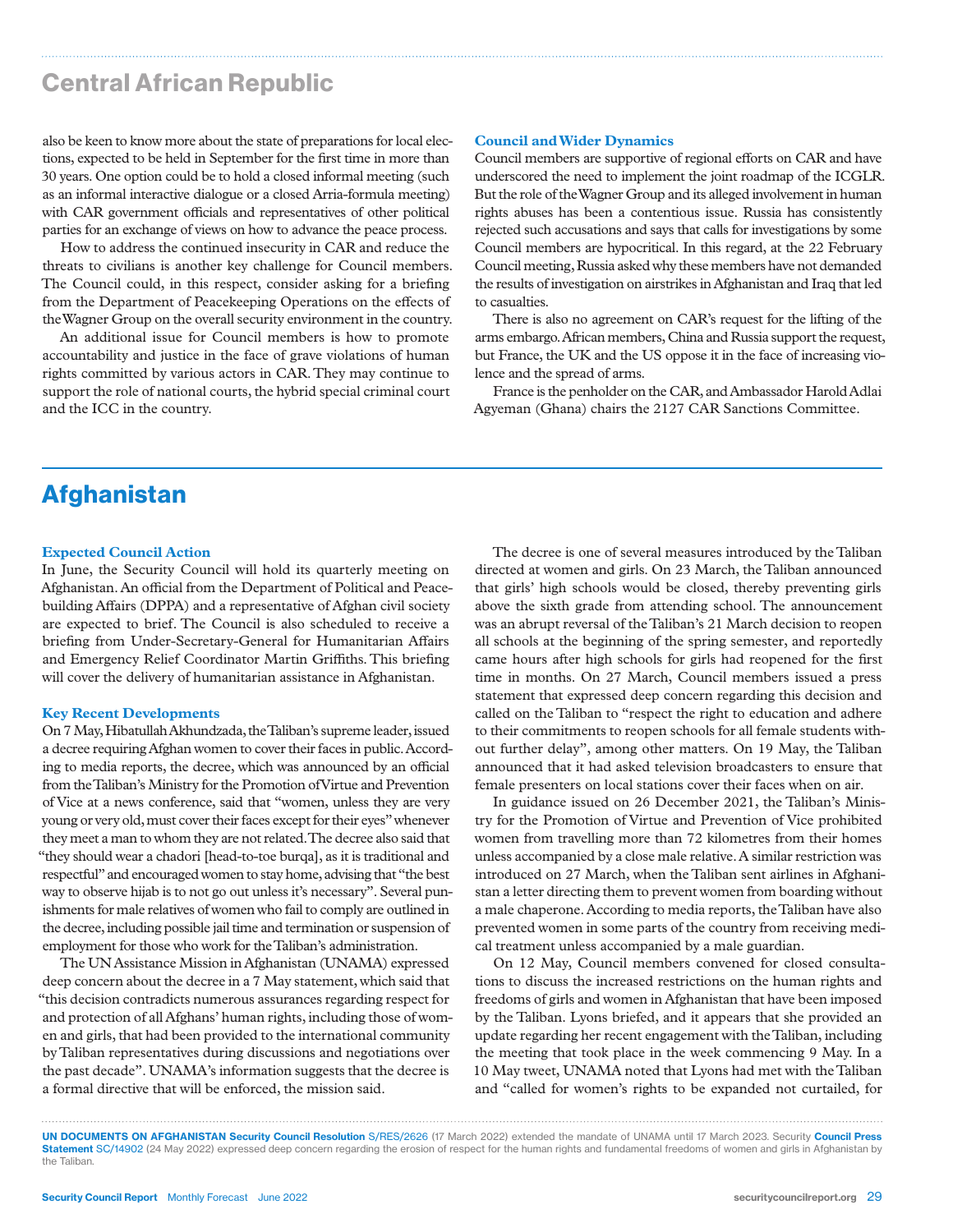### **Afghanistan**

secondary schools to reopen to girls and for women to be able to fully participate in work and public life".

On 24 May, Council members issued a press statement which expressed deep concern regarding the erosion of respect for the human rights and fundamental freedoms of women and girls in Afghanistan by the Taliban and emphasised that the restrictions imposed contradict the expectations of the international community and the Taliban's commitments. The press statement also called on the Taliban to swiftly reverse these policies and practices and addressed other issues, including terrorism, drug trafficking, and the humanitarian and economic situation in the country.

The Taliban's decision to prevent girls from returning to high school prompted the World Bank to announce that it was suspending four projects worth \$600 million focusing on agriculture, education, health, and livelihoods. On 19 April, the World Bank said that it had resumed work on the projects concentrating on health, agriculture, and livelihoods but that it would continue to withhold \$150 million from education projects.

Afghanistan continues to face an ongoing humanitarian crisis. According to the latest Integrated Food Security Phase Classification (IPC) report on Afghanistan, which was issued on 9 May, 19.7 million Afghans, or 47 percent of the population, are currently facing high levels of acute food insecurity. In a 9 May statement, the international NGO Save the Children said that approximately 9.6 million children in Afghanistan "are going hungry every day due to a dire combination of economic collapse, the impacts of the war in Ukraine and the ongoing drought". On 31 March, the Secretary-General convened a high-level pledging conference to help fund the Afghanistan Humanitarian Response Plan 2022, which calls for \$4.4 billion in aid to allow humanitarian organisations "to reach 22.1 million people with life-saving multi-sectoral assistance". According to media reports, donor countries pledged \$2.44 billion during this conference. In his opening remarks, the Secretary-General appealed to donors to "provide unconditional and flexible funding as soon as possible".

The economic situation in Afghanistan remains dire. In its April development update on Afghanistan, the World Bank said that there had been a 34 percent decline in per capita income in Afghanistan between the last four months of 2020 and the last four months of 2021. The update also noted that growth will remain stagnant under current conditions and suggested that "widespread poverty will pose important displacement, extremism, and fragility risks". On 14 May, the Taliban's Deputy Prime Minister Abdul Salam Hanafi announced that Afghanistan faces a \$501 million budget deficit for this financial year.

In a 16 May announcement, the Taliban said that it had dissolved five entities established by the former government, including the Afghanistan Independent Human Rights Commission, the Independent Commission for Overseeing the Implementation of the Constitution of Afghanistan, and the High Council for National Reconciliation.

The security situation in Afghanistan appears to be worsening. A spate of terrorist attacks has taken place in different parts of the country in recent weeks, including the 29 April bombing of a mosque in Kabul that killed more than 50 people. The Afghan affiliate of the

Islamic State in Iraq and the Levant (ISIL/Da'esh), the Islamic State in Khorasan Province, claimed responsibility for several of these attacks. Council members issued four press statements between 20 April and 30 April condemning a number of the attacks.

On 16 April, at least 47 people were reportedly killed by air strikes in the eastern provinces of Khost and Kunar, near the border with Pakistan. On the same day, a Taliban official claimed that the strikes were carried out by Pakistan, a claim that Islamabad denies. In a 17 April statement, Pakistani authorities said that Pakistan's security forces were increasingly being targeted in cross-border attacks from Afghanistan and called on the Taliban to prevent the attacks. On 18 May, the Taliban announced that it had mediated a temporary ceasefire between Pakistan and the Tehreek-e-Taliban Pakistan (TTP), a Pakistani militant group allied with the Taliban that is seeking to establish an Islamic caliphate in Pakistan under sharia law.

On 7 May, a spokesperson for the National Resistance Front of Afghanistan (NRF), an insurgency against the Taliban based in Panjshir province in northern Afghanistan, said it had "liberated" three districts in Panjshir. The Taliban subsequently denied this claim.

#### Human Rights Related Developments

The special rapporteur on the situation of human rights in Afghanistan, Richard Bennett, undertook his first visit to the country from 15 to 26 May. He engaged with the de facto authorities and a broad range of stakeholders to assess the situation of human rights, including with regard to the implementation of obligations under international human rights instruments ratified by Afghanistan, and to offer assistance to address and prevent violations and abuses. The special rapporteur will deliver his findings in a report to the Human Rights Council (HRC) and the General Assembly later this year. In a 26 May statement, Bennett said that Afghanistan faces serious human rights challenges and urged the Taliban to take the path that brings stability and freedom to all Afghans, especially women.

In a 25 April statement, a group of experts from the special procedures of the HRC called on the US to unfreeze more than \$7 billion of assets belonging to the Afghan central bank currently held in the US. The statement noted that states have an obligation under international human rights law to guarantee that activity in their jurisdiction or under their control does not result in human rights violations, and urged the US, in line with this obligation, "to reverse this unilateral measure and decisively contribute to" international efforts to address the humanitarian crisis in Afghanistan.

#### **Key Issues and Options**

The situation of women and girls in Afghanistan is an important issue for the Council. Council members could hold an informal meeting with an official from UN Women and women from Afghan and international civil society to discuss what the Council can do to help women and girls in Afghanistan.

The humanitarian and economic crises in Afghanistan are another issue for the Council to consider. An informal, closed meeting with humanitarian organisations working in Afghanistan could enable Council members to engage in dialogue with these organisations and learn more about the challenges facing those working to deliver aid in the country.

The rising incidence of terrorism in Afghanistan is also a major concern for the Council. The Council could request a briefing from a counter-terrorism expert, which would provide an opportunity for Council members to discuss the fight against terrorism in Afghanistan and help generate ideas for bolstering the Council's work in this area.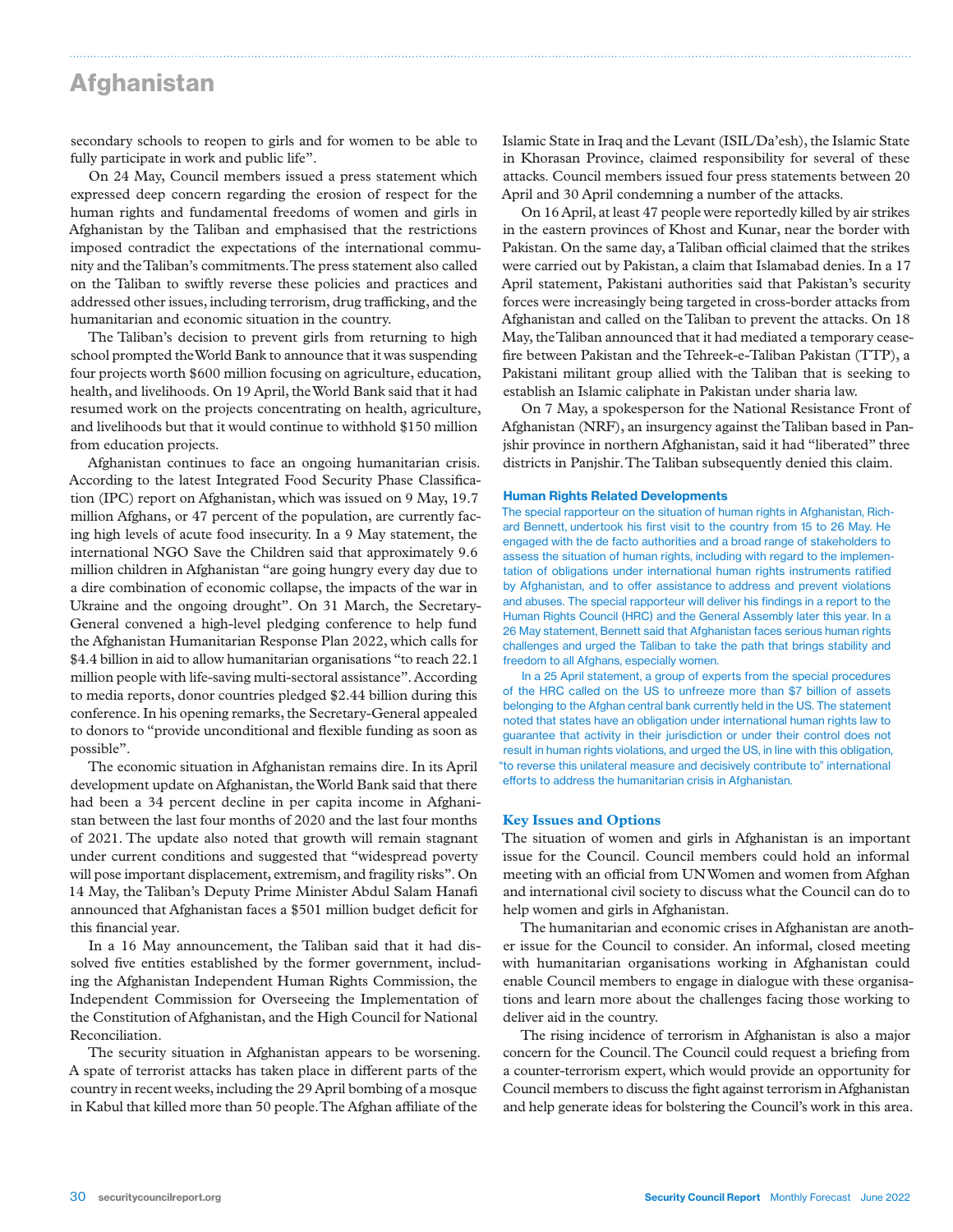### **Afghanistan**

#### **Council Dynamics**

Council members appear to be divided regarding Afghanistan. During the negotiations concerning UNAMA's mandate, which took place in March, China and Russia apparently contended that UNAMA should focus primarily on assisting with efforts to address the humanitarian and economic crises in the country. A majority of other Council members strongly supported a more robust mandate for UNAMA spanning several additional areas, including the protection of human rights and the promotion of inclusive governance and gender equality; these components were ultimately included in UNAMA's mandate.

Another key difference that emerged in the negotiation related to the language used to describe the Taliban. It seems that China and Russia preferred referring to the Taliban as the "de facto authorities", with both members suggesting that this term accurately reflects the situation on the ground. It appears that other members, including the US, were not comfortable with this language and argued that it may imply de facto recognition of the Taliban regime. As a compromise, the resolution refers to "all relevant Afghan political actors and stakeholders", "all relevant Afghan political actors", and "all relevant Afghan stakeholders". China objected to these formulations but nonetheless voted in favour of the resolution.

Council members also differed over risk management and the oversight of aid. It seems that some Council members, including France, India, the UK, and the US, favoured a strong risk management role for UNAMA and argued that its activities in this area should consider the potential diversion of aid. China and Russia, however, apparently expressed concerns regarding this aspect of UNAMA's mandate and questioned whether there is a need to closely monitor the provision of UN assistance in Afghanistan. The final resolution directs UNAMA to coordinate the overall risk management approach of the UN in Afghanistan and monitor risks related to the assistance coordinated by the UN in Afghanistan, including the risk of aid diversion.

China and Russia also sought to include language that attributed the economic crisis in Afghanistan to sanctions, the cessation of development aid, restrictions on the financial system and the freezing of assets belonging to the Afghan central bank. This proposal was rejected by other Council members, some of whom argued that the Taliban's takeover is the real cause of the country's economic woes, and it was not incorporated into the resolution.

The negotiations on the 24 May press statement were also difficult. Norway, the penholder on the file, initially circulated a draft presidential statement ahead of the closed consultations on 12 May. Despite general support for this draft from other Council members, it seems that China and Russia took issue with the text proposed by Norway, with both states arguing that it was unbalanced and focused too heavily on human rights and the situation of women and girls. Both members apparently suggested adding language on other issues to the draft, including the humanitarian and economic crises, the security situation, terrorism, and the effect of asset freezes and sanctions, and also resisted the inclusion of previously agreed language, such as text relating to the Convention on the Elimination of all Forms of Discrimination Against Women (CEDAW). It appears that China and Russia repeatedly broke silence over multiple revised drafts of the presidential statement because of these issues. Ultimately, consensus could not be reached, and a press statement was pursued instead.

China and Russia have also demonstrated a greater willingness to work with the Taliban without preconditions. On 24 March, the day after the Taliban prevented girls from returning to high school, Chinese Foreign Minister Wang Yi met with Taliban Foreign Minister Amir Khan Muttaqi in Kabul to discuss political and economic ties. On 31 March, Russian Foreign Minister Sergei Lavrov announced that Russia had accredited a Taliban diplomat in Moscow. Conversely, in a 9 May statement, US State Department spokesperson Ned Price said that the US will increase its pressure on the Taliban if the group fails to unwind its decisions concerning women and girls.

### Working Methods Debate

#### **Expected Council Action**

In June, Albania is organising an open debate on the Council's working methods. Albania, the chair of the Informal Working Group on Documentation and Other Procedural Questions (IWG), is expected to circulate a concept note ahead of the debate. The debate will be held under the agenda item "Implementation of the note by the President of the Security Council (S/2017/507)", referring to the most recent version of the comprehensive compendium of Council working methods.

#### **Recent Key Developments**

The Council held its most recent open debate on working

methods on 16 June 2021. It was the Council's 13th annual working methods debate and was organised under the theme "Agility and Innovation: lessons for the future from the coronavirus disease (COVID-19) pandemic". The elected members (E10) delivered a joint statement for the third time. With pandemic restrictions still partially in place, the meeting was limited to Council members, with the larger membership submitting written statements.

In 2021, then-chair of the IWG Saint Vincent and the Grenadines presented draft presidential notes on 12 topics to members of the IWG, of which the IWG adopted five. The four notes adopted in July 2021 were on: training opportunities for incoming members, multilingualism, the role of the president of the Council, and the role

UN DOCUMENTS ON WORKING METHODS Notes by the President of the Security Council S/2021/645 (12 July 2021) addressed the need for capacity building for elected members in working methods. S/2021/646 (12 July 2021) focused on the role of those who coordinate the monthly activities of the Council. S/2021/647 (12 July 2021) underscored the role of the Council President in the implementation of the notes. S/2021/648 (12 July 2021) addressed the issue of multilingualism. S/2021/1074 (22 December 2021) affirmed the Council's commitment to maintaining its state of readiness under all circumstances. Security Council Meeting Record S/PV.8798 (16 June 2021) was the annual debate on working methods. Security Council Letter S/2022/88 (25 January 2022) was a letter from the permanent representative of Saint Vincent and the Grenadines as the 2020-2021 chair of the IWG. Selected Other Document S/2021/860 was a summary of the 2021 open debate.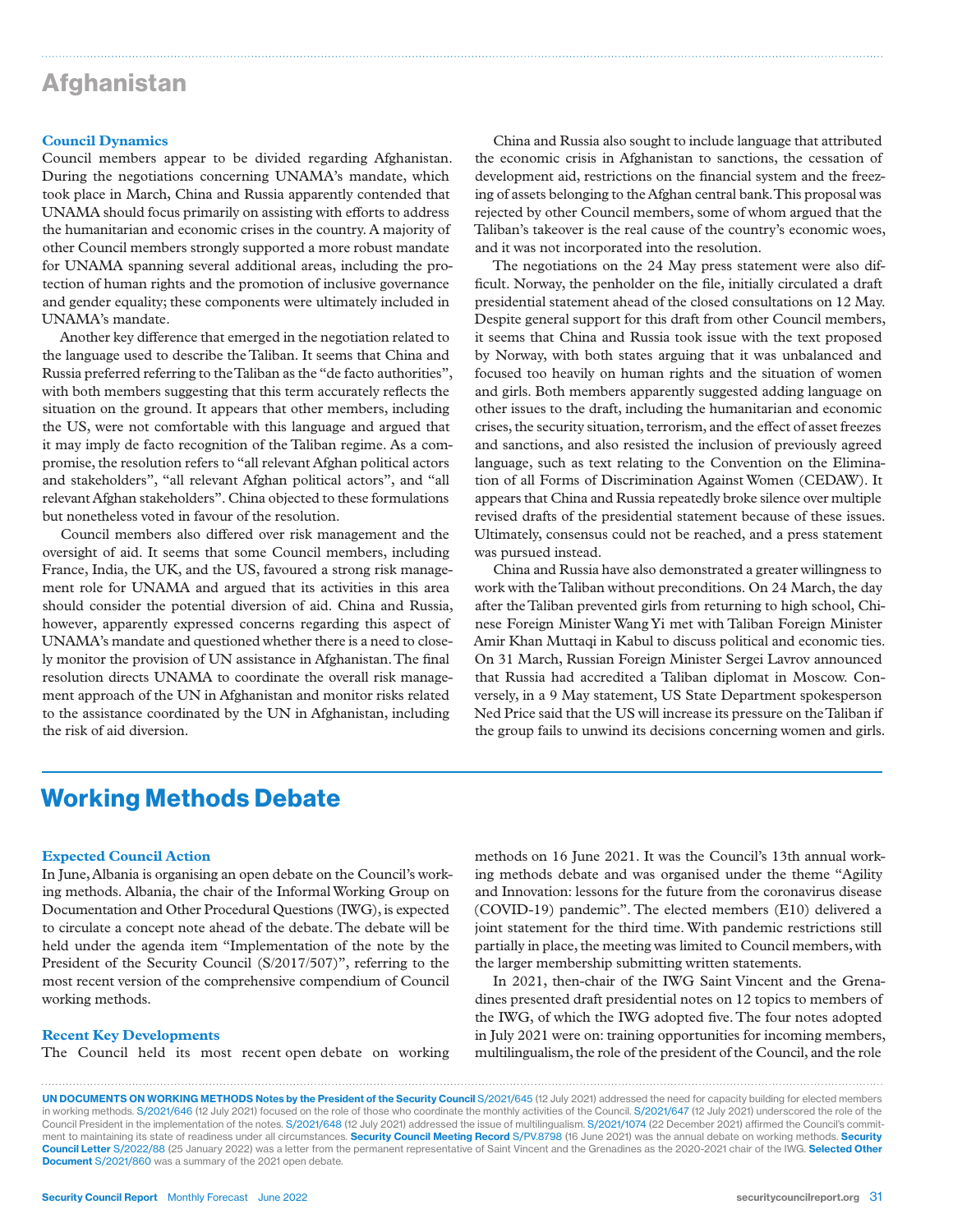### Working Methods Debate

of the political coordinators in the implementation of Note 507 and subsequently adopted notes. The final note of 2021 focused on the Council's commitment to "maintaining its state of readiness in all circumstances" in order to function continuously.

The IWG has met twice in 2022: on 18 March and 6 May. At the first meeting, the chair, Albania, introduced the idea of a tracking mechanism for the implementation of Note 507. The proposed mechanism would include data indicators on the implementation of relevant working methods of the Council to be tracked by either the Security Council Affairs Department or the Council President. It seems the IWG has also agreed to issue an annual report starting this year. The IWG retreat, planned by the chair for early March, was postponed to later in the year following the escalation of the crisis in Ukraine.

The selection of subsidiary body chairs in 2021 was protracted and divisive. Competition for several subsidiary bodies and reluctance to take on others led to an impasse, with one member finally choosing not to chair any subsidiary bodies. Note 507 sets a 1 October deadline for the agreement on the chairs of subsidiary bodies, which has yet to be met. In 2020 and 2021, the chairs of subsidiary bodies had not been formalised by the start of the new year.

The Council travelled to Mali and the Sahel in October 2021. This was the first visiting mission in two and a half years due to pandemic-related travel restrictions.

#### **Key Issues and Options**

An overarching issue is the implementation of Note 507 and subsequently adopted notes by the president. The emerging practice of Council presidents preparing monthly working methods commitments is a step in the right direction, and making this a more formal part of the presidency would provide a comprehensive record of implementation over time. For greater transparency, each presidency could include its commitments and an assessment of their implementation in their presidency assessments.

A related issue is promoting incoming members' familiarity with Note 507 and subsequent notes. To this end, Saint Vincent and the Grenadines published "Note 507 Plus", containing an index of all the areas covered to date by working methods notes. Incoming members could also be offered capacity building on working methods by the Secretariat immediately after the June elections. An annual report and a letter from the outgoing chair, such as the one produced by Saint Vincent and the Grenadines in January 2022, would also be useful references.

Another issue is whether the IWG wishes to consider new notes, including those that were not agreed to last year, such as a more detailed note on the Council's commitment to maintaining a state of readiness in order to be prepared for situations that might disrupt its functioning. There may also be interest in addressing new working methods in a note, such as the commitments made by Council presidents on women, peace and security.

A significant issue is concluding the selection of the chairs of subsidiary bodies in a timely manner. This requires early consultations among incoming members and willingness to be flexible during the process. A workshop by current chairs or the Secretariat for incoming members on the role of the chair of different subsidiary bodies

may be useful soon after the election. A more ambitious option might be to review the selection process and agree that the decision of who is to fill the chairs of subsidiary bodies should be left in the hands of the incoming members without requiring sign-off by the permanent members.

A long-term issue is that of elected members chairing subsidiary bodies while they rarely hold the pen on country-specific issues. (The penholder refers to the member of the Council that leads the negotiation and drafting of resolutions on a particular Council agenda item.) France, the UK and the US are the penholders on the majority of country files. While there have been calls for greater sharing of pens between permanent and elected members, this remains rare. However, in 2021, Ireland took the pen on Tigray, Ethiopia, and in 2022, Albania has emerged as the co-penholder on Ukraine with the US. Mexico has also begun to play a key role on issues in its region by co-drafting outcomes with the UK on Colombia and the US on Haiti. With these developments, some members may choose to push for a discussion on creating more pen-sharing opportunities for elected members.

With only one visiting mission in the past two and a half years, Council members have largely missed the benefit of a first-hand view of fragile field settings and of being able to deliver messages directly to key stakeholders. With travel restrictions now largely lifted, Council members may wish to assess strategically which situations could benefit most from a Council visit in the second half of the year. If full visiting missions prove not feasible, the Council may want to consider mini-missions or virtual visits as alternatives.

A continuing issue is the balance between transparency and privacy. Members regularly raise the need for a balance between public and private meetings in working methods debates. Members may wish to offer suggestions on how best to maintain transparency while maximising the Council's effectiveness, encouraging interactivity and building consensus. One option may be to encourage press elements following closed meetings as a regular practice.

#### **Council and Wider Dynamics**

Working methods can be a divisive and politically sensitive area for Council members. Permanent members have generally been reluctant to record the Council's working methods, arguing that these practices should remain flexible and adaptable. In line with this thinking, they are more cautious about the topics for new presidential notes and are more likely to stress implementation of existing practices.

Elected members have continued to be united on working methods, and the E10 are likely to deliver a joint statement for the fourth consecutive year. Among the issues that may be raised is the women, peace and security monthly commitments, transparency and due process in sanctions regimes, as well as the erratic use of rule 37, which provides for the participation of member states when their interests are affected. The need for a more equitable distribution of work and greater burden sharing may also be raised as the selection process for chairs of subsidiary bodies will have started following the election of five new members on 9 June. Members may also choose to highlight the practice that has developed around monthly commitments on working methods by the president and ideas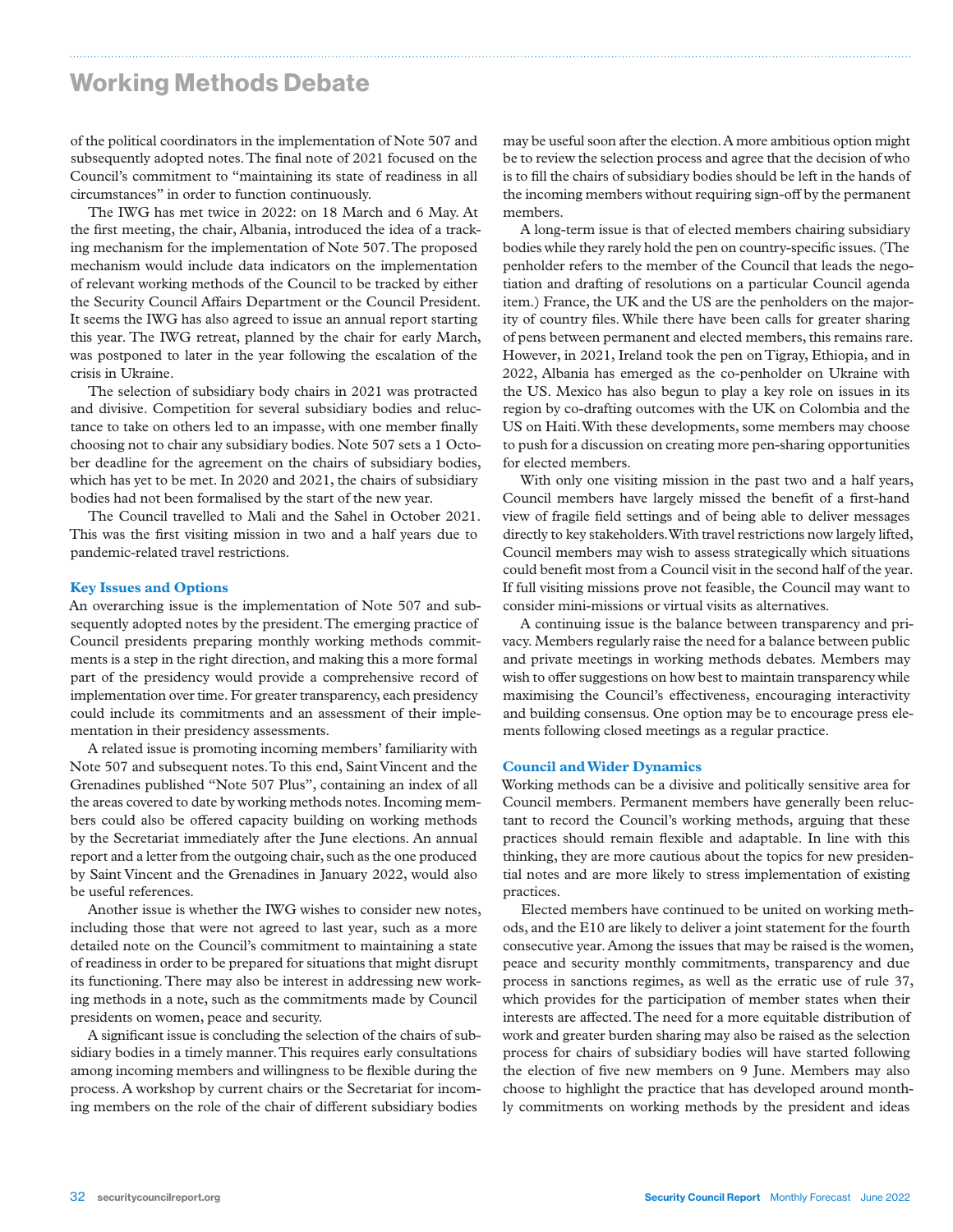# Working Methods Debate

for monitoring the implementation of Note 507 and the 13 notes adopted since 2017.

Some members are keen to record COVID-era practices for the Council's working methods during periods when it is unable to function normally, including suggestions for improvements. However, existing differences may make this difficult, Russia has made clear that the VTC format used during 2020 and part of 2021 were temporary measures and should not be considered formal meetings of the Council.

In addition, some members favour increased public meetings to enhance the transparency of the Council's work, while others underscore the need for more private forms of discussion, which are conducive to interactive exchanges and building consensus.

The issue of working methods is one of great interest to the wider membership, and after two years of only being able to provide written statements, many member states are expected to participate in the debate. Among the areas they are likely to cover include the importance of participation of the wider membership in Council open debates and the wrap-up sessions. The Council's use of Uniting for Peace, which has led to a larger role for the General Assembly in addressing the Ukraine situation, and the recent veto initiative, may prompt some members to raise issues around reform of the Security Council.

# Democratic Republic of the Congo

#### **Expected Council Action**

In June, the Security Council will hold a briefing and consultations on the situation in the Democratic Republic of the Congo (DRC). Bintou Keita, the Special Representative and head of the UN Organization Stabilization Mission in the DRC (MONUSCO), is expected to brief.

This month the Council is also expected to renew the mandate of the 1533 DRC Sanctions Committee and its Panel of Experts, which are due to expire on 1 July and on 1 August, respectively.

#### **Key Recent Developments**

On 20 December 2021, the Security Council received updates on the situation in the DRC and the activities of MONUSCO. Keita briefed about the deteriorating security situation in eastern DRC due to the increasing military activities of armed groups, including the Allied Democratic Forces (ADF), the Coopérative pour le développement du Congo (CODECO) and the M23 Movement. It has been a year since the government declared a "state of siege" to address insecurity in the eastern provinces, under which the military took over governance responsibilities in Ituri and North Kivu and military courts substituted civil courts. The declaration was for an initial period of 30 days, with the possibility of a two-week extension. So far, the parliament has extended it more than 22 times upon the government's request. However, violence and insecurity in the eastern provinces have worsened; the killing and abduction of innocent civilians and the destruction of property have also significantly increased, according to reports by various human rights organisations. Because of growing public dissatisfaction, the government has reportedly decided to convene a roundtable to decide on the future of the "state of siege".

The security situation in eastern DRC has also been a focus of two regional mini-summits hosted by Kenyan President and current Chair of the East African Community (EAC) Uhuru Kenyatta on 8 and 21 April. The regional leaders agreed to make progress on two tracks: a political track to facilitate consultations between the DRC and armed groups; and a military track, through the establishment

of a regional force, to fight armed groups that refuse to take part in political dialogue. In a 28 April press statement, Security Council members took note of the regional leaders' commitment to implement this two-track approach. The first round of consultations between the Congolese government and around 20 armed groups operating in the eastern provinces took place in Nairobi during the last week of April. At the time of writing, another round of consultations was expected to be convened before regional leaders met again by the end of May to assess the outcome of the consultations.

MONUSCO has enhanced its operations where armed groups are active in Ituri, North Kivu and South Kivu provinces. On 5 April, a Nepali peacekeeper died in Ituri province while fighting militiamen belonging to CODECO. This armed group was also behind the 8 May attack on a gold mine in the same province, which left 38 civilians dead and others missing or displaced. Persistent attacks by armed groups targeting sites for internally displaced persons (IDPs) and the increasing use of improvised explosive devices have also increased the challenges of protecting civilians affected by conflict. In light of these challenges, MONUSCO has increased its stabilisation efforts by enhancing its deterrent posture, conducting offensive operations against armed groups, and providing protection to IDP sites. On 22 May, fighting was reported in Shangi, North Kivu, where M23 members attacked both the Congolese Armed Forces (FARDC) and MONUSCO. In a 23 May statement, however, the Rwandan Defense Forces (RDF) complained about rocket shelling by the FARDC on Rwandan territory and requested an investigation by the regional Expanded Joint Verification Mechanism (EJVM) of the International Conference for the Great Lakes Region (ICGLR).

MONUSCO is in the process of implementing the benchmarks and indicators set out by its transition plan. The mission is expected to withdraw from Tanganyika province in June based on its exit strategy. It has been coordinating with the provincial authorities and the UN country team to preserve gains through the implementation of a humanitarian, development and peace nexus approach. One of the key milestones in the mission's transition is the adoption of a national framework for disarmament and demobilisation, including

UN DOCUMENTS ON THE DRC Security Council Resolution S/RES/2612 (20 December 2021) extended the mandate of MONUSCO until 20 December 2022. Security Council Meeting Record S/PV.9007 (29 March 2022) was a Security Council briefing on the situation in the DRC. Security Council Press Statement SC/14855 (5 April 2022) was on the attack against MONUSCO in Ituri province in which a Nepali peacekeeper was killed.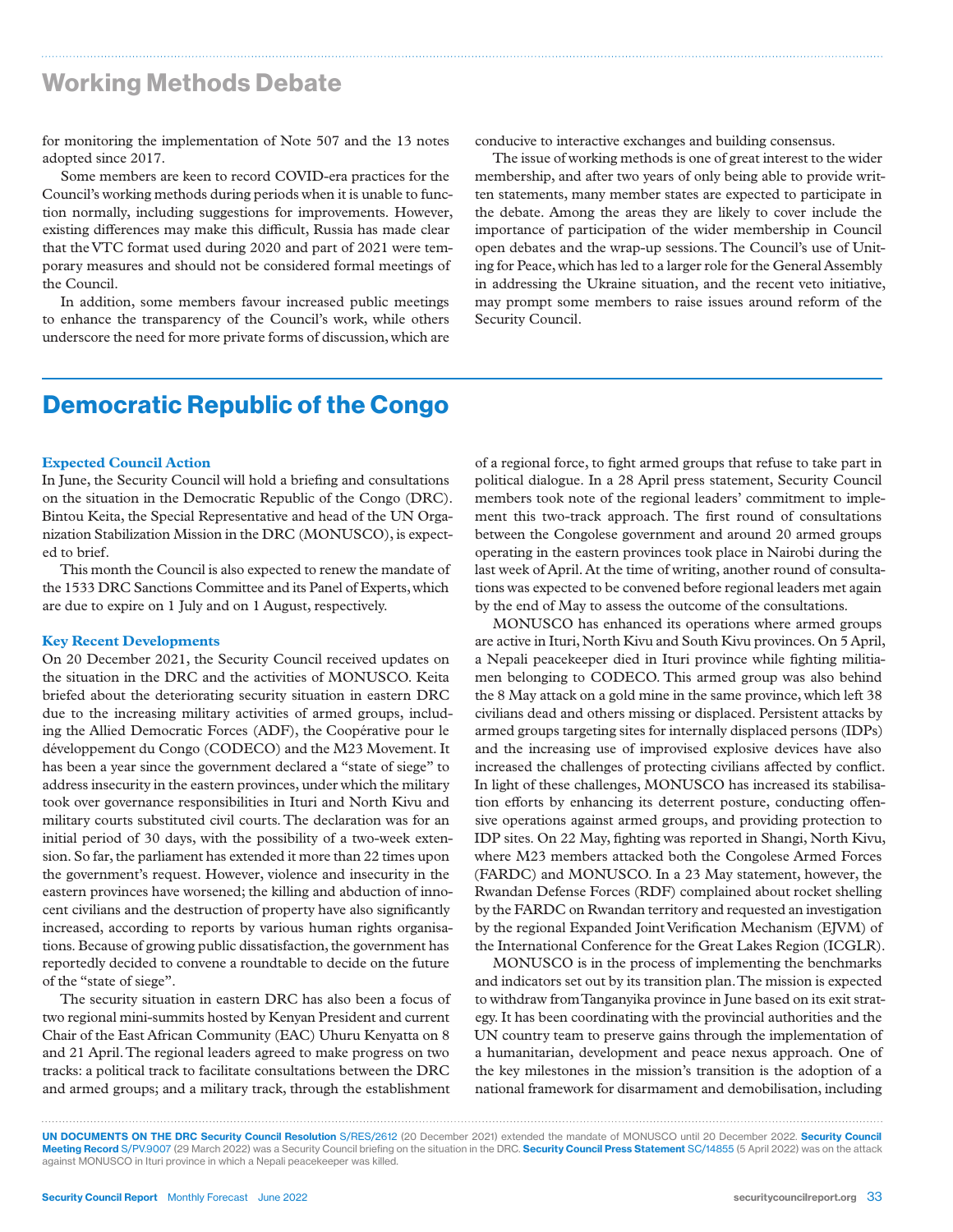# Democratic Republic of the Congo

community reintegration. On 17 March, the Congolese government adopted a national strategy for the implementation of the Disarmament, Demobilisation, Community Recovery and Stabilization Program (P-DDRCS). The full and effective implementation of this program is believed to be critical for stabilising eastern DRC and enabling the Congolese government to take over MONUSCO's tasks as the mission continues gradually to draw down.

The other important milestone is the organisation of credible, transparent, inclusive and peaceful elections within the constitutional timeframe. In her last briefing to the Council, Keita underscored the significance of a consensus-based review of the electoral law and, in this regard, welcomed the commitment expressed by the President of the Independent National Electoral Commission (CENI) to facilitate this objective. The country held provincial elections on 6 May, which was seen as CENI's trial run ahead of national elections in 2023. Candidates from the Union sacrée de la Nation, the ruling coalition, reportedly won in 11 of the 14 provinces where elections took place.

#### Human Rights-Related Developments

During its 49th session, the Human Rights Council held an interactive dialogue on 29 March, during which it considered the oral updates of the High Commissioner for Human Rights and the team of international experts on the situation in Kasai. The Deputy High Commissioner for Human Rights, Nada Al-Nashif, said the human rights situation "continued to be compounded by increased and persistent attacks by armed groups against civilians, notably in the eastern provinces" and expressed particular concern over "the shrinking humanitarian space throughout conflict-affected provinces". Bacre Ndiaye briefed as a member of the team of international experts, emphasising the need for capacity-building—including more administrators, judges and police officers—to combat corruption.

#### **Key Issues and Options**

The key issue for Council members is how to address the growing insecurity in eastern DRC and the continued threat to civilians. Council members have raised continued concerns about respect for human rights and international humanitarian law in relation to the implementation of the state of siege. In this regard, they could be interested to hear about the consultations on the fate of this emergency measure. In addition, Council members have been supportive

of an integrated regional approach in addressing the threats posed by armed groups and may be keen to know more about the prospect of ongoing consultations between the government and armed groups in Nairobi under the auspices of the EAC. In this regard, they could also consider holding an informal interactive dialogue with EAC and DRC representatives to learn more about the consultations.

Council members have also called for non-military measures to address the security challenges in eastern DRC. In this context, the disarmament, demobilisation and reintegration of former combatants has been considered especially critical. Council members may welcome the adoption of the national strategy for the implementation of the P-DDRCS and call for its full and effective implementation.

Another key issue is related to the political situation in the country and the ongoing preparations for the 2023 elections. Council members could stress the significance of the electoral law review process to ensure credible, transparent, inclusive and peaceful elections.

#### **Council Dynamics**

Council members support MONUSCO's work and the mission's gradual drawdown. Nonetheless, they remain very concerned about the deteriorating security situation in eastern DRC, especially the protection of civilians in the face of increasing attacks against IDP camps and the use of improvised explosive devices.

Council members are supportive of regional cooperation in addressing the security challenges in the DRC, including the joint military operations by FARDC and the Ugandan People's Defense Forces (UPDF). In searching for non-military solutions to the security problems in eastern DRC, they have underscored the significance of the P-DDRCS in stabilising the situation in eastern DRC, and African members, in particular, have called for the mobilisation of financial and material resources to support its implementation.

Council members also continue to raise the issue of illegal exploitation of natural resources as a major destabilising factor, and some have stressed the work of the 1533 DRC sanctions regime in sanctioning individuals and entities involved in illegal mining.

France is the penholder on the DRC. Ambassador Michel Xavier Biang (Gabon) chairs the 1533 Sanctions Committee.